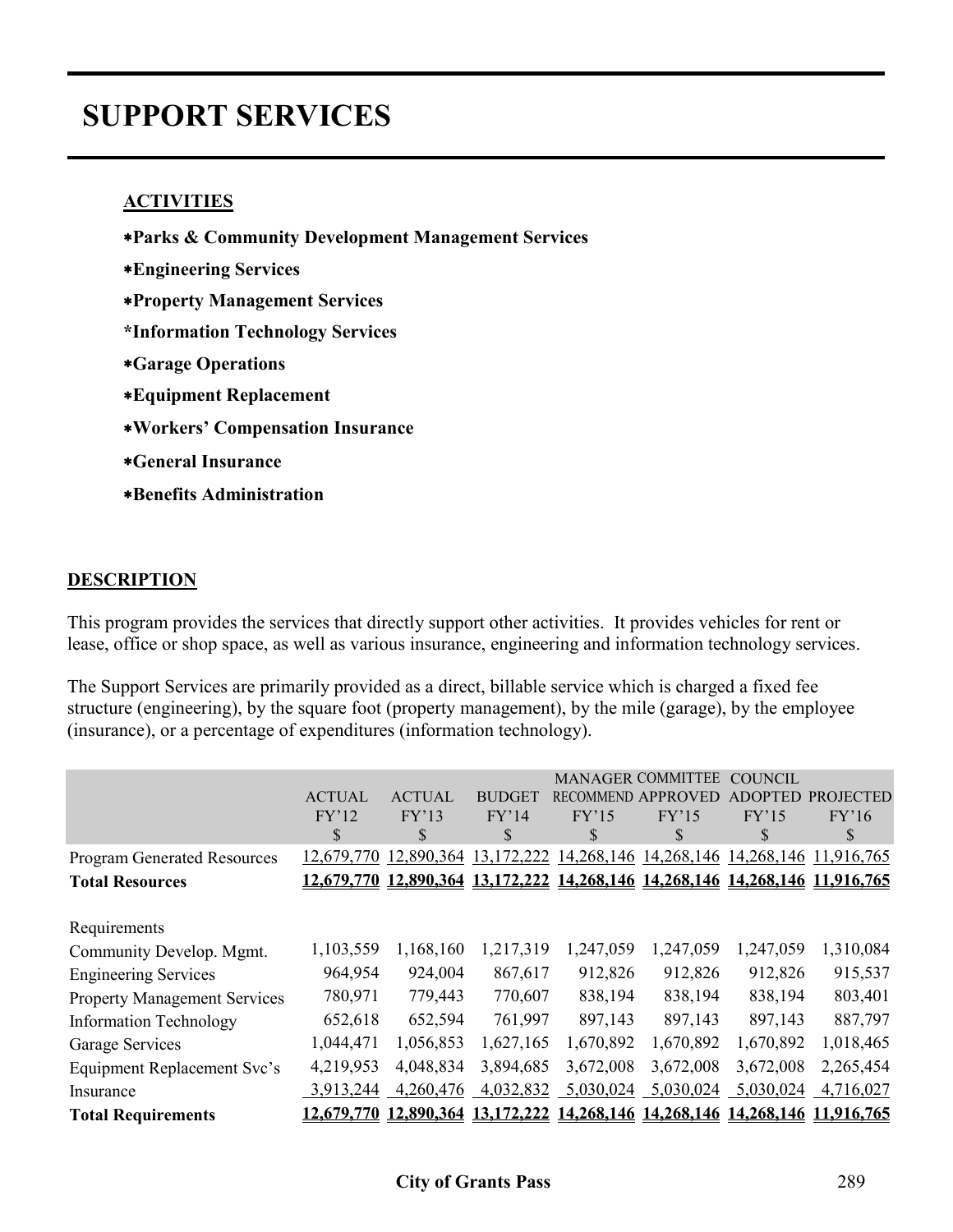### *Mission Statement:*

*"The mission of the Parks & Community Development Department Management Services Team is to provide a solid and respectful foundation of management, information processing, technical support and customer service to the community and our colleagues."* 

### *Services Delivered:*

Support services provide the overall management, support, coordination and fiscal accountability of Parks, Recreation, Aquatics, Building, Engineering, Geographic Information Systems (GIS), and Planning. This includes support for current and long range planning, data collection, infrastructure development review and construction. Staff provides customer service for private development of residential and commercial properties including new water and sewer service connections. Internal service for public development such as new streets, sidewalks, sewer and water lines is also provided. Staff assists customers with development processes and permit procedures at the public information counter and over the phone for 9 hours every business day. The public also has access to a GIS application, Capital Project information, Development Statistics, and divisional information via the Parks & Community Development portion of the City website. Additionally, assistance is provided for activities of the Public Works Department including collection of System Development Charges, Advance Finance District/Reimbursement District charges and Finance's Business Tax approval process. Support services also provide City lien search assistance, review and release of satisfied agreements.

| <b>Indicator</b>                           | 2011-12       |            | 2012-13       |      | 2013-14         | 2014-15         | 2015-16         |
|--------------------------------------------|---------------|------------|---------------|------|-----------------|-----------------|-----------------|
| <b>Outputs</b>                             | <b>Actual</b> | <b>Est</b> | <b>Actual</b> | Est  | <b>Est</b>      | <b>Est</b>      | <b>Est</b>      |
| Tax lot files linked to GIS                | N/A           | N/A        | N/A           | N/A  | 13,000          | 1,000           | 1,000           |
| Cash Receipt errors                        | N/A           | N/A        | N/A           | N/A  | Less than<br>1% | Less<br>than 1% | Less<br>than 1% |
| <b>Effectiveness</b>                       | <b>Actual</b> | Goal       | <b>Actual</b> | Goal | Goal            | Goal            | Goal            |
| <b>Practical GIS Trainings</b>             | N/A           | N/A        | N/A           | N/A  | 8               | 10              | 10              |
| GIS Survey of Effectiveness of<br>Training | N/A           | N/A        | N/A           | N/A  | 90%             | 90%             | 90%             |
| <b>Efficiency</b>                          | <b>Actual</b> | Goal       | <b>Actual</b> | Goal | Goal            | Goal            | Goal            |
| <b>Inspections Scheduled Online</b>        | N/A           | N/A        | N/A           | N/A  |                 | 400             | 1000            |

#### *Performance Measurements:*

## **Parks & Community Development Management Performance Measures**

#### *FY'15 Anticipated Accomplishments & Corresponding Council Goal - Strategic Plan Item:*

The Parks & Community Development Management and Support Staff has strategic plan items specifically assigned to the division but also provides support to Building, Planning, Engineering and Parks work plan assignments.

#### **Encourage Economic Prosperity**

#### **Objective 5: Streamline development process**

- Implementation of new E-Permitting software system for building and planning. This will enable online permit applications, inspection requests, scheduling and results. Electronic plan review will allow multiple divisions to review concurrently and improve communication and customer service.
- Continue education and transparency of development process for applicants.

## 290 **City of Grants Pass**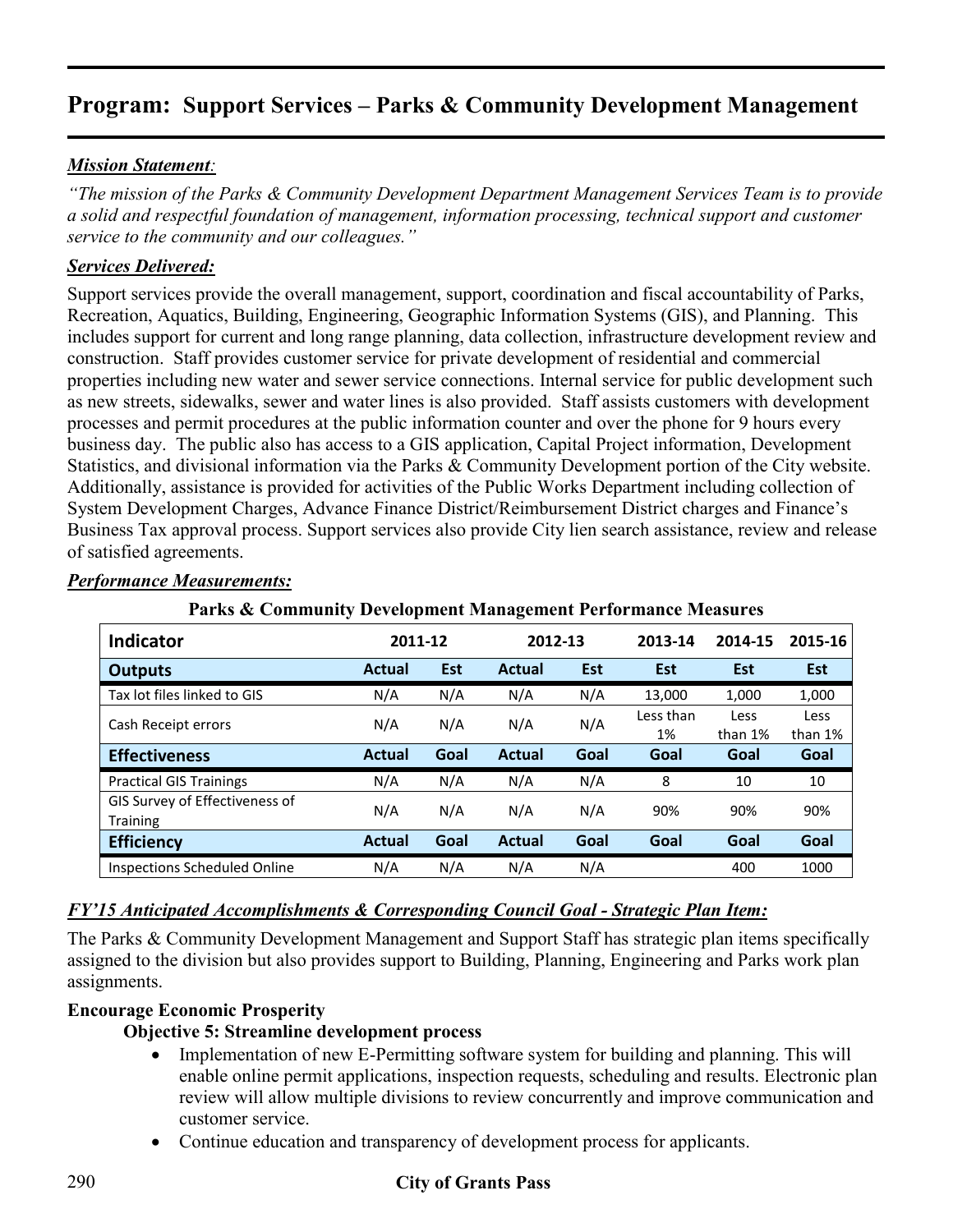*FY'15 Anticipated Accomplishments & Corresponding Council Goal - Cont'd:* 

### **Facilitate Sustainable, Manageable Growth**

**Objective 1: Complete expansion of the Urban Growth Boundary**

**Objective 6: Develop proactive solutions to community development challenges** 

- Reduce barriers to development.
- Increase customer service and satisfaction.
- Evaluate DDA and AFD process and determine best practices for City and property owners. Clean-up old DDA's and AFD's recorded on properties. Possibly convert to fee in lieu of system.

## **Preserve and Enjoy our Natural Resources**

## **Objective 2: Improve Parkland through private/public partnerships**

• Develop soccer complex through partnership with Soccer Club.

Over the next year this activity will continue to provide the support necessary for the operating divisions to function and provide excellent customer service. This includes management services provided by the Parks & Community Development Director and Business Operations Supervisor, policy development, project management, park development, customer service, permit issuance, technical assistance, inspection program scheduling and resulting file and data base maintenance, training and development of the GIS program, research and statistical reporting, purchasing, website maintenance and information services, lien searches and releases, accounting and internal audits, archiving and record-keeping, clerical support, and preparation and facilitation of public meetings and workshops. The H.T.E. software replacement conversion and implementation will begin in July 2014. This project will require substantial staff time for the duration of the project.

## *Budget Highlights:*

FY'15 changes to the budget consist of an increased allocation of support staff and associated overhead to support Planning during the UGB and Annexation process.



# **Allocation of Staff Time for FY'14**

## *FY'14 Activity Review:*

In Calendar Year 2014 this activity processed 2,037 building and utility permits, scheduled 4,856 inspections, calculated and collected over \$1,000,000 in System Development Charges, supported UGB functions, digitized over 7,000 tax lot files, implemented a public GIS web based application, selected a E-Permitting software vendor, created and implemented a fire sprinkler/seismic grant program for qualifying buildings.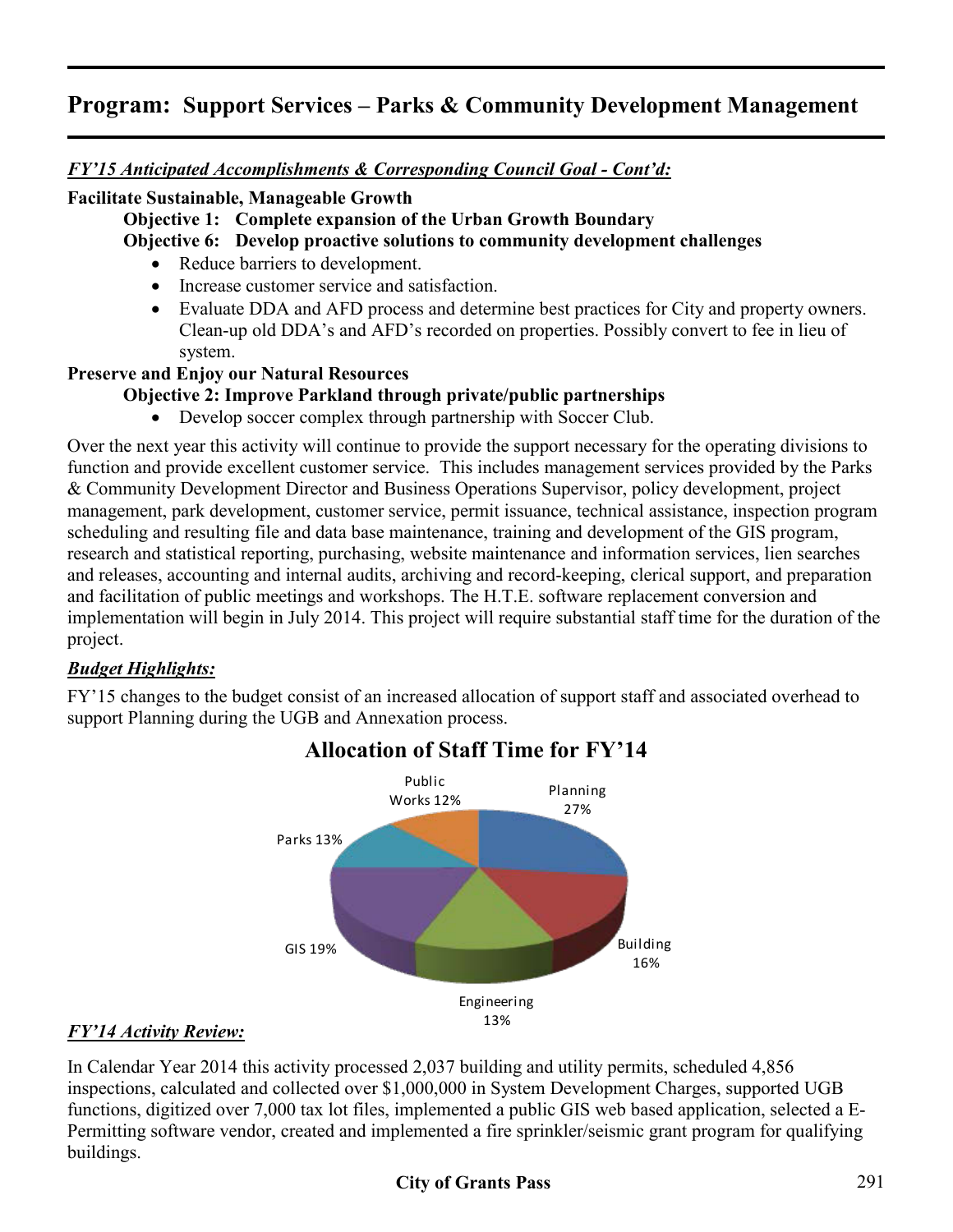|                                                                                                           | <b>Financial Summary</b>              |                                     |                                                |                                      |                                                                                  |                                      |                                                 |  |  |  |  |  |
|-----------------------------------------------------------------------------------------------------------|---------------------------------------|-------------------------------------|------------------------------------------------|--------------------------------------|----------------------------------------------------------------------------------|--------------------------------------|-------------------------------------------------|--|--|--|--|--|
| Resources                                                                                                 | <b>ACTUAL</b><br>FY'12<br>$\$$        | <b>ACTUAL</b><br>FY'13<br>\$        | <b>BUDGET</b><br>FY'14<br>\$                   | FY'15<br>\$                          | MANAGER COMMITTEE COUNCIL<br>RECOMMEND APPROVED ADOPTED PROJECTED<br>FY'15<br>\$ | FY'15<br>\$                          | FY'16<br>$\mathbb S$                            |  |  |  |  |  |
| <b>Beginning Balance</b>                                                                                  | 92,191                                | 121,018                             | 141,815                                        | 140,449                              | 140,449                                                                          | 140,449                              | 142,641                                         |  |  |  |  |  |
| <b>Current Resources</b><br><b>Activity Generated</b><br><b>Redwood Sewer District</b><br>Direct Charges: | 34,177                                | 38,295                              | 11,875                                         | $\boldsymbol{0}$                     | $\boldsymbol{0}$                                                                 | $\boldsymbol{0}$                     | $\boldsymbol{0}$                                |  |  |  |  |  |
| General Fund<br>Transportation                                                                            | 421,800<br>24,912                     | 422,408<br>27,983                   | 513,632<br>27,803                              | 537,619<br>28,315                    | 537,619<br>28,315                                                                | 537,619<br>28,315                    | 570,706<br>29,504                               |  |  |  |  |  |
| Wastewater<br>Water                                                                                       | 37,236<br>37,236                      | 40,946<br>40,946                    | 65,965<br>40,578                               | 79,578<br>41,500                     | 79,578<br>41,500                                                                 | 79,578<br>41,500                     | 83,617<br>43,643                                |  |  |  |  |  |
| <b>Property Management</b><br>Engineering                                                                 | 12,000<br>326,676                     | 15,000<br>327,649                   | 15,000<br>300,851                              | 15,000<br>296,088                    | 15,000<br>296,088                                                                | 15,000<br>296,088                    | 15,000<br>316,463                               |  |  |  |  |  |
| <b>Administrative Services</b><br>Transfers in                                                            | 20,004<br>$\boldsymbol{0}$            | 25,000<br>10,000                    | 25,000<br>$\boldsymbol{0}$                     | 25,000<br>$\boldsymbol{0}$           | 25,000<br>$\boldsymbol{0}$                                                       | 25,000<br>$\boldsymbol{0}$           | 25,000<br>$\mathbf{0}$                          |  |  |  |  |  |
| <b>GIS</b> Fees<br>Other Revenue                                                                          | 95,284<br>2,043                       | 94,786<br>4,129                     | 74,800<br>$\boldsymbol{0}$                     | 81,410<br>2,100                      | 81,410<br>2,100                                                                  | 81,410<br>2,100                      | 81,410<br>2,100                                 |  |  |  |  |  |
| <b>Total Current Revenues</b>                                                                             | 1,011,368                             | 1,047,142                           | 1,075,504                                      | 1,106,610                            | 1,106,610                                                                        | 1,106,610                            | 1,167,443                                       |  |  |  |  |  |
| <b>Total Resources</b>                                                                                    | 1,103,559                             | 1,168,160                           | 1.217.319                                      | 1.247,059                            | 1.247.059                                                                        | 1.247.059                            | 1,310,084                                       |  |  |  |  |  |
| Requirements                                                                                              | <b>ACTUAL</b><br>FY'12<br>\$          | <b>ACTUAL</b><br>FY'13<br>\$        | <b>BUDGET</b><br>FY'14<br>\$                   | FY'15<br>\$                          | <b>MANAGER COMMITTEE</b><br>RECOMMEND APPROVED ADOPTED PROJECTED<br>FY'15<br>\$  | <b>COUNCIL</b><br>FY'15<br>\$        | FY'16<br>\$                                     |  |  |  |  |  |
| Personnel Services                                                                                        | 737,934                               | 754,485                             | 856,531                                        | 897,558                              | 897,558                                                                          | 897,558                              | 941,535                                         |  |  |  |  |  |
| Materials & Supplies<br><b>Contractual/Prof Services</b><br><b>Direct Charges</b><br>Capital Outlay       | 21,477<br>120,190<br>71,487<br>31,453 | 18,998<br>64,064<br>75,012<br>6,354 | 35,100<br>75,543<br>74,811<br>$\boldsymbol{0}$ | 26,250<br>86,867<br>80,743<br>13,000 | 26,250<br>86,867<br>80,743<br>13,000                                             | 26,250<br>86,867<br>80,743<br>13,000 | 26,050<br>117,260<br>80,743<br>$\boldsymbol{0}$ |  |  |  |  |  |
| Transfers Out<br><b>Subtotal Expenditures</b>                                                             | $\boldsymbol{0}$<br>982,541           | $\overline{0}$<br>918,913           | 50,000<br>1,091,985                            | $\overline{0}$<br>1,104,418          | $\overline{0}$<br>1,104,418                                                      | $\boldsymbol{0}$<br>1,104,418        | 17,000<br>1,182,588                             |  |  |  |  |  |
| Contingencies<br><b>Ending Balance</b>                                                                    | $\boldsymbol{0}$<br>121,018           | $\boldsymbol{0}$<br>249,247         | 125,334<br>$\boldsymbol{0}$                    | 142,641<br>$\overline{0}$            | 142,641<br>$\overline{0}$                                                        | 142,641<br>$\boldsymbol{0}$          | 127,496<br>$\overline{0}$                       |  |  |  |  |  |
| <b>Total Requirements</b>                                                                                 | 1,103,559                             | 1,168,160                           | 1,217,319                                      | 1,247,059                            | <u>1,247,059</u>                                                                 | 1,247,059                            | 1,310,084                                       |  |  |  |  |  |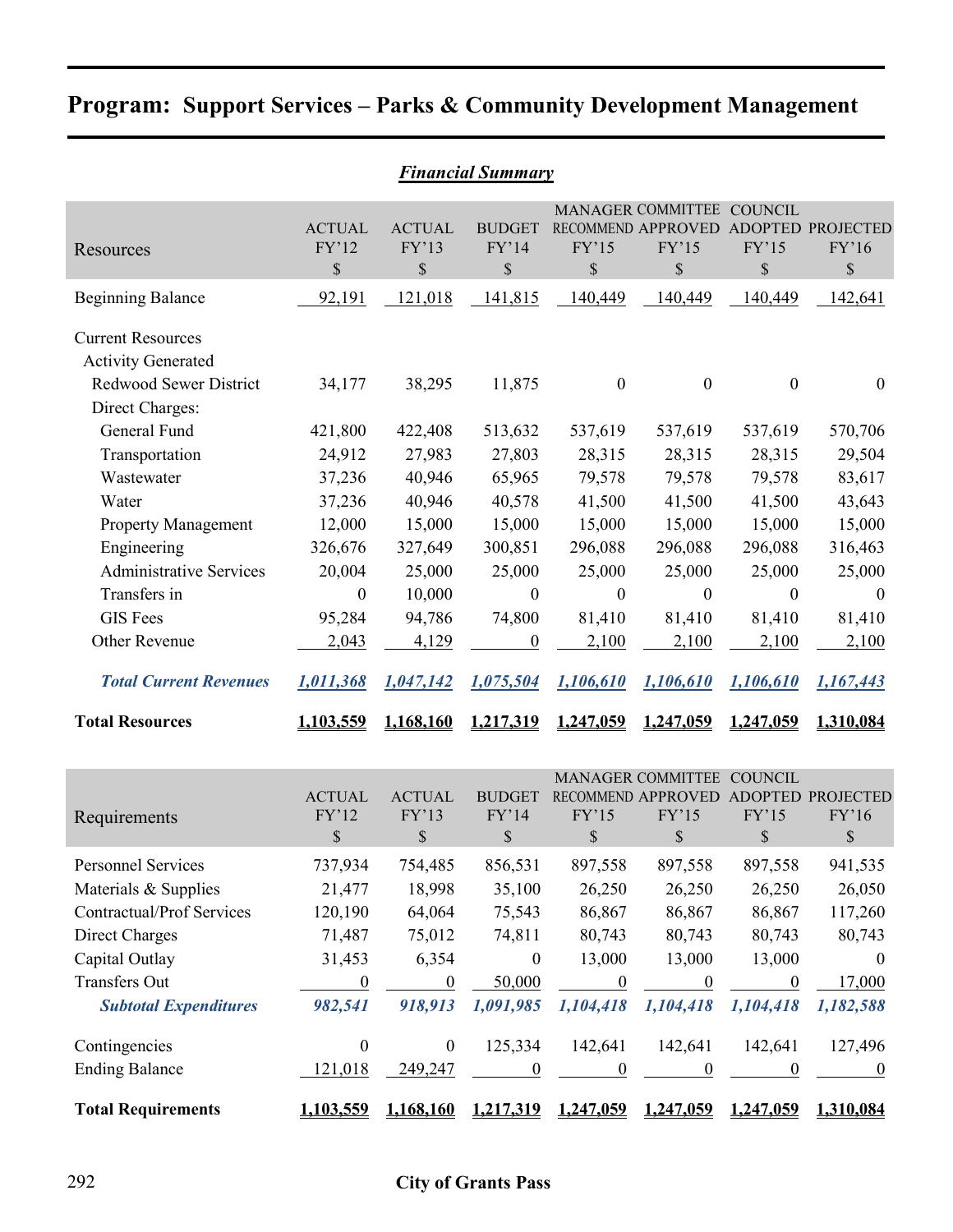|                                               |               |               | 1 ersviillel  |                  |                                      |                  |                  |
|-----------------------------------------------|---------------|---------------|---------------|------------------|--------------------------------------|------------------|------------------|
|                                               |               |               |               |                  | MANAGER COMMITTEE COUNCIL            |                  |                  |
|                                               | <b>BUDGET</b> | <b>BUDGET</b> | <b>BUDGET</b> |                  | RECOMMEND APPROVED ADOPTED PROJECTED |                  |                  |
|                                               | FY'12         | FY'13         | FY'14         | FY'15            | FY'15                                | FY'15            | FY'16            |
|                                               | #             | $\#$          | #             | #                | #                                    | $\#$             | $\#$             |
| Parks & Community Dev. Director               | 1.00          | 1.00          | 1.00          | 1.00             | 1.00                                 | 1.00             | 1.00             |
| <b>Business Operations Supervisor</b>         | 1.00          | 1.00          | 1.00          | 1.00             | 1.00                                 | 1.00             | 1.00             |
| City Surveyor                                 | 1.00          | 1.00          | 1.00          | 1.00             | 1.00                                 | 1.00             | 1.00             |
| <b>Engineering Technician</b>                 | 1.00          | 1.00          | 0.00          | 0.00             | 0.00                                 | 0.00             | 0.00             |
| <b>GIS</b> Coordinator                        | 0.00          | 0.00          | 1.00          | 1.00             | 1.00                                 | 1.00             | 1.00             |
| Office Assistant II                           | 1.00          | 1.00          | 1.00          | 1.00             | 1.00                                 | 1.00             | 1.00             |
| Office Assistant I                            | $2.00*$       | $2.00*$       | $2.65*$       | $2.65*$          | $2.65*$                              | $2.65*$          | $2.65*$          |
| Department Support Technician                 | 2.00          | 2.00          | 2.00          | 2.00             | 2.00                                 | 2.00             | 2.00             |
| Database Technician                           | 1.00          | 1.00          | 1.00          | 1.00             | 1.00                                 | 1.00             | 1.00             |
| Subtotal                                      | 10.00         | 10.00         | 10.65         | 10.65            | 10.65                                | 10.65            | 10.65            |
| <b>Total Positions</b>                        | 10.00         | 10.00         | 10.65         | 10.65            | 10.65                                | 10.65            | <u>10.65</u>     |
| Total Un-Funded Positions*                    | (1.00)        | (1.00)        | (1.00)        | (1.00)           | (1.00)                               | (1.00)           | (1.00)           |
| <b>Total Funded Positions</b>                 | 9.00          | <u>9.00</u>   | 9.65          | $-9.65$          | <u>9.65</u>                          | 9.65             | <u>9.65</u>      |
| Temporary/Seasonal Hours                      | $0^*$         | $0^*$         | $0^*$         | 431              | <u>431</u>                           | <u>431</u>       | $-431$           |
| * Recap of Unfunded Positions by Fiscal Year: |               |               |               |                  |                                      |                  |                  |
| Office Assistant I                            | 1.00          | 1.00          | 1.00          | 1.00             | 1.00                                 | 1.00             | 1.00             |
| <b>Seasonal Hours</b>                         | 600           | 600           | 600           | $\boldsymbol{0}$ | $\boldsymbol{0}$                     | $\boldsymbol{0}$ | $\boldsymbol{0}$ |

#### *Personnel*

# *Capital Outlay/By Item*

| Reflectorless Surveyor Equip. |               | 13.000        | 13,000        | 13,000        |                               |
|-------------------------------|---------------|---------------|---------------|---------------|-------------------------------|
| <b>Total Capital Outlay</b>   | $\frac{0}{1}$ | <b>13,000</b> | <b>13,000</b> | <b>13,000</b> | $\qquad \qquad \underline{0}$ |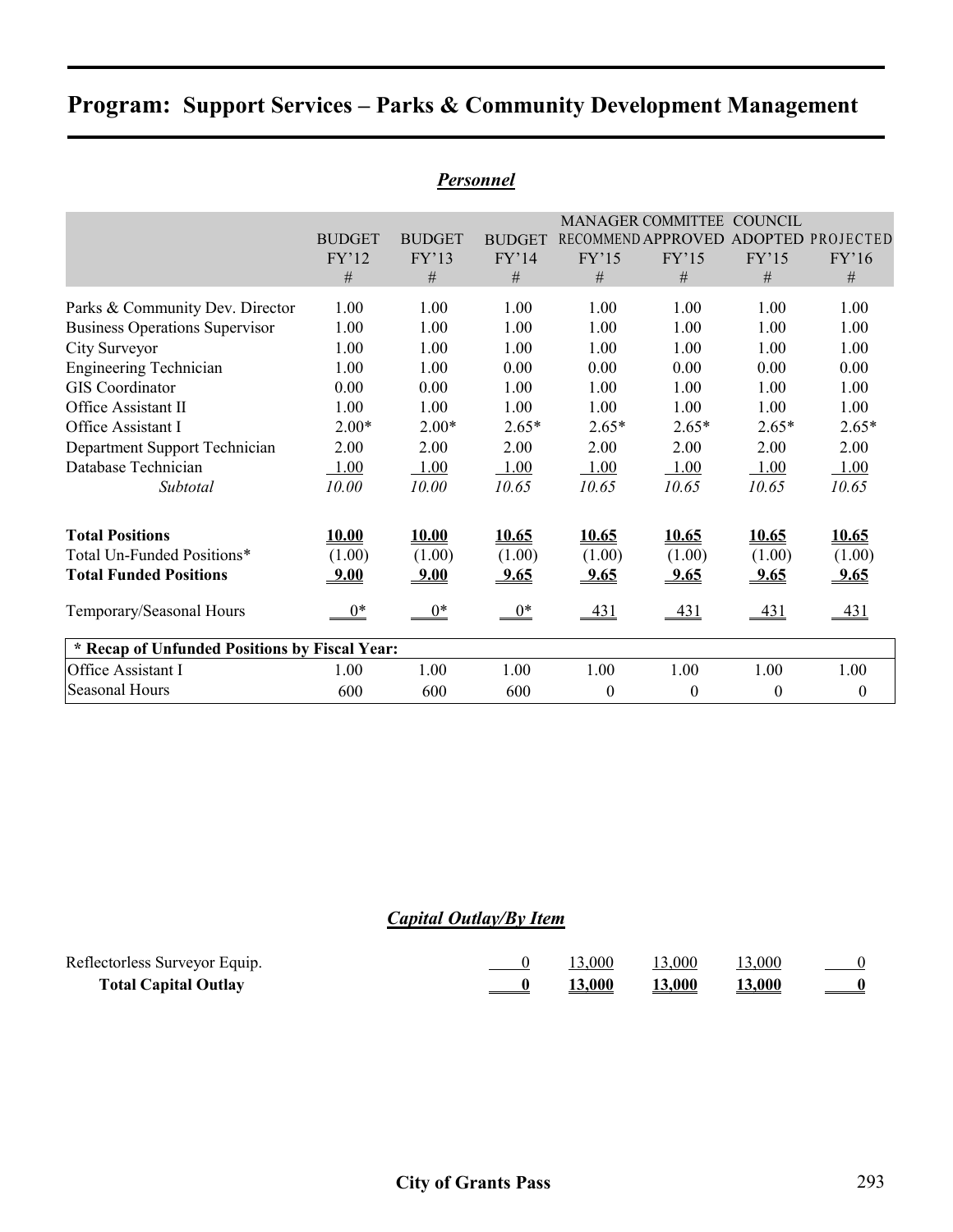## *Mission Statement:*

*"Quality Engineering Today for a Reliable Tomorrow."* 

## *Services Delivered:*

Activity in the Engineering Services Division ensures the development of our community occurs in an orderly manner and reaches the highest standards for quality. The Engineering Division uses adopted facility plans and development standards to ensure compliance and quality in all infrastructure. Working with other activities, the Division participates in site plan review, design, plan checking and inspection of new public facilities.

Services are provided to other City divisions and to customers of the Community Development Department with information from over 6,800 plans and "as-built" drawings. Engineering provides essential information for the mapping portion of our Geographic Information System (GIS). The Engineering Division creates and keeps current engineering standards to be used in the design and construction of public facilities. These standards include, but are not limited to, water, sewer, street and other items related to work within the City's right-of-way.

The Engineering Division manages and oversees the construction of capital projects. The role of the division is facilitating projects with preliminary estimates for capital projects which are used in the budgeting process, producing engineered drawings in-house or administering design contracts, creating design and construction specifications and bidding documents, providing inspection services, processing pay requests, and closing out projects.

| <b>Engineering Periormance Measures</b>                                        |               |        |               |            |         |            |            |  |  |  |
|--------------------------------------------------------------------------------|---------------|--------|---------------|------------|---------|------------|------------|--|--|--|
| <b>Indicator</b>                                                               | 2011-12       |        | 2012-13       |            | 2013-14 | 2014-15    | 2015-16    |  |  |  |
| <b>Outputs</b>                                                                 | <b>Actual</b> | Est    | <b>Actual</b> | <b>Est</b> | Est     | <b>Est</b> | <b>Est</b> |  |  |  |
| Number of City projects managed annually                                       | 10            | 12     | 22            | 16         | 20      | 20         | 20         |  |  |  |
| Number of developer installed projects<br>managed annually                     | 11            | 10     | 14            | 12         | 14      | 14         | 14         |  |  |  |
| <b>Effectiveness</b>                                                           | <b>Actual</b> | Goal   | <b>Actual</b> | Goal       | Goal    | Goal       | Goal       |  |  |  |
| % of encroachment permits issued within<br>7 calendar days                     | 91%           | 90%    | 93%           | 90%        | 93%     | 95%        | 95%        |  |  |  |
| % of complete private development plans<br>reviewed within specified timeframe | 64%           | 80%    | 78%           | 80%        | 65%**   | 95%**      | 95%**      |  |  |  |
| <b>Efficiency</b>                                                              | <b>Actual</b> | Goal   | <b>Actual</b> | Goal       | Goal    | Goal       | Goal       |  |  |  |
| % of projects designed, bid and<br>constructed on time and on budget           | $\ast$        | $\ast$ | $\ast$        | $\ast$     | 71%     | 90%        | 90%        |  |  |  |

## *Performance Measurements:*

# **Engineering Performance Measures**

 **\*New Performance Measure - information not available**

 **\*\*Pending timely interdepartmental review.**

#### *FY'15 Anticipated Accomplishments & Corresponding Council Goal - Strategic Plan Item:*

#### **Facilitate Sustainable, Manageable Growth**

- Improve bicycle/pedestrian paths.
- Prepare and implement plans for striping bike lanes and installing new sidewalks and pedestrian paths.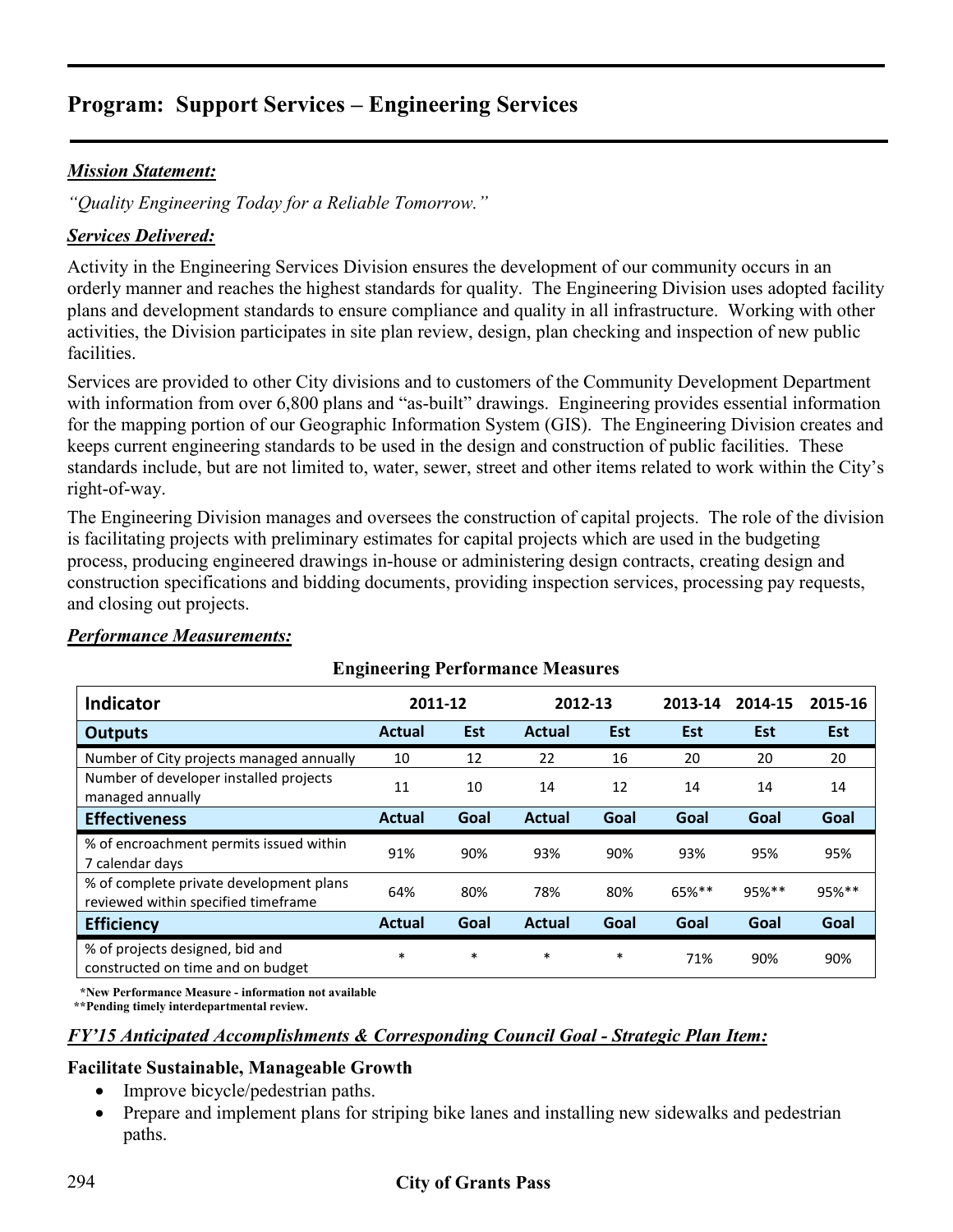# *FY'15 Anticipated Accomplishments & Corresponding Council Goal - Cont'd:*

## **Maintain, Operate, and Expand our Infrastructure**

• Engineering will be involved in a number of capital improvements including the design, construction and inspection of the FY'14/15 Overlays, D Street Sidewalk Phase 2, Small Water Main Replacement on J Street, Wastewater Structural Repairs in two alleys between 5<sup>th</sup> and 6<sup>th</sup> Streets and in 5<sup>th</sup> Street near Central Avenue, Drury Lane Street Improvements, and water line and sewer line projects as determined by Public Works.

### **Promote Healthy Neighborhoods**

- Work with Planning and Public Works to create a safe routes project at South Middle School.
- Depending on CMAQ funding, install the remaining portion of Fruitdale Creek Trail.
- Install pedestrian paths at Riverside Park, Tussing Park and Morrison Park.
- Install sidewalks on the South side of "D" St. between  $11<sup>th</sup>$  St. and Foothill Blvd.

## *Budget Highlights:*

Based on current estimates, the FY'14 budget appears to be on track for expenditures to match or be close to anticipated revenues. A new billing process was adopted for the FY '14 budget cycle. Final reports will be generated at the end of FY'14 and the results analyzed to determine the actual effectiveness of the new billing system. For FY'15, staffing levels remain the same with some minimal changes to account for computer upgrades.



## *FY'14 Activity Review:*

The Engineering Division facilitated a number of Capital Projects in our community this year which are in design, construction or punch list phase at the time of this printing. They include River Oaks Small Main Replacement, "C" St. Sewer and Water Replacement, Sewer Replacement in the alley between 3<sup>rd</sup> and 5<sup>th</sup> Streets and H and I Streets, Sewer Replacement in the alley between 3<sup>rd</sup> and 5<sup>th</sup> Streets and H and I Streets, scheduled street overlays and a pedestrian path at Riverside Park.

Numerous private developments were (or still are) in the plan checking, construction, or final platting process during this same time period. A few examples are: Three Rivers Community Hospital Outpatient Building, Summerfield Subdivision, Phones Plus, Inc., GPID Office Expansion, Bear Hotel Parking Lot Expansion, H Street Parking Lot, Dutch Bros. Tech Way Extension, Tee Time Building Renovation and Sequoia Village Subdivision – Phase 5.

## **City of Grants Pass** 295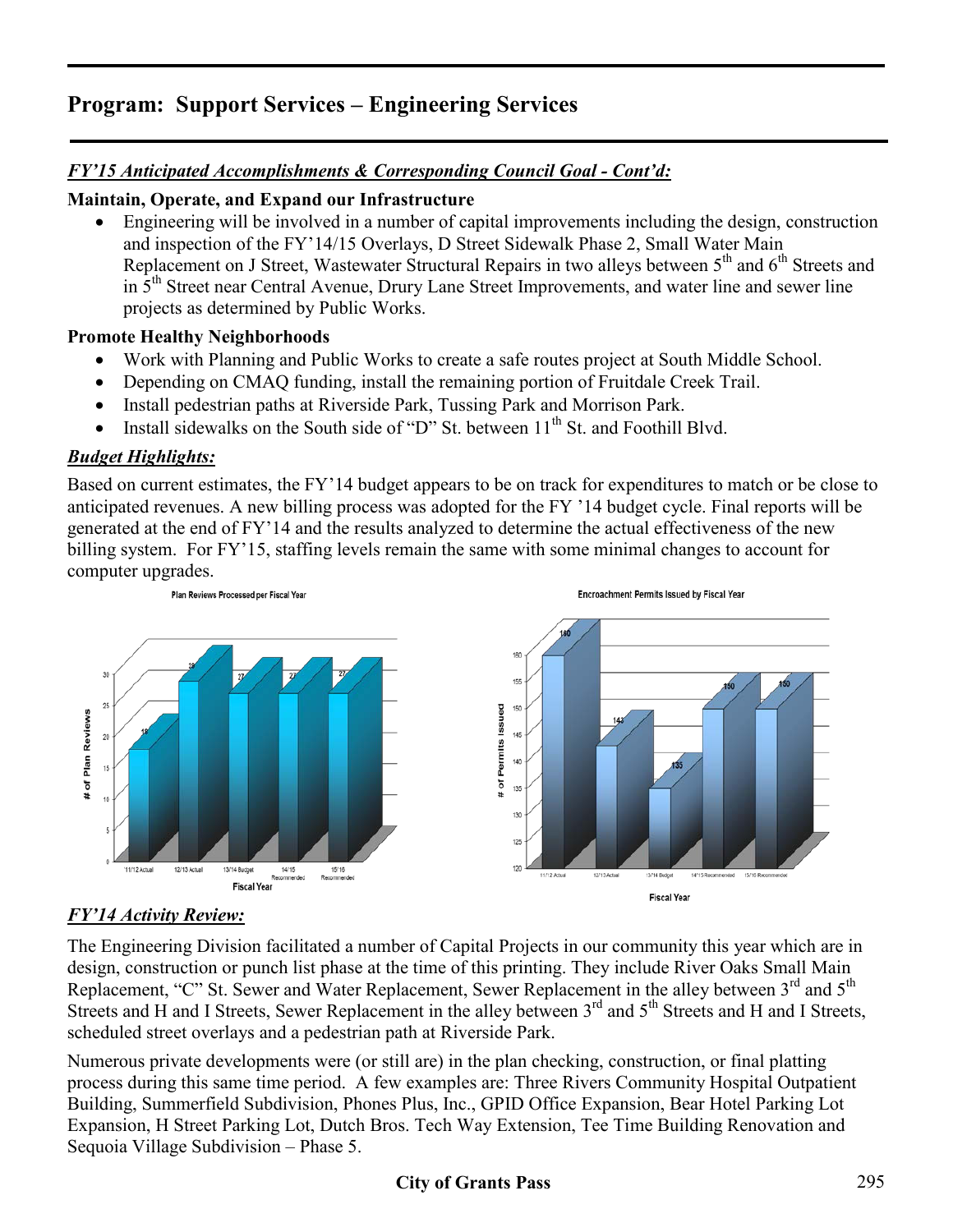|                                  | <b>Financial Summary</b> |                        |                        |                  |                             |                  |                                      |  |  |  |  |
|----------------------------------|--------------------------|------------------------|------------------------|------------------|-----------------------------|------------------|--------------------------------------|--|--|--|--|
|                                  |                          |                        |                        |                  | MANAGER COMMITTEE COUNCIL   |                  |                                      |  |  |  |  |
|                                  | <b>ACTUAL</b><br>FY'12   | <b>ACTUAL</b><br>FY'13 | <b>BUDGET</b><br>FY'14 | FY'15            | RECOMMEND APPROVED<br>FY'15 | FY'15            | ADOPTED PROJECTED<br>FY'16           |  |  |  |  |
| Resources                        | \$                       | \$                     | \$                     | \$               | \$                          | \$               | \$                                   |  |  |  |  |
| <b>Beginning Balance</b>         | 374,034                  | 151,722                | 56,917                 | 122,326          | 122,326                     | 122,326          | 125,037                              |  |  |  |  |
| <b>Current Resources</b>         |                          |                        |                        |                  |                             |                  |                                      |  |  |  |  |
| <b>Activity Generated</b>        |                          |                        |                        |                  |                             |                  |                                      |  |  |  |  |
| Redwood Sewer Svc. Dist.         | 498                      | 8,332                  | $\boldsymbol{0}$       | $\boldsymbol{0}$ | $\boldsymbol{0}$            | $\mathbf{0}$     | $\boldsymbol{0}$                     |  |  |  |  |
| <b>Rev Other Agencies</b>        | $\boldsymbol{0}$         | 4,177                  | 0                      | 0                | $\boldsymbol{0}$            | $\theta$         | $\theta$                             |  |  |  |  |
| <b>Engineering Fees</b>          | 34,776                   | 22,746                 | 17,600                 | 31,300           | 31,300                      | 31,300           | 31,300                               |  |  |  |  |
| Sale of publications             | 161                      | 274                    | $\boldsymbol{0}$       | $\boldsymbol{0}$ | $\boldsymbol{0}$            | $\boldsymbol{0}$ | $\boldsymbol{0}$                     |  |  |  |  |
| Interest                         | 2,262                    | 1,345                  | 1,000                  | 1,500            | 1,500                       | 1,500            | 1,500                                |  |  |  |  |
| Other Revenue                    | 52                       | 10                     | $\boldsymbol{0}$       | $\boldsymbol{0}$ | $\boldsymbol{0}$            | $\boldsymbol{0}$ | $\boldsymbol{0}$                     |  |  |  |  |
| Direct Charges:                  |                          |                        |                        |                  |                             |                  |                                      |  |  |  |  |
| General Fund                     | 30,000                   | 55,000                 | 85,000                 | 110,200          | 110,200                     | 110,200          | 110,200                              |  |  |  |  |
| Transportation                   | 134,959                  | 190,410                | 158,200                | 154,400          | 154,400                     | 154,400          | 154,400                              |  |  |  |  |
| <b>Wastewater Operations</b>     | 56,512                   | 56,500                 | 75,800                 | 63,400           | 63,400                      | 63,400           | 63,400                               |  |  |  |  |
| <b>Storm Water Operations</b>    | $\boldsymbol{0}$         | $\boldsymbol{0}$       | 19,600                 | $\boldsymbol{0}$ | $\boldsymbol{0}$            | $\boldsymbol{0}$ | $\boldsymbol{0}$                     |  |  |  |  |
| Solid Waste Operations           | 2,423                    | $\boldsymbol{0}$       | $\boldsymbol{0}$       | 2,600            | 2,600                       | 2,600            | 2,600                                |  |  |  |  |
| <b>Water Operations</b>          | 57,535                   | 87,000                 | 66,600                 | 53,700           | 53,700                      | 53,700           | 53,700                               |  |  |  |  |
| <b>Administrative Services</b>   | 9,772                    | 10,000                 | 10,000                 | 11,300           | 11,300                      | 11,300           | 11,300                               |  |  |  |  |
| <b>Transportation Projects</b>   | 178,504                  | 198,520                | 229,700                | 246,500          | 246,500                     | 246,500          | 246,500                              |  |  |  |  |
| Lands & Buildings Proj.          | 25,461                   | 35,280                 | 30,000                 | 19,000           | 19,000                      | 19,000           | 19,000                               |  |  |  |  |
| <b>Wastewater Projects</b>       | 39,102                   | 71,273                 | 84,000                 | 64,400           | 64,400                      | 64,400           | 64,400                               |  |  |  |  |
| <b>Water Projects</b>            | 18,903                   | 31,415                 | 33,200                 | 32,200           | 32,200                      | 32,200           | 32,200                               |  |  |  |  |
| <b>Total Current Revenues</b>    | 590,920                  | 772,282                | 810,700                | 790,500          | 790,500                     | <b>790,500</b>   | 790,500                              |  |  |  |  |
| <b>Total Resources</b>           | 964,954                  | 924,004                | 867,617                | 912,826          | 912,826                     | 912,826          | 915,537                              |  |  |  |  |
|                                  |                          |                        |                        |                  | MANAGER COMMITTEE COUNCIL   |                  |                                      |  |  |  |  |
|                                  | <b>ACTUAL</b>            | <b>ACTUAL</b>          | <b>BUDGET</b>          |                  |                             |                  | RECOMMEND APPROVED ADOPTED PROJECTED |  |  |  |  |
| Requirements                     | FY'12                    | FY'13                  | FY'14                  | FY'15            | FY'15                       | FY'15            | FY'16                                |  |  |  |  |
|                                  | \$                       | \$                     | \$                     | \$               | \$                          | $\mathbb{S}$     | \$                                   |  |  |  |  |
| <b>Personnel Services</b>        | 446,574                  | 372,740                | 374,285                | 349,880          | 349,880                     | 349,880          | 362,038                              |  |  |  |  |
| Materials & Supplies             | 9,605                    | 8,697                  | 5,650                  | 10,000           | 10,000                      | 10,000           | 9,150                                |  |  |  |  |
| <b>Contractual/Prof Services</b> | 30,377                   | 91,426                 | 132,996                | 131,721          | 131,721                     | 131,721          | 131,688                              |  |  |  |  |
| <b>Direct Charges</b>            | 326,676                  | 327,649                | 300,951                | 296,188          | 296,188                     | 296,188          | 316,563                              |  |  |  |  |
| <b>Subtotal Expenditures</b>     | 813,232                  | 800,512                | 813,882                | 787,789          | 787,789                     | 787,789          | 819,439                              |  |  |  |  |
| Contingencies                    | $\boldsymbol{0}$         | $\boldsymbol{0}$       | 53,735                 | 125,037          | 125,037                     | 125,037          | 96,098                               |  |  |  |  |
| <b>Ending Balance</b>            | 151,722                  | 123,492                | $\boldsymbol{0}$       | $\overline{0}$   | $\overline{0}$              | $\overline{0}$   | $\overline{0}$                       |  |  |  |  |
| <b>Total Requirements</b>        | 964,954                  | 924,004                | 867,617                | 912,826          | 912,826                     | 912,826          | 915,537                              |  |  |  |  |

296 **City of Grants Pass**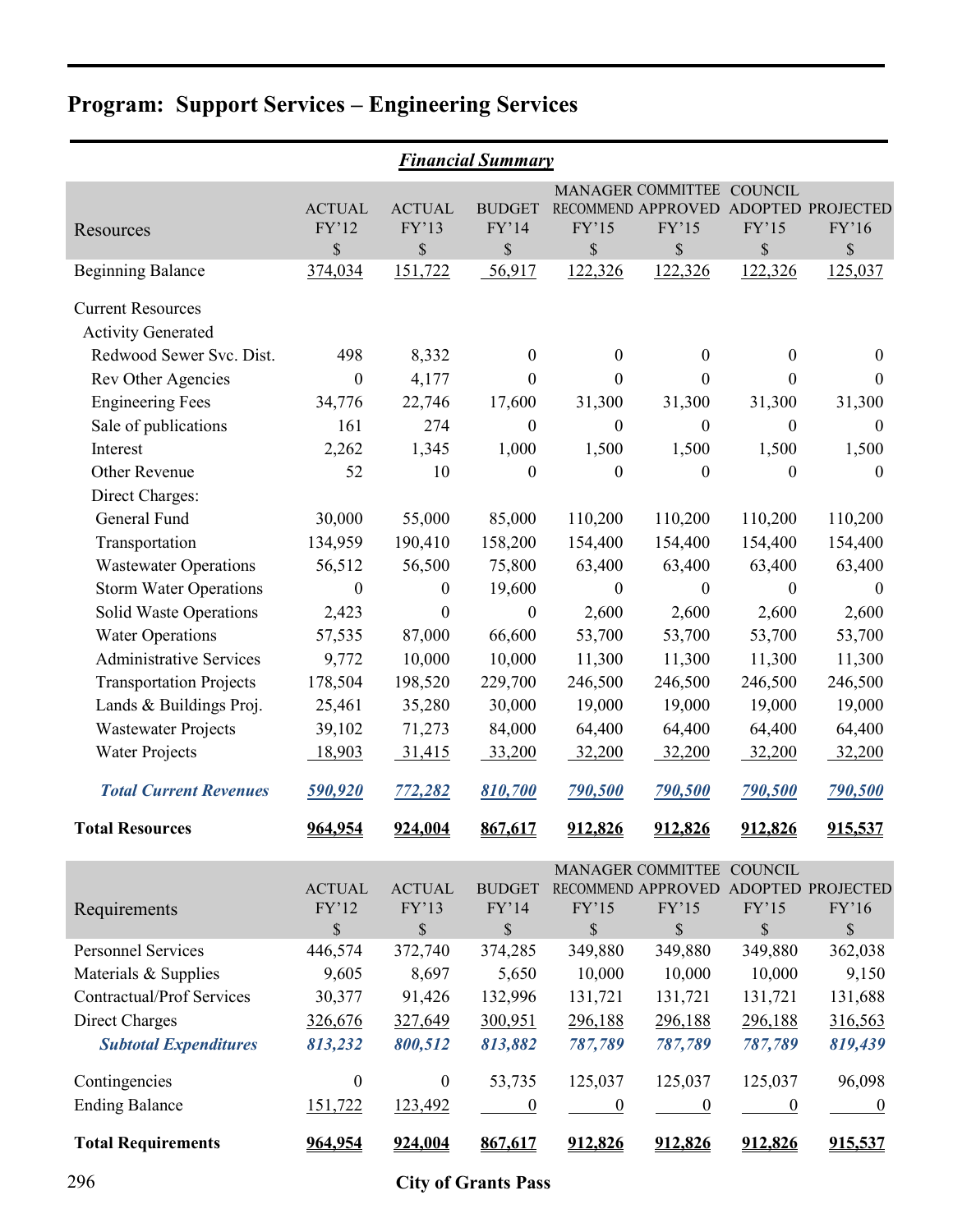|                                                                                                                                                                                                               |                                                            |                                                            | <i>Personnel</i>                                               |                                                                |                                                                |                                                                |                                                                |
|---------------------------------------------------------------------------------------------------------------------------------------------------------------------------------------------------------------|------------------------------------------------------------|------------------------------------------------------------|----------------------------------------------------------------|----------------------------------------------------------------|----------------------------------------------------------------|----------------------------------------------------------------|----------------------------------------------------------------|
|                                                                                                                                                                                                               | <b>BUDGET</b><br>FY'12<br>$\#$                             | <b>BUDGET</b><br>FY'13<br>#                                | <b>BUDGET</b><br>FY'14<br>#                                    | RECOMMEND APPROVED<br>FY'15<br>$\#$                            | MANAGER COMMITTEE COUNCIL<br>FY'15<br>#                        | FY'15<br>$\#$                                                  | <b>ADOPTED PROJECTED</b><br>FY'16<br>$\#$                      |
| City Engineer**<br><b>Utility Engineer</b><br>City Surveyor<br><b>Engineering Projects Supervisor</b><br>Department Support Technician<br><b>Engineering Technician</b><br>Subtotal<br><b>Total Positions</b> | 1.00<br>$1.00*$<br>0.00<br>1.00<br>0.00<br>$4.50*$<br>7.50 | 1.00<br>$1.00*$<br>0.00<br>1.00<br>0.00<br>$4.50*$<br>7.50 | $1.00**$<br>$1.00*$<br>0.00<br>1.00<br>0.00<br>$4.50*$<br>7.50 | $1.00**$<br>$1.00*$<br>0.00<br>1.00<br>0.00<br>$4.50*$<br>7.50 | $1.00**$<br>$1.00*$<br>0.00<br>1.00<br>0.00<br>$4.50*$<br>7.50 | $1.00**$<br>$1.00*$<br>0.00<br>1.00<br>0.00<br>$4.50*$<br>7.50 | $1.00**$<br>$1.00*$<br>0.00<br>1.00<br>0.00<br>$4.50*$<br>7.50 |
| Total Un-Funded Positions*<br><b>Total Funded Positions</b>                                                                                                                                                   | 7.50<br>(3.00)<br>4.50                                     | 7.50<br>(3.00)<br>4.50                                     | 2.50<br>(3.00)<br>4.50                                         | 2.50<br>(3.00)<br>4.50                                         | <u>7.50</u><br>(3.00)<br>4.50                                  | 7.50<br>(3.00)<br>4.50                                         | <u>7.50</u><br>(3.00)<br>4.50                                  |
| Temporary/Seasonal Hours                                                                                                                                                                                      | $\overline{0}$                                             | 260                                                        | 520                                                            | 520                                                            | 520                                                            | 520                                                            | 520                                                            |
| *Recap of Unfunded Positions by Fiscal Year:                                                                                                                                                                  |                                                            |                                                            |                                                                |                                                                |                                                                |                                                                |                                                                |
| <b>Utility Engineer</b>                                                                                                                                                                                       | 1.00                                                       | 1.00                                                       | 1.00                                                           | 1.00                                                           | 1.00                                                           | 1.00                                                           | 1.00                                                           |
| <b>Engineering Technician</b>                                                                                                                                                                                 | 2.00                                                       | 2.00                                                       | 2.00                                                           | 2.00                                                           | 2.00                                                           | 2.00                                                           | 2.00                                                           |
| **Note the following are funded under Contractual Services instead of Personnel Services:                                                                                                                     |                                                            |                                                            |                                                                |                                                                |                                                                |                                                                |                                                                |
| City Engineer**                                                                                                                                                                                               | 0.00                                                       | 0.00                                                       | 1.00                                                           | 1.00                                                           | 1.00                                                           | 1.00                                                           | 1.00                                                           |
|                                                                                                                                                                                                               |                                                            |                                                            |                                                                |                                                                |                                                                |                                                                |                                                                |

# *Personnel*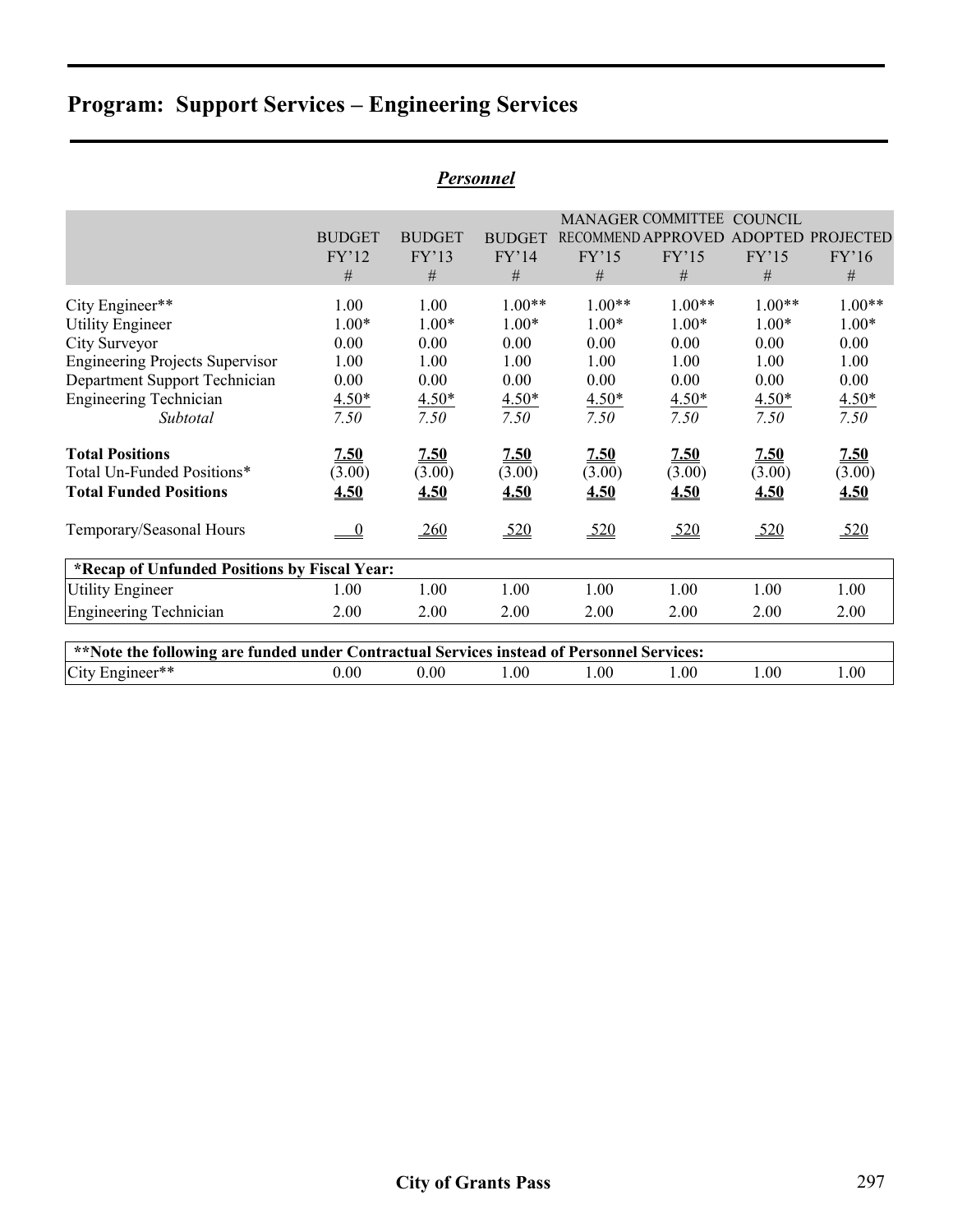### *Mission Statement:*

*"To manage and improve City buildings and properties, infrastructure, and vacant lands in a manner which strives for excellence, efficiency, aesthetics, safety, and sustainability."* 

#### *Services Delivered:*

This activity provides management and maintenance of buildings and properties. Services include building improvements and renovations, office improvements, meeting set-ups, storage, work space improvements, janitorial services, grounds maintenance and utilities. This fund also provides management of rentals and vacant lands for parks and the general fund, as well as management of downtown public areas.

#### *FY'15 Performance Measurements:*

| Indicator                                                                                                          |               | 2011-12 |               | 2012-13 | 2013-14 | 2014-15    | 2015-16 |
|--------------------------------------------------------------------------------------------------------------------|---------------|---------|---------------|---------|---------|------------|---------|
| Outputs                                                                                                            | <b>Actual</b> | Est     | <b>Actual</b> | Est     | Est     | <b>Est</b> | Est     |
| Number of days River Vista rented                                                                                  | 28            | 18      | 27            | 18      | 18      | 24         | 28      |
| <b>Effectiveness</b>                                                                                               | <b>Actual</b> | Goal    | <b>Actual</b> | Goal    | Goal    | Goal       | Goal    |
| % of time City Hall HVAC system on-line                                                                            | 99.73%        | 100%    | 99.99%        | 100%    | 100%    | 100%       | 100%    |
| % of properties receiving fire hazards<br>abatement at scheduled quarterly<br>intervals                            | N/A           | 100%    | 100%          | 100%    | 100%    | 100%       | 100%    |
| <b>Efficiency</b>                                                                                                  | <b>Actual</b> | Goal    | Actual        | Goal    | Goal    | Goal       | Goal    |
| City Hall Custodial Expenditures Per<br>Square Foot                                                                | \$1.48        | \$1.73  | \$1.67        | \$1.93  | \$1.93  | \$1.65     | \$1.65  |
| Annual kWh of Power at City Hall (target<br>5% reduction to prior year starting<br>2011-2012 and expressed in kWh) | 615,767       | 625,000 | 585,367       | 593,750 | 593,750 | 564,100    | 535,900 |

#### **Property Management Performance Measures**

#### *FY'15 Anticipated Accomplishments & Corresponding Council Goals - Strategic Plan Item:*

#### **Facilitate Sustainable, Manageable Growth**

- Mitigate safety hazards on vacant lands by securing, demolishing, or revitalizing vacant buildings.
- Reduce fire hazard fuel reduction in shrub and treed areas.
- Prepare a 10 year HVAC renovation plan for the Municipal Campus.

#### **Keep Citizens Safe**

- Replace sidewalks around the Municipal Campus.
- Continue to implement additional security and ergonomic access measures at City locations.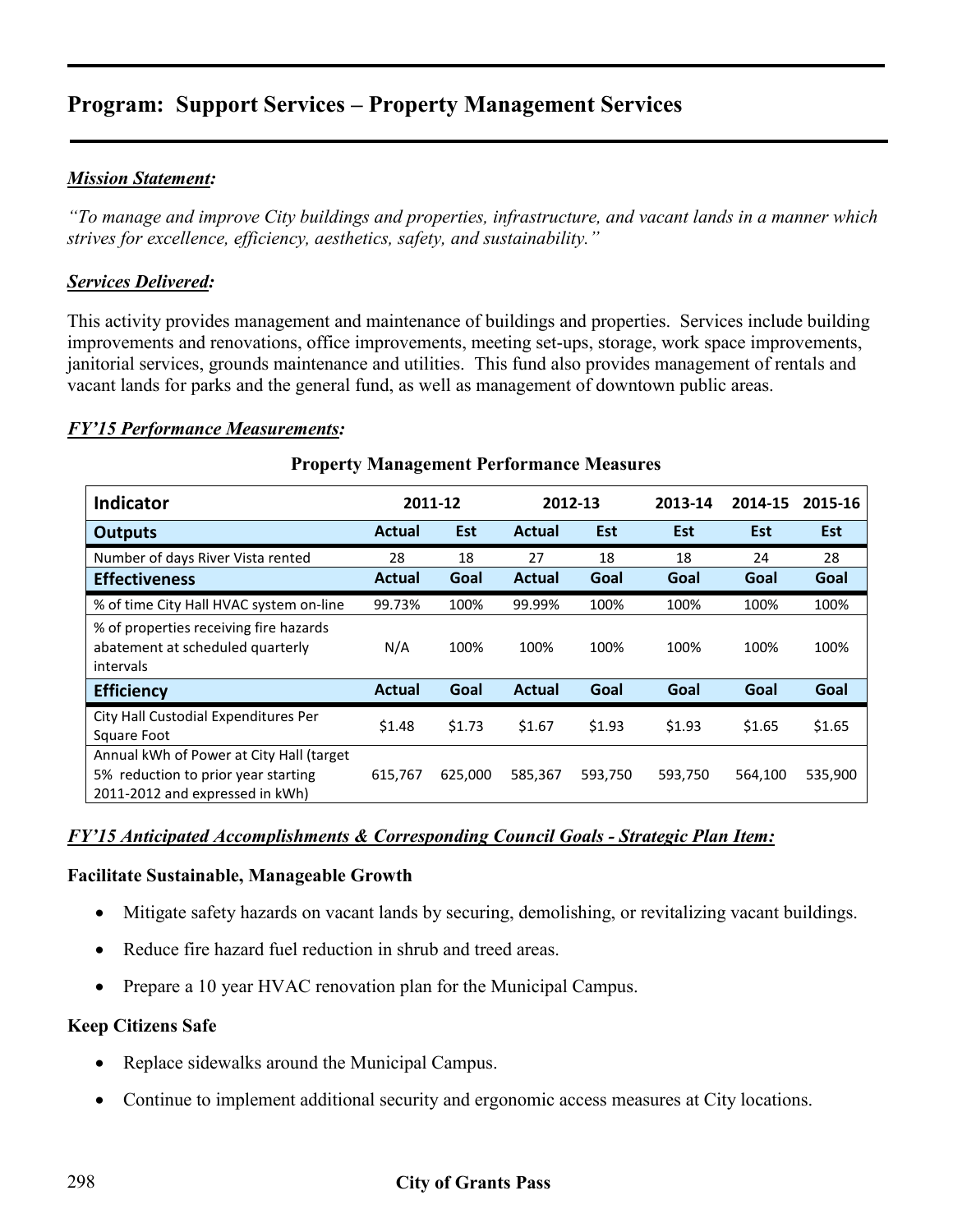## *Budget Highlights:*

The breezeway structure between the Council Chambers and the offices will be repaired and re-roofed; Parts of the HVAC system continue to be evaluated and several recommendations are being considered; Cameras were installed at some City properties.



**Account by Expenditures FY' 13**

#### *FY'14 Activity Review:*

- The remainder of the floor vents were cleaned.
- One vacant building was demolished, two had the asbestos removed, and one was renovated and rented.
- We have cleaned and sanitized **70%** of the floor vents in the Municipal Building.
- Electronic door openers were installed on Parks and Community Development and Administration doors.
- Five additional doors were refurbished and keypads were installed.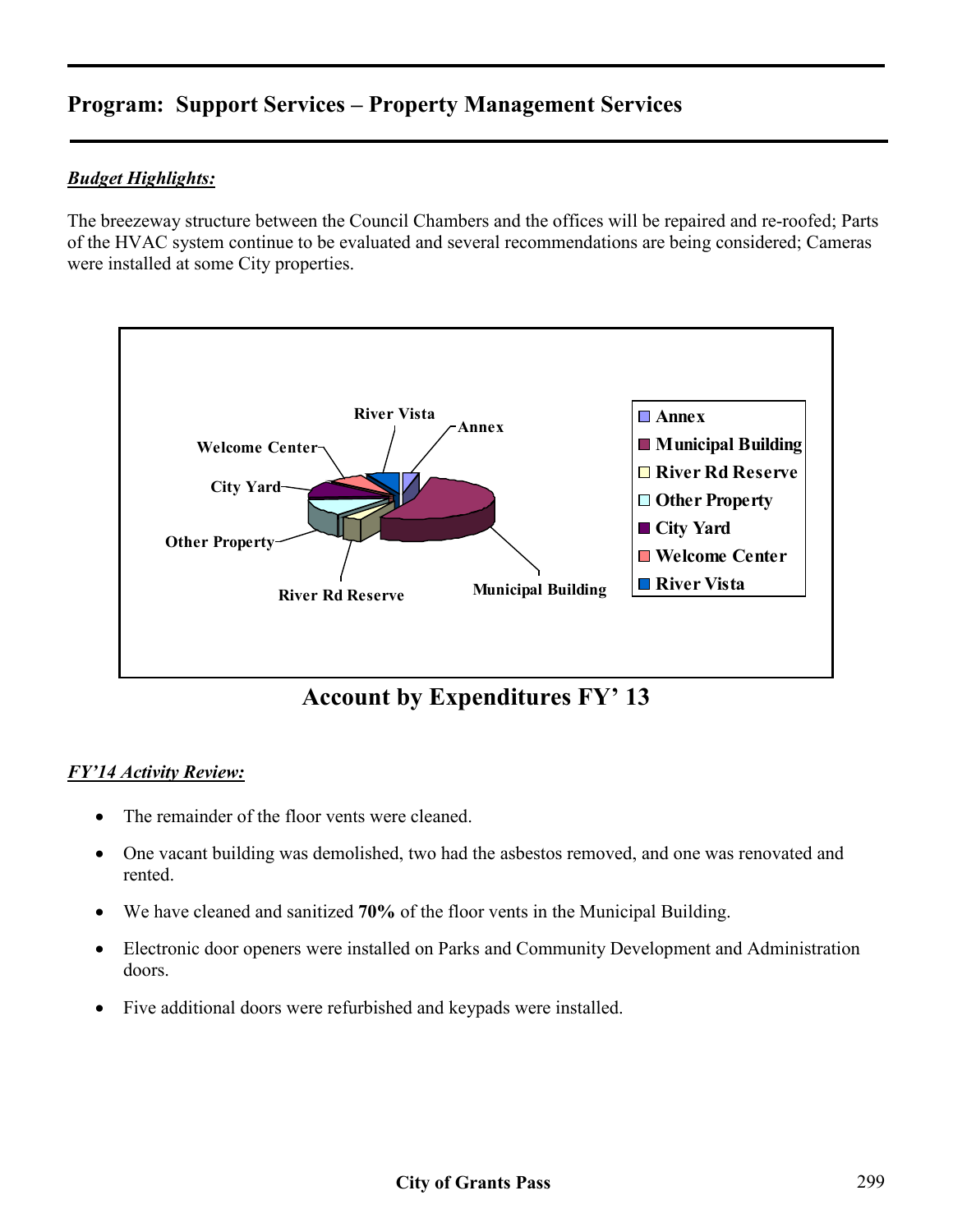| <b>Financial Summary</b>                                                                 |                              |                              |                              |                          |                                                                                    |                          |                            |  |  |
|------------------------------------------------------------------------------------------|------------------------------|------------------------------|------------------------------|--------------------------|------------------------------------------------------------------------------------|--------------------------|----------------------------|--|--|
| Resources                                                                                | <b>ACTUAL</b><br>FY'12<br>\$ | <b>ACTUAL</b><br>FY'13<br>\$ | <b>BUDGET</b><br>FY'14<br>\$ | FY'15<br>\$              | MANAGER COMMITTEE COUNCIL<br>RECOMMEND APPROVED ADOPTED PROJECTED<br>FY'15<br>\$   | FY'15<br>\$              | FY'16<br>$\$$              |  |  |
| <b>Beginning Balance</b>                                                                 | 145,985                      | 155,041                      | 125,083                      | 151,287                  | 151,287                                                                            | 151,287                  | 116,494                    |  |  |
| <b>Current Resources</b><br><b>Activity Generated</b><br>Direct Charges:<br>General Fund | 148,921                      | 146,156                      | 145,040                      | 143,925                  | 143,925                                                                            | 143,925                  | 143,925                    |  |  |
| Transportation                                                                           | 71,354                       | 71,354                       | 79,153                       | 83,595                   | 83,595                                                                             | 83,595                   | 83,595                     |  |  |
| <b>Wastewater Operations</b>                                                             | 47,261                       | 47,261                       | 51,722                       | 54,449                   | 54,449                                                                             | 54,449                   | 54,449                     |  |  |
| Solid Waste Operations<br><b>Water Operations</b><br><b>Fleet Operations</b>             | 864<br>42,599<br>37,822      | 864<br>42,599<br>37,822      | 882<br>47,060<br>35,784      | 930<br>49,568<br>36,960  | 930<br>49,568<br>36,960                                                            | 930<br>49,568<br>36,960  | 930<br>49,568<br>36,960    |  |  |
| Community Develop. Mgmt.<br><b>Administrative Services</b>                               | 71,487<br>169,520            | 75,012<br>166,045            | 74,811<br>176,380            | 80,743<br>185,912        | 80,743<br>185,912                                                                  | 80,743<br>185,912        | 80,743<br>185,912          |  |  |
| Interest                                                                                 | 1,112                        | 1,287                        | 1,000                        | 1,000                    | 1,000                                                                              | 1,000                    | 1,000                      |  |  |
| Rent of Assets<br>Other Revenue                                                          | 38,489<br>5,557              | 35,735<br>267                | 33,692<br>$\overline{0}$     | 49,825<br>$\overline{0}$ | 49,825<br>$\overline{0}$                                                           | 49,825<br>$\overline{0}$ | 49,825<br>$\boldsymbol{0}$ |  |  |
| <b>Total Current Revenues</b>                                                            | 634,986                      | 624,402                      | 645,524                      | 686,907                  | 686,907                                                                            | 686,907                  | 686,907                    |  |  |
| <b>Total Resources</b>                                                                   | 780,971                      | 779,443                      | 770,607                      | 838,194                  | 838,194                                                                            | 838,194                  | 803,401                    |  |  |
| Requirements                                                                             | <b>ACTUAL</b><br>FY'12<br>\$ | <b>ACTUAL</b><br>FY'13<br>\$ | <b>BUDGET</b><br>FY'14<br>\$ | FY'15<br>\$              | MANAGER COMMITTEE COUNCIL<br>RECOMMEND APPROVED ADOPTED PROJECTED<br>FY'15<br>$\$$ | FY'15<br>\$              | FY'16<br>\$                |  |  |
| Personnel Services<br>Materials & Supplies                                               | 191,652<br>24,082            | 188,667<br>27,549            | 195,554<br>31,050            | 230,268<br>31,650        | 230,268<br>31,650                                                                  | 230,268<br>31,650        | 241,301<br>29,150          |  |  |
| Contractual/Prof Services                                                                | 281,356                      | 269,281                      | 308,926                      | 303,191                  | 303,191                                                                            | 303,191                  | 306,281                    |  |  |
| Direct Charges<br>Capital Outlay                                                         | 12,000<br>59,937             | 15,000<br>50,450             | 15,000<br>61,000             | 15,000<br>57,800         | 15,000<br>57,800                                                                   | 15,000<br>57,800         | 15,000<br>67,000           |  |  |
| <b>Indirect Charges</b>                                                                  | 56,903                       | 55,095                       | 61,108                       | 63,791                   | 63,791                                                                             | 63,791                   | 65,925                     |  |  |

Transfers Out  $\frac{0}{20,000}$   $\frac{15,000}{20,000}$   $\frac{20,000}{20,000}$   $\frac{20,000}{20,000}$   $\frac{0}{20,000}$  *Subtotal Expenditures 625,930 606,042 687,638 721,700 721,700 721,700 724,657*

Contingencies 0 0 82,969 116,494 116,494 78,744 Ending Balance  $\frac{155,041}{173,401}$   $\frac{173,401}{0}$   $\frac{0}{0}$   $\frac{0}{0}$   $\frac{0}{0}$ 

**Total Requirements 780,971 779,443 770,607 838,194 838,194 838,194 803,401**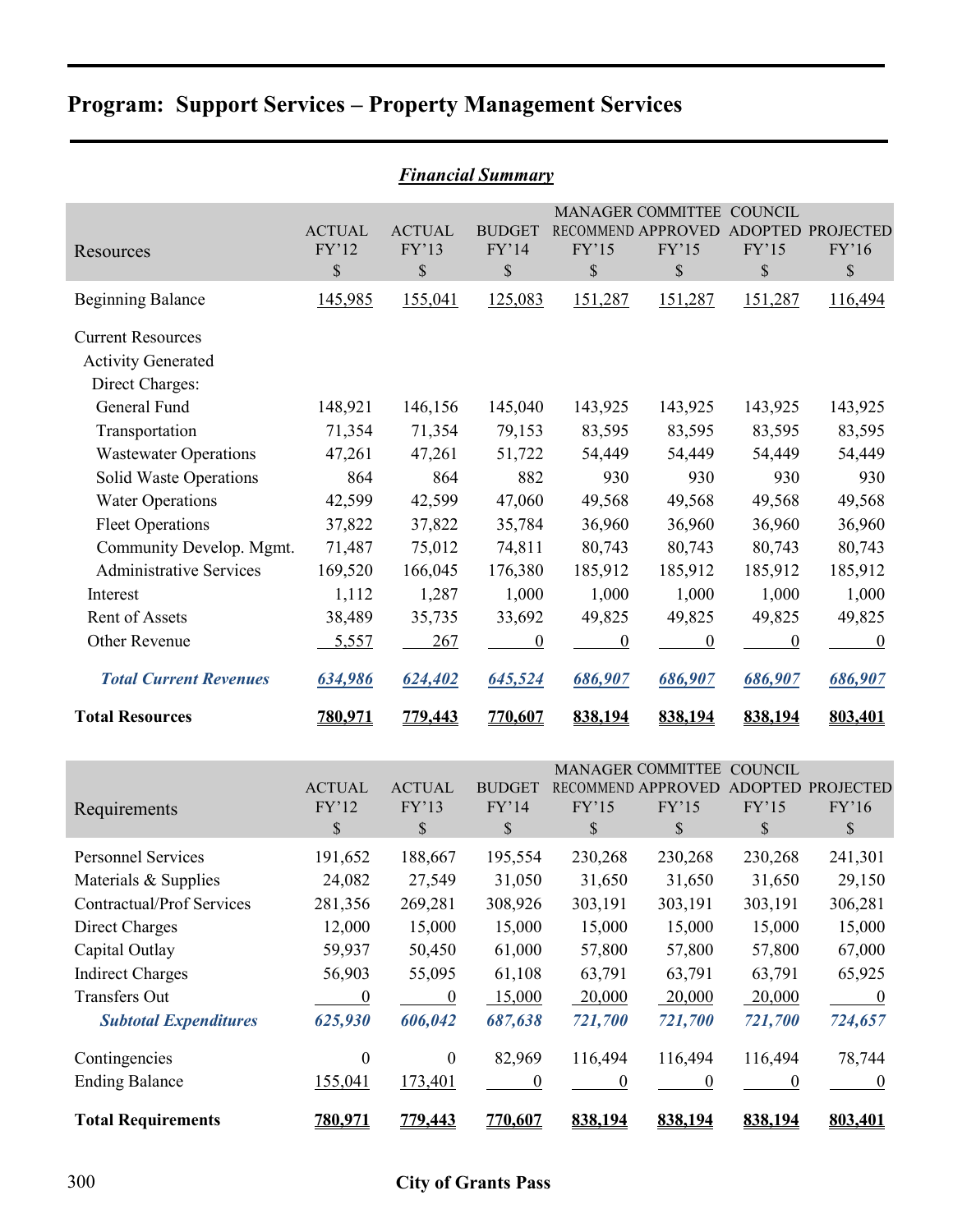|                                                                                 |               |                               | Personnel     |                  |                                      |                  |                  |
|---------------------------------------------------------------------------------|---------------|-------------------------------|---------------|------------------|--------------------------------------|------------------|------------------|
|                                                                                 |               |                               |               |                  | MANAGER COMMITTEE COUNCIL            |                  |                  |
|                                                                                 | <b>BUDGET</b> | <b>BUDGET</b>                 | <b>BUDGET</b> |                  | RECOMMEND APPROVED ADOPTED PROJECTED |                  |                  |
|                                                                                 | FY'12         | FY'13                         | FY'14         | FY'15            | FY'15                                | FY'15            | FY'16            |
|                                                                                 | $\#$          | $\#$                          | $\#$          | $\#$             | $\#$                                 | $\#$             | $\#$             |
| Parks & Community Svc. Director                                                 | 1.00          | 1.00                          | 0.00          | 0.00             | 0.00                                 | 0.00             | 0.00             |
| Property Management Coordinator                                                 | 1.00          | 1.00                          | 1.00          | 1.00             | 1.00                                 | 1.00             | 1.00             |
| Municipal Service Worker                                                        | 1.00          | 1.00                          | 1.00          | 2.00             | 2.00                                 | 2.00             | 2.00             |
| Office Assistant II                                                             | $1.00*$       | $1.00*$                       | 0.00          | 0.00             | 0.00                                 | 0.00             | 0.00             |
| Subtotal                                                                        | 4.00          | 4.00                          | 2.00          | 3.00             | 3.00                                 | 3.00             | 3.00             |
| <b>Assistant City Manager</b>                                                   |               |                               |               |                  |                                      |                  |                  |
| From: Management                                                                | 0.00          | 0.00                          | 0.10          | 0.10             | 0.10                                 | 0.10             | 0.10             |
| Parks & Community Svc. Director                                                 |               |                               |               |                  |                                      |                  |                  |
| To: Downtown                                                                    | (0.05)        | (0.05)                        | (0.00)        | (0.00)           | (0.00)                               | (0.00)           | (0.00)           |
| To: Park Maintenance                                                            | (0.40)        | (0.40)                        | (0.00)        | (0.00)           | (0.00)                               | (0.00)           | (0.00)           |
| To: Garage Operations                                                           | (0.10)        | (0.10)                        | (0.00)        | (0.00)           | (0.00)                               | (0.00)           | (0.00)           |
| To: Tourism                                                                     | (0.05)        | (0.05)                        | (0.00)        | (0.00)           | (0.00)                               | (0.00)           | (0.00)           |
| To: Information Technology                                                      | (0.15)        | (0.15)                        | (0.00)        | (0.00)           | (0.00)                               | (0.00)           | (0.00)           |
| To: Equipment Replacement                                                       | (0.05)        | (0.05)                        | (0.00)        | (0.00)           | (0.00)                               | (0.00)           | (0.00)           |
| Admin. Support Specialist                                                       |               |                               |               |                  |                                      |                  |                  |
| From: Garage Operations                                                         | $0.20*$       | $0.20*$                       | (0.00)        | (0.00)           | (0.00)                               | (0.00)           | (0.00)           |
| Property Management Coordinator<br>To: Park Maintenance                         | (0.05)        | (0.05)                        | (0.00)        | (0.00)           | (0.00)                               | (0.00)           | (0.00)           |
| To: Aquatics                                                                    | (0.05)        | (0.05)                        | (0.05)        | (0.05)           | (0.05)                               | (0.05)           | (0.05)           |
| To: Downtown                                                                    | (0.10)        | (0.10)                        | (0.10)        | (0.10)           | (0.10)                               | (0.10)           | (0.10)           |
| To: Land and Building Cap Proj.                                                 | 0.00          | 0.00                          | 0.00          | 0.00             | 0.00                                 | 0.00             | 0.00             |
| To: Street Maintenance                                                          | (0.10)        | (0.10)                        | (0.10)        | (0.10)           | (0.10)                               | (0.10)           | (0.10)           |
| Municipal Service Worker                                                        |               |                               |               |                  |                                      |                  |                  |
| To: Park Maintenance                                                            | (0.05)        | (0.05)                        | (0.00)        | (0.00)           | (0.00)                               | (0.00)           | (0.00)           |
| To: Aquatics                                                                    | (0.05)        | (0.05)                        | (0.00)        | (0.00)           | (0.00)                               | (0.00)           | (0.00)           |
| To: Downtown                                                                    | (0.15)        | (0.15)                        | (0.15)        | (0.55)           | (0.55)                               | (0.55)           | (0.55)           |
| Office Assistant II                                                             |               |                               |               |                  |                                      |                  |                  |
| From: Management                                                                | 0.00          | 0.00                          | $0.35*$       | 0.10             | 0.10                                 | 0.10             | 0.10             |
| To: Park Maintenance                                                            | (0.50)        | (0.50)                        | 0.00          | 0.00             | 0.00                                 | 0.00             | 0.00             |
| To: Tourism                                                                     | (0.05)        | (0.05)                        | 0.00          | 0.00             | 0.00                                 | 0.00             | 0.00             |
| To: Information Technology                                                      | (0.20)        | (0.20)                        | 0.00          | 0.00             | 0.00                                 | 0.00             | 0.00             |
| <b>Subtotal Distributed</b>                                                     | (1.90)        | (1.90)                        | 0.05          | (0.60)           | (0.60)                               | (0.60)           | (0.60)           |
| <b>Total Positions</b>                                                          | 2.100         | 2.100                         | 2.050         | 2.400            | 2.400                                | 2.400            | 2.400            |
| <b>Total Un-Funded Positions</b>                                                | (0.045)       | (0.045)                       | (0.035)       | 0.000            | 0.000                                | 0.000            | 0.000            |
| <b>Total Funded Positions</b>                                                   | 2.055         | 2.055                         | <u>2.015</u>  | 2.400            | 2.400                                | 2.400            | 2.400            |
|                                                                                 |               |                               |               |                  |                                      |                  |                  |
| *Recap of Unfunded Positions by Fiscal Year:<br><b>Admin Support Specialist</b> | 0.020         | 0.020                         | 0.000         | 0.000            | 0.000                                | 0.000            | 0.000            |
| Office Assistant I/II                                                           | 0.025         | 0.025                         | 0.035         | 0.000            | 0.000                                | 0.000            | 0.000            |
|                                                                                 |               |                               |               |                  |                                      |                  |                  |
|                                                                                 |               | <b>Capital Outlay/By Item</b> |               |                  |                                      |                  |                  |
| Remodeling/Renovation                                                           |               |                               | 51,000        | 57,800           | 57,800                               | 57,800           | 67,000           |
| Sidewalks at Muni Building                                                      |               |                               | 10,000        | $\boldsymbol{0}$ | $\boldsymbol{0}$                     | $\boldsymbol{0}$ | $\boldsymbol{0}$ |

**Total Capital Outlay 61,000 57,800 57,800 57,800 67,000**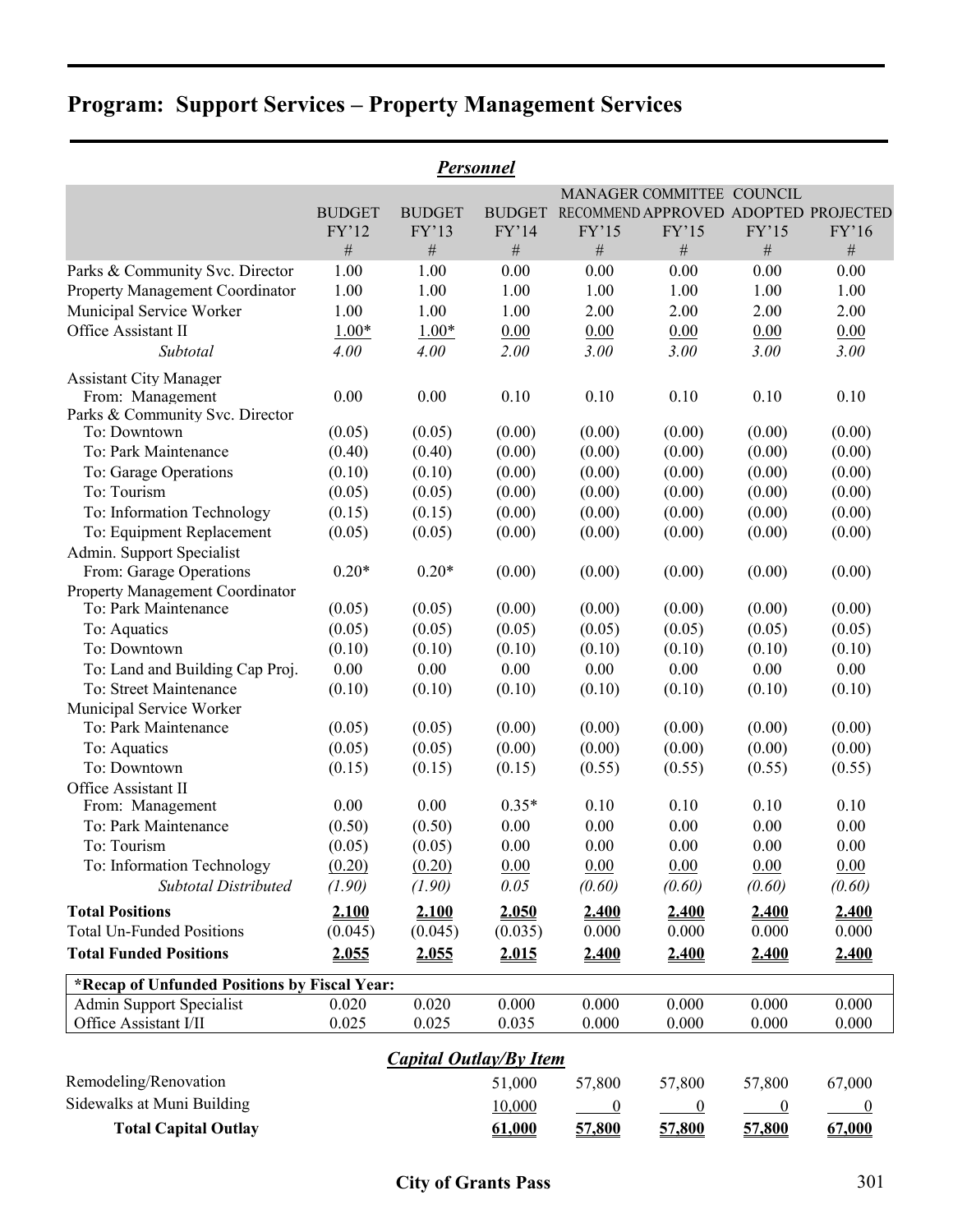## *Mission Statement:*

The Information Technology (IT) Division provides technical support for the City's computer and telecommunication users and facilitates appropriate access to the City's electronic data; always endeavoring to provide technology that promotes the highest level of City worker productivity and supports a standard of *"Information-at-your-fingertips".*

### *Services Delivered:*

The IT division maintains internal City technology resources including physical data network infrastructure, network data backups, data storage and network security, connectivity, and server equipment. The IT staff also provides desktop support, administers the City phone systems, provides basic computer/telephone training, and oversees the City's website.

#### *Performance Measurements:*

| <b>Indicator</b>                         | 2011-12       |            | 2012-13       |      | 2013-14 | 2014-15 | 2015-16    |
|------------------------------------------|---------------|------------|---------------|------|---------|---------|------------|
| <b>Outputs</b>                           | <b>Actual</b> | <b>Est</b> | Actual        | Est  | Est     | Est     | <b>Est</b> |
| Number help desk tickets completed       | 1589          | 1500       | 1632          | 1500 | 1500    | 1500    | 1500       |
| Number of training sessions held         | 8             | 12         | 10            | 12   | 12      | 12      | 12         |
| <b>Effectiveness</b>                     | <b>Actual</b> | Goal       | <b>Actual</b> | Goal | Goal    | Goal    | Goal       |
| Network availability (% uptime)          | 99%           | 99%        | 99%           | 99%  | 99%     | 99%     | 99%        |
| Phone Availability                       | 99%           | 99%        | 99%           | 99%  | 99%     | 99%     | 99%        |
| Help desk tickets closed on the same day | 704           | 750        | 660           | 750  | 750     | 750     | 750        |
| Help desk tickets closed within one day  | 929           | 1000       | 847           | 1000 | 1000    | 1000    | 1000       |

### **Information Technology Performance Measures**

#### *FY'15 Anticipated Accomplishments & Corresponding Council Goal - Strategic Plan Item:*

#### **Provide Cooperative, Shared Leadership Involving Council, Staff and Community**

#### **Objective 2: Implement community communication strategies**

- Develop new websites for both the City and Tourism.
- Explore options for a Citywide Social Media policy.

#### **Objective 4: Ensure efficiency and effectiveness in City operations**

- Select a new financial software program and plan for new software implementation.
- The City will be a model for government efficiency and effectiveness, delivering the highest quality of services at the best possible value.
- Digitize 13,000 tax lot files into DF and TIFF format and link to Laserfiche and GIS.
- Reduce IT single points of failure by increasing system and network redundancy (IT Emergency Preparedness).
- Fix phone system.
- Explore options to upgrade City Website.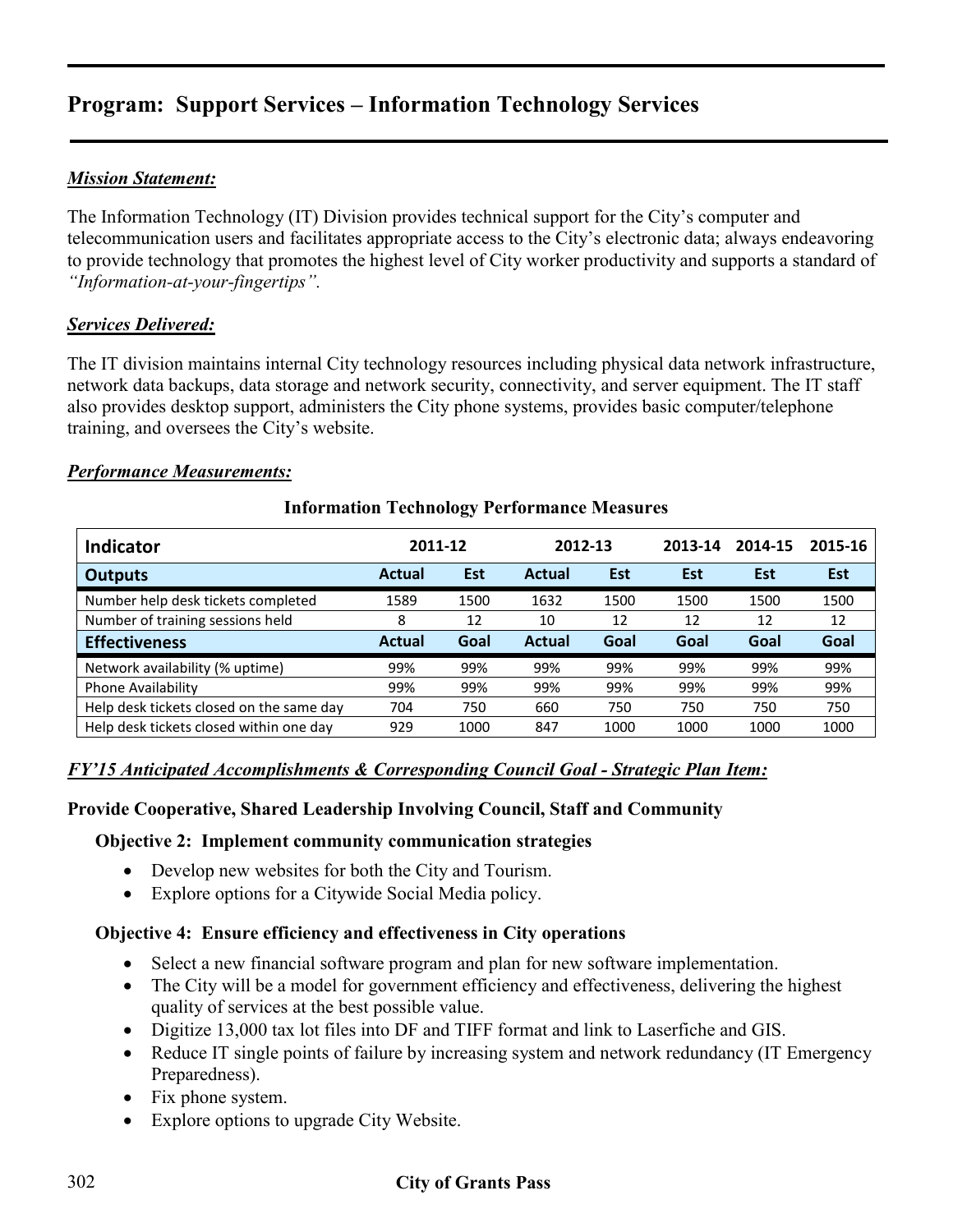### *Budget Highlights:*

The City will focus on improving business continuity for City's information systems. Backup power and reduction in potential single point failure risks will be addressed in addition to software backup options that can provide continuing IT functions in the event of an emergency.

Smooth implementation of the City's new enterprise resource planning programs and associated hardware will be a top priority this year.

#### *FY'14 Activity Review:*

- User service request are being responded to faster and more efficiently. The department completes approximately 125 requests each month.
- A wireless network for the City Hall meeting rooms was created to provide internet access.
- Improved security has been implemented for all IT systems.
- The IT performance audit was successfully completed including risk and intrusion assessments. There were no surprises, and recommendations are being implemented as resources are made available.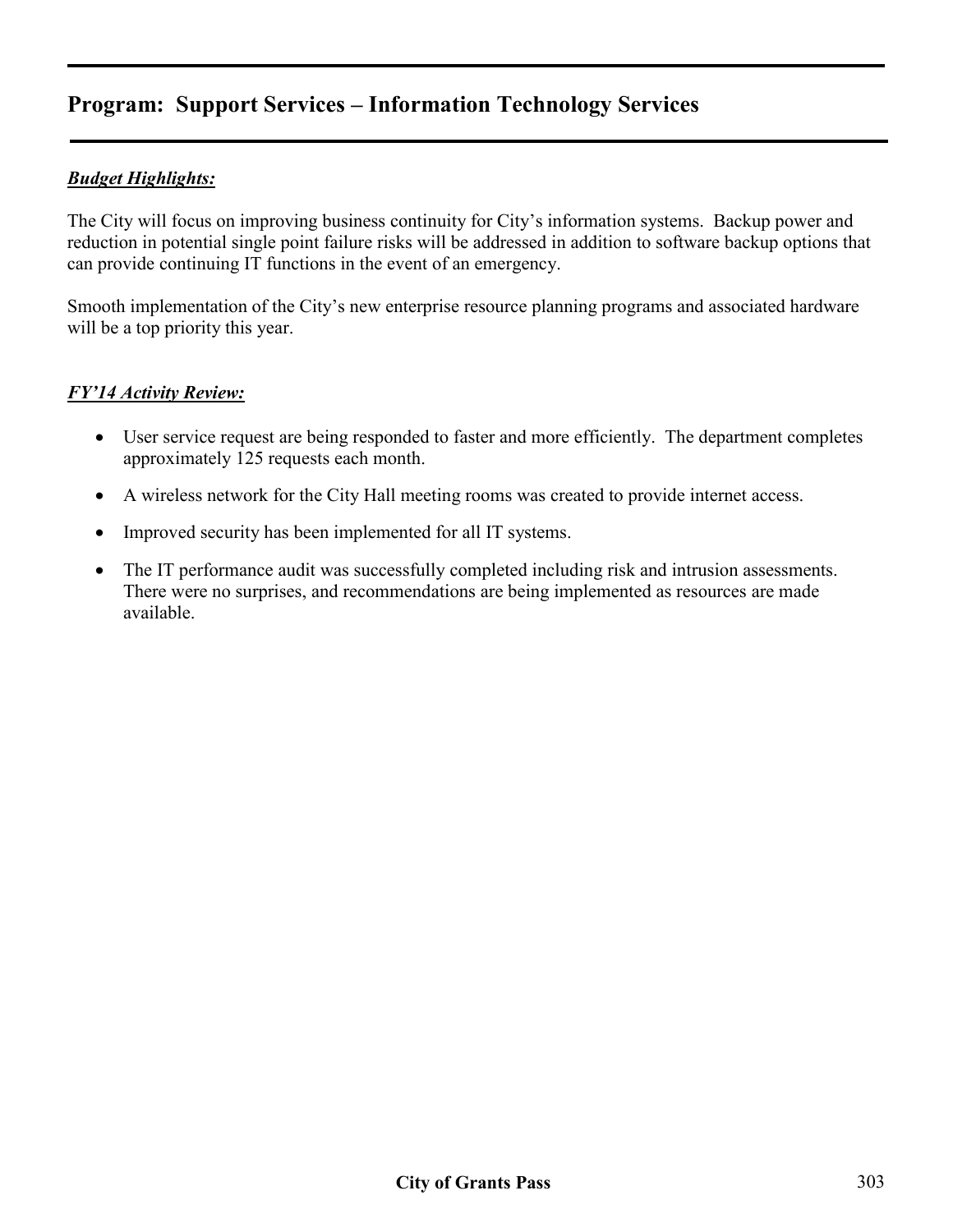| <b>Financial Summary</b>                              |                                         |                                        |                                        |             |                                                               |                                          |                                 |  |  |  |
|-------------------------------------------------------|-----------------------------------------|----------------------------------------|----------------------------------------|-------------|---------------------------------------------------------------|------------------------------------------|---------------------------------|--|--|--|
| Resources                                             | <b>ACTUAL</b><br>FY'12<br>$\mathcal{S}$ | <b>ACTUAL</b><br>FY'13<br>$\mathbb{S}$ | <b>BUDGET</b><br>FY'14<br>$\mathbb{S}$ | FY'15<br>\$ | <b>MANAGER COMMITTEE</b><br>RECOMMEND APPROVED<br>FY'15<br>\$ | COUNCIL<br><b>ADOPTED</b><br>FY'15<br>\$ | <b>PROJECTED</b><br>FY'16<br>\$ |  |  |  |
| <b>Beginning Balance</b>                              | 112,036                                 | 92,491                                 | 140,824                                | 206,039     | 206,039                                                       | 206,039                                  | 175,374                         |  |  |  |
| <b>Current Resources</b><br><b>Activity Generated</b> |                                         |                                        |                                        |             |                                                               |                                          |                                 |  |  |  |
| Interest                                              | 1,012                                   | 1,403                                  | 1,300                                  | 1,900       | 1,900                                                         | 1,900                                    | 1,900                           |  |  |  |
| Other Revenue                                         | 206                                     | 1,718                                  | $\theta$                               | $\theta$    | 0                                                             | $\Omega$                                 | $\Omega$                        |  |  |  |
| Redwood Sewer District                                | 9,754                                   | 10,398                                 | $\theta$                               | $\theta$    | $\theta$                                                      | 0                                        | $\Omega$                        |  |  |  |
| Solid Waste Agency                                    | 1,420                                   | 1,708                                  | 4,250                                  | 4,250       | 4,250                                                         | 4,250                                    | 3,600                           |  |  |  |
| <b>Information Tech Charges</b>                       | 528,190                                 | 544,876                                | 615,623                                | 684,954     | 684,954                                                       | 684,954                                  | 706,923                         |  |  |  |
| <b>Total Current Revenues</b>                         | 540,582                                 | 560,103                                | 621,173                                | 691,104     | 691,104                                                       | 691,104                                  | 712,423                         |  |  |  |
| <b>Total Resources</b>                                | 652,618                                 | 652,594                                | <u>761,997</u>                         | 897,143     | 897.143                                                       | 897,143                                  | 887,797                         |  |  |  |

|                                  |                  |                |                  |          | <b>MANAGER COMMITTEE</b> | <b>COUNCIL</b> |                  |
|----------------------------------|------------------|----------------|------------------|----------|--------------------------|----------------|------------------|
|                                  | <b>ACTUAL</b>    | <b>ACTUAL</b>  | <b>BUDGET</b>    |          | RECOMMEND APPROVED       | <b>ADOPTED</b> | <b>PROJECTED</b> |
| Requirements                     | FY'12            | FY'13          | FY'14            | FY'15    | FY'15                    | FY'15          | FY'16            |
|                                  | \$               | S              | \$               | \$       | \$                       | \$             | S                |
|                                  |                  |                |                  |          |                          |                |                  |
| <b>Personnel Services</b>        | 399,419          | 379,117        | 507,246          | 562,348  | 562,348                  | 562,348        | 596,887          |
| Materials & Supplies             | 5,028            | 8,361          | 7,000            | 7,000    | 7,000                    | 7,000          | 7,000            |
| <b>Contractual/Prof Services</b> | 129,897          | 30,540         | 50,605           | 72,140   | 72,140                   | 72,140         | 117,878          |
| Direct Charges                   | 25,783           | 25,782         | 25,437           | 26,821   | 26,821                   | 26,821         | 26,821           |
| <b>Indirect Charges</b>          | $\boldsymbol{0}$ | $\overline{0}$ | $\boldsymbol{0}$ | 53,460   | 53,460                   | 53,460         | 59,860           |
| <b>Subtotal Expenditures</b>     | 560,127          | 443,800        | 590,288          | 721,769  | 721,769                  | 721,769        | 808,446          |
| Contingencies                    | $\theta$         | $\mathbf{0}$   | 171,709          | 175,374  | 175,374                  | 175,374        | 79,351           |
|                                  |                  |                |                  |          |                          |                |                  |
| <b>Ending Balance</b>            | 92,491           | 208,794        | $\theta$         | $\Omega$ | 0                        | $\theta$       | $\theta$         |
| <b>Total Requirements</b>        | 652,618          | 652,594        | 761.997          | 897.143  | 897.143                  | 897.143        | 887,797          |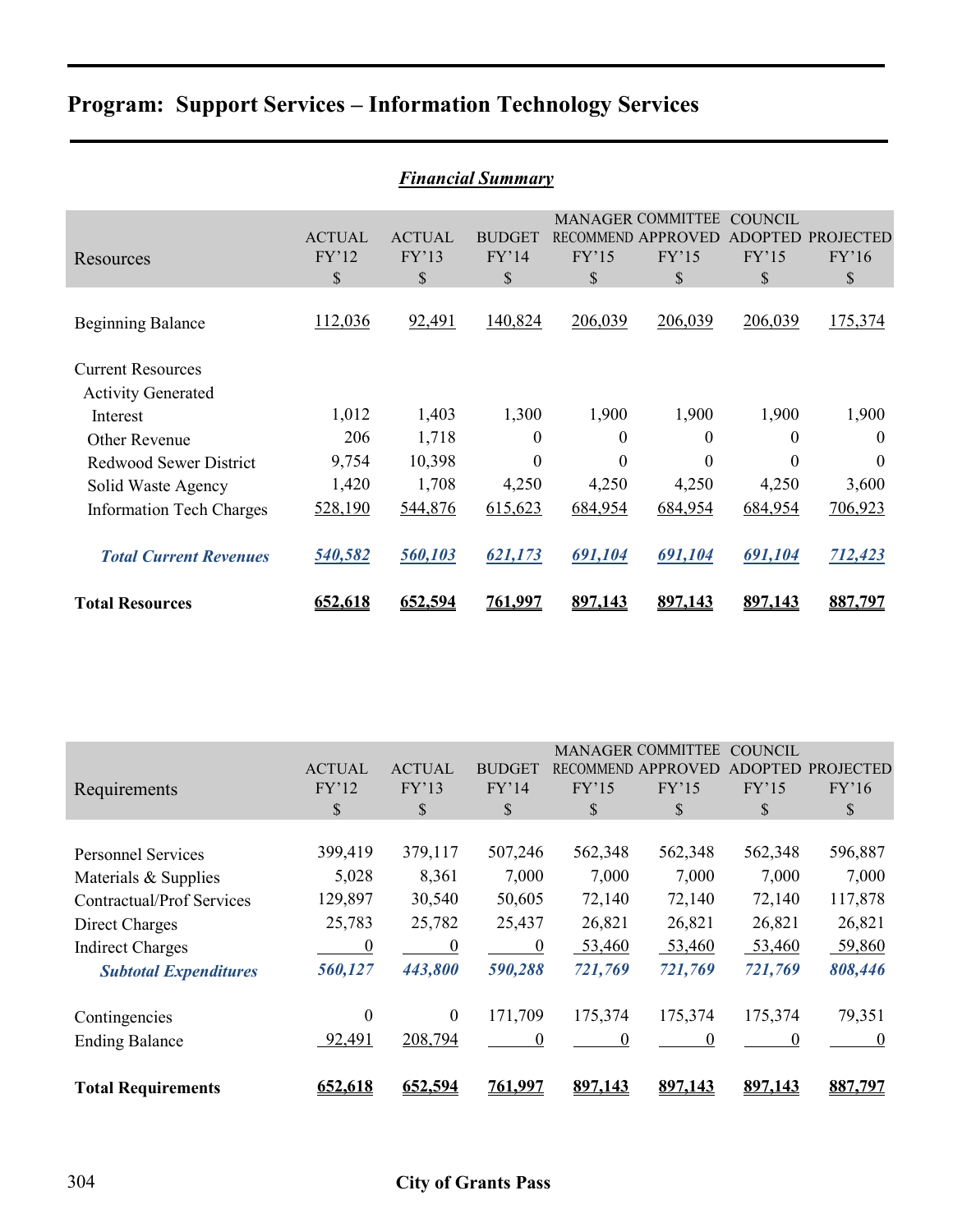| <i><b>Personnel</b></i>                      |               |               |               |       |                          |                |                   |  |  |  |  |
|----------------------------------------------|---------------|---------------|---------------|-------|--------------------------|----------------|-------------------|--|--|--|--|
|                                              |               |               |               |       | <b>MANAGER COMMITTEE</b> | <b>COUNCIL</b> |                   |  |  |  |  |
|                                              | <b>BUDGET</b> | <b>BUDGET</b> | <b>BUDGET</b> |       | RECOMMEND APPROVED       |                | ADOPTED PROJECTED |  |  |  |  |
|                                              | FY'12         | FY'13         | FY'14         | FY'15 | FY'15                    | FY'15          | FY'16             |  |  |  |  |
|                                              | $\#$          | #             | $\#$          | $\#$  | $\#$                     | $\#$           | $\#$              |  |  |  |  |
| <b>Information Technology Manager</b>        | 1.000         | 1.000         | 1.000         | 1.000 | 1.000                    | 1.000          | 1.000             |  |  |  |  |
| <b>Information System Supervisor</b>         | 0.000         | 0.000         | 0.000         | 0.000 | 0.000                    | 0.000          | 0.000             |  |  |  |  |
| <b>Computer Services Technician</b>          | 3.000         | 4.000         | 4.000         | 4.000 | 4.000                    | 4.000          | 4.000             |  |  |  |  |
| Webmaster                                    | 0.500         | 0.500         | 0.500         | 0.500 | 0.500                    | 0.500          | 0.500             |  |  |  |  |
| Subtotal                                     | 4.500         | 5.500         | 5.500         | 5.500 | 5.500                    | 5.500          | 5.500             |  |  |  |  |
| <b>Assistant City Manager</b>                |               |               |               |       |                          |                |                   |  |  |  |  |
| From: Management                             | 0.000         | 0.000         | 0.150         | 0.150 | 0.150                    | 0.150          | 0.150             |  |  |  |  |
| Parks and Comm. Service Director             |               |               |               |       |                          |                |                   |  |  |  |  |
| From: Property Management                    | 0.150         | 0.150         | 0.000         | 0.000 | 0.000                    | 0.000          | 0.000             |  |  |  |  |
| Office Assistant II                          |               |               |               |       |                          |                |                   |  |  |  |  |
| From: Property Management                    | $0.200*$      | $0.200*$      | 0.000         | 0.000 | 0.000                    | 0.000          | 0.000             |  |  |  |  |
| From: Management                             | 0.000         | 0.000         | $0.400*$      | 0.050 | 0.050                    | 0.050          | 0.050             |  |  |  |  |
| <b>Admin Support Specialist</b>              |               |               |               |       |                          |                |                   |  |  |  |  |
| From: Garage                                 | $0.050*$      | $0.050*$      | 0.000         | 0.000 | 0.000                    | 0.000          | 0.000             |  |  |  |  |
| <b>Subtotal Distributed</b>                  | 0.400         | 0.400         | 0.550         | 0.200 | 0.200                    | 0.200          | 0.200             |  |  |  |  |
| <b>Total Positions</b>                       | 4.900         | 5.900         | 6.050         | 5.700 | 5.700                    | 5.700          | 5.700             |  |  |  |  |
| <b>Total Un-Funded Positions</b>             | (0.025)       | (0.025)       | (0.040)       | 0.000 | 0.000                    | 0.000          | 0.000             |  |  |  |  |
| <b>Total Funded Positions</b>                | 4.875         | 5.875         | 6.010         | 5.700 | 5.700                    | 5.700          | 5.700             |  |  |  |  |
| *Recap of Unfunded Positions by Fiscal Year: |               |               |               |       |                          |                |                   |  |  |  |  |
| <b>Admin Support Specialist</b>              | 0.005         | 0.005         | 0.000         | 0.000 | 0.000                    | 0.000          | 0.000             |  |  |  |  |
| Office Assistant II                          | 0.020         | 0.020         | 0.040         | 0.000 | 0.000                    | 0.000          | 0.000             |  |  |  |  |

# *Personnel*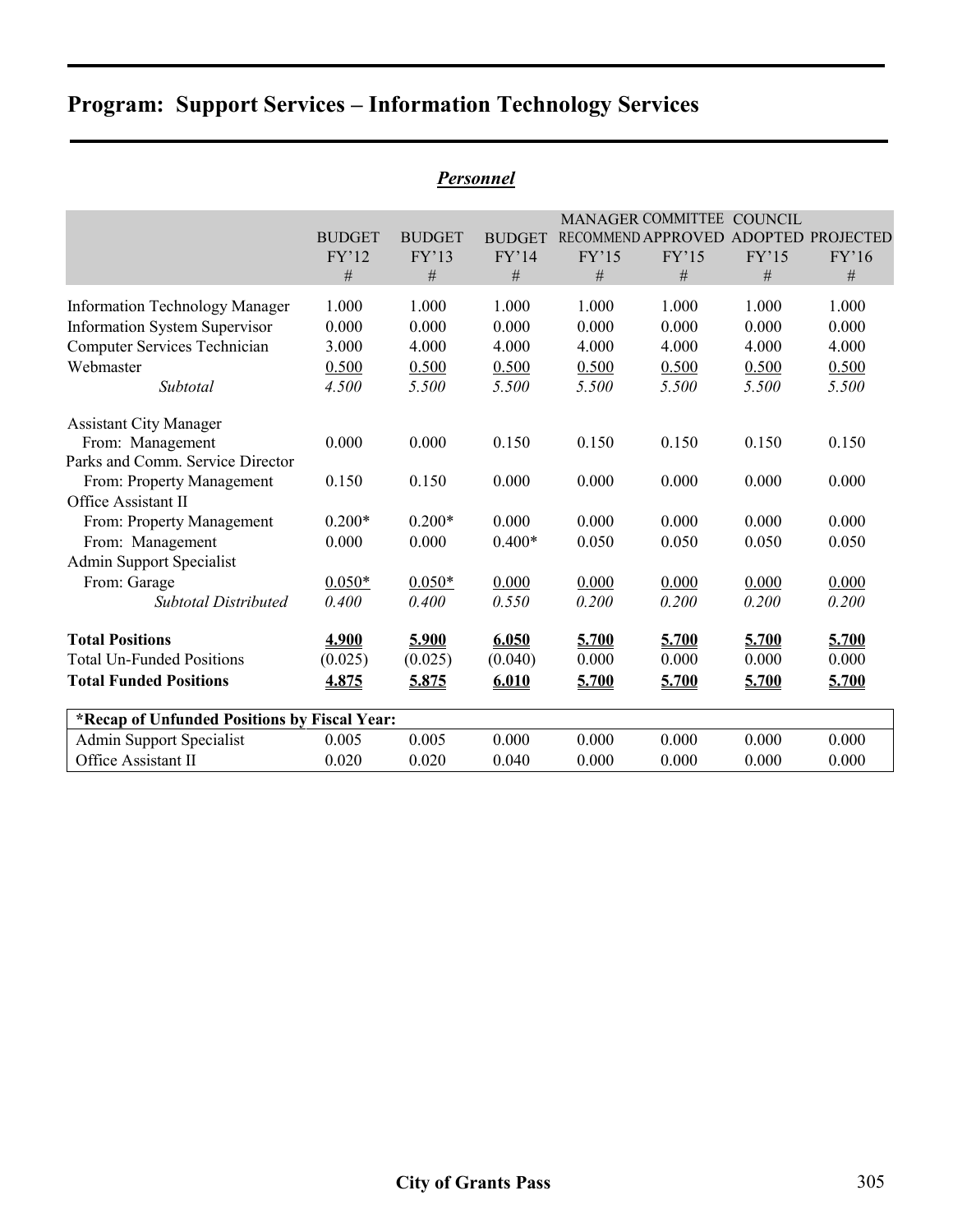#### *Mission Statement:*

*"Provide safe, efficient, reliable equipment at the lowest possible cost."* 

#### *Services Delivered:*

This activity maintains vehicles and equipment for all departments. The budget includes costs for fuel, insurance, replacement parts, tires, preventive maintenance and repairs. Two City mechanics work out of the City service center, performing repair and maintenance on over 160 City-owned vehicles and miscellaneous equipment.

#### *Performance Measurements:*

### **Fleet Performance Measures**

| <b>Indicator</b>                                                       | 2011-12       |            | 2012-13       |            | 2013-14 | 2014-15   | 2015-16    |
|------------------------------------------------------------------------|---------------|------------|---------------|------------|---------|-----------|------------|
| <b>Outputs</b>                                                         | <b>Actual</b> | <b>Est</b> | Actual        | <b>Est</b> | Est     | Est       | <b>Est</b> |
| Number of vehicles in fleet                                            | 124           | N/A        | 124           | N/A        | 118     | $*116$    | $*116$     |
| Pieces of equipment in fleet                                           | 47            | N/A        | 47            | N/A        | 50      | $***37$   | $***37$    |
| <b>Effectiveness</b>                                                   | <b>Actual</b> | Goal       | <b>Actual</b> | Goal       | Goal    | Goal      | Goal       |
| % of Fleet Current on Annual<br><b>Preventive Maintenance Services</b> | 100%          | N/A        | 100%          | N/A        | 100%    | 100%      | 100%       |
| % of Customer Satisfaction<br>Reported on Survey                       | 97%           | N/A        | 97%           | N/A        | 99 %    | 100%      | 100%       |
| <b>Efficiency</b>                                                      | <b>Actual</b> | Goal       | <b>Actual</b> | Goal       | Goal    | Goal      | Goal       |
| <b>Fuel Gallons Used Per Year</b>                                      | 66.875        | N/A        | 66,281        | N/A        | 66.700  | ***67.000 | 67,000     |

Note: \* surplus vehicles/equipment that are awaiting disposal not included

Note: \*\*capital asset standards of \$5,000 and greater were applied

Note: \*\*\*adding one new patrol car

#### *FY'15 Anticipated Accomplishments & Corresponding Council Goal - Strategic Plan Item:*

#### **Provide Cooperative, Shared Leadership Involving Council, Staff and Community**

#### **Objective 4: Ensure efficiency and effectiveness in City operations**

- **Action 4:** Address the highest priority recommendations from the 2012 Fleet Performance Audit.
- **Action 14:** Discuss facility options and prepare a recommended plan for a Fleet Maintenance Facilities upgrade according to the performance audit recommendations.
- **Action 20:** Work with the MRMPO to apply for and help administer a feasibility study on alternative fuel sources for local fleets (City, County, School District, and Refuse Haulers).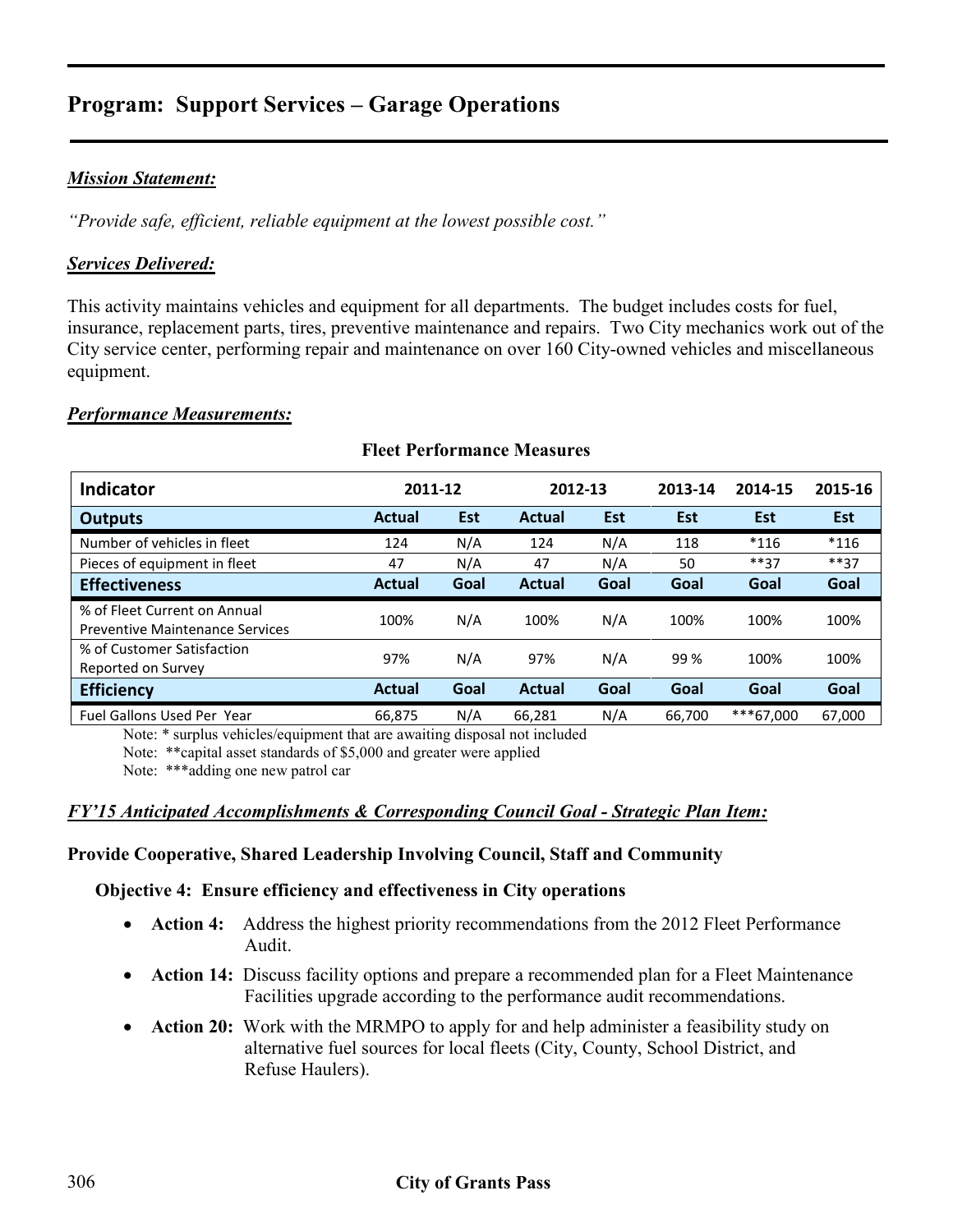## *Budget Highlights:*

Departments are charged for actual expenses incurred in the prior calendar year. Unpredictable fuel and related petroleum costs and increased vehicle usage due to serving expanding areas may continue to impact vehicle operational costs. Revising shop rates will be necessary in response to the anticipation of replacing the shop building.

### *FY'14 Activity Review:*

During FY'14 all maintenance operation rates were reviewed. Recertification testing for mechanic EVT certificates was completed. Customer satisfaction surveys indicate continued high levels of confidence in vehicle maintenance service. Fuel costs fell by 3%, fuel consumption fell by 1%. The average price per gallon of fuel went from \$3.93 in 2012 to \$3.81 in 2013. Fleet continues to work on addressing recommendations from the October 2012 Fleet Performance audit.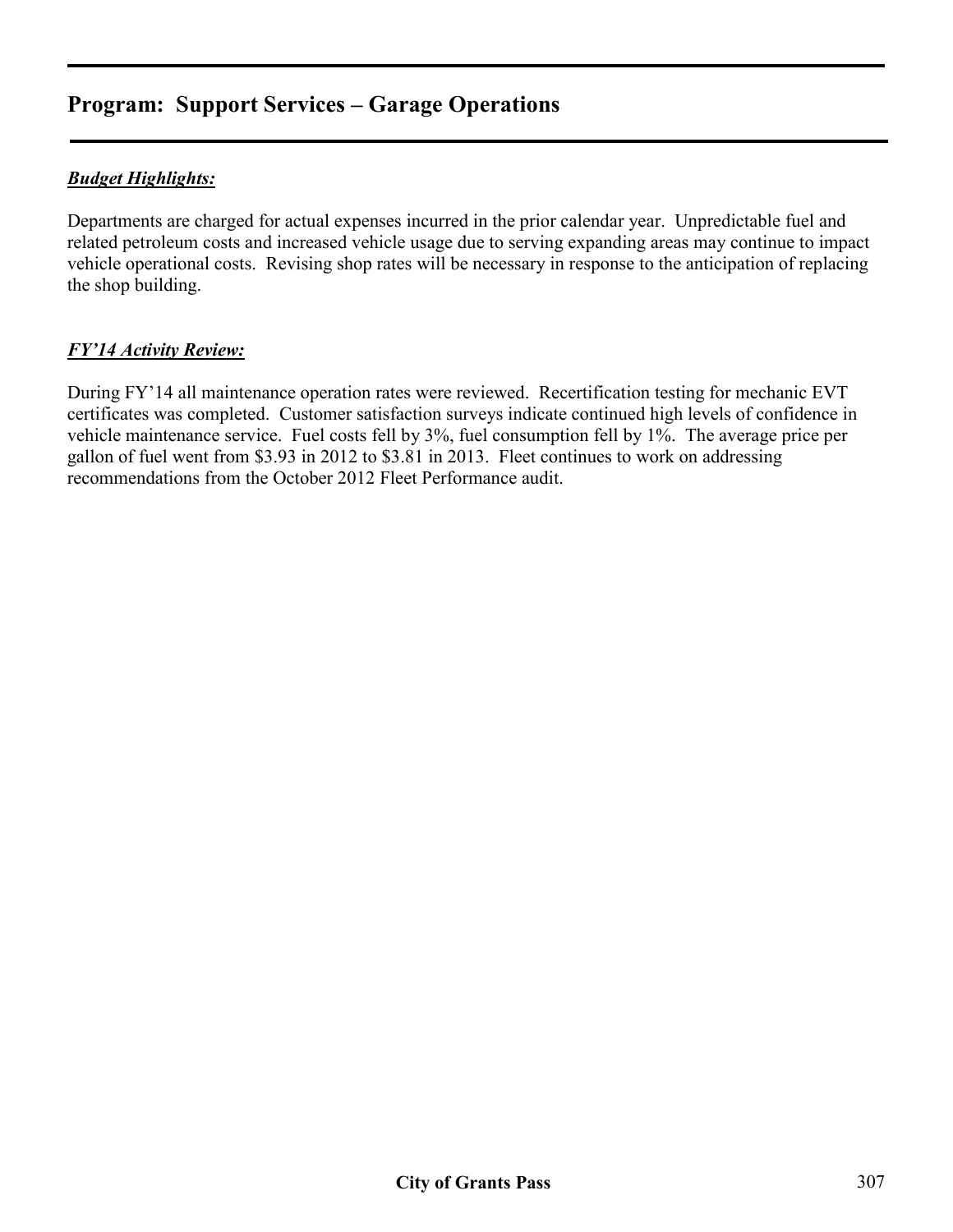| <b>Financial Summary</b>                                                   |                              |                              |                              |                  |                                                               |                                   |                                 |  |  |  |
|----------------------------------------------------------------------------|------------------------------|------------------------------|------------------------------|------------------|---------------------------------------------------------------|-----------------------------------|---------------------------------|--|--|--|
| Resources                                                                  | <b>ACTUAL</b><br>FY'12<br>\$ | <b>ACTUAL</b><br>FY'13<br>\$ | <b>BUDGET</b><br>FY'14<br>\$ | FY'15<br>\$      | <b>MANAGER COMMITTEE</b><br>RECOMMEND APPROVED<br>FY'15<br>\$ | COUNCIL<br>ADOPTED<br>FY'15<br>\$ | <b>PROJECTED</b><br>FY'16<br>\$ |  |  |  |
| <b>Beginning Balance</b>                                                   | 356,767                      | 237,558                      | 207,091                      | 270,323          | 270,323                                                       | 270,323                           | 176,228                         |  |  |  |
| <b>Current Resources</b><br><b>Activity Generated</b><br>Internal Billings | 664,826                      | 792,759                      | 803,074                      | 783,569          | 783,569                                                       | 783,569                           | 825,237                         |  |  |  |
| Interest<br>Other Revenue                                                  | 2,245<br>20,633              | 1,877<br>24,659              | 2,000<br>615,000             | 2,000<br>615,000 | 2,000<br>615,000                                              | 2,000<br>615,000                  | 2,000<br>15,000                 |  |  |  |
| <b>Total Current Revenues</b>                                              | 687,704                      | 819,295                      | 1,420,074                    | 1,400,569        | 1,400,569                                                     | 1,400,569                         | 842,237                         |  |  |  |
| <b>Total Resources</b>                                                     | 1.044.471                    | <u>1.056.853</u>             | 1.627.165                    | 1.670.892        | 1.670.892                                                     | 1.670,892                         | 1.018.465                       |  |  |  |

|                                  |               |                  |               |                | <b>MANAGER COMMITTEE</b> | COUNCIL   |           |
|----------------------------------|---------------|------------------|---------------|----------------|--------------------------|-----------|-----------|
|                                  | <b>ACTUAL</b> | <b>ACTUAL</b>    | <b>BUDGET</b> | <b>RECOMME</b> |                          |           | PROJECTED |
| Requirements                     | FY'12         | FY'13            | FY'14         | FY'15          | FY'15                    | FY'15     | FY'16     |
|                                  | \$            | \$               | \$            | \$             | \$                       | \$        | \$        |
|                                  |               |                  |               |                |                          |           |           |
| <b>Personnel Services</b>        | 257,491       | 266,179          | 291,532       | 286,372        | 286,372                  | 286,372   | 299,475   |
| Materials & Supplies             | 372,452       | 354,520          | 392,940       | 393,940        | 393,940                  | 393,940   | 398,600   |
| <b>Contractual/Prof Services</b> | 75,048        | 90,550           | 92,247        | 109,524        | 109,524                  | 109,524   | 142,512   |
| Direct Charges                   | 13,500        | 13,500           | 13,500        | 13,500         | 13,500                   | 13,500    | 13,500    |
| Capital Outlay                   | 15,066        | 8,972            | 10,000        | 10,000         | 10,000                   | 10,000    | 10,000    |
| <b>Indirect Charges</b>          | 73,356        | 73,372           | 80,022        | 81,328         | 81,328                   | 81,328    | 87,010    |
| Debt Service                     | 0             | 0                | $\theta$      | 0              | $\theta$                 | $\theta$  | 30,000    |
| Transfers Out                    | $\theta$      | $\theta$         | $\theta$      | 600,000        | 600,000                  | 600,000   | $\theta$  |
| <b>Subtotal Expenditures</b>     | 806,913       | 807,093          | 880,241       | 1,494,664      | 1,494,664                | 1,494,664 | 981,097   |
|                                  |               |                  |               |                |                          |           |           |
| Contingencies                    | $\theta$      | $\theta$         | 746,924       | 176,228        | 176,228                  | 176,228   | 37,368    |
| <b>Ending Balance</b>            | 237,558       | 249,760          | $\Omega$      | 0              | $\Omega$                 | 0         | $\theta$  |
| <b>Total Requirements</b>        | 1,044,471     | <b>1.056.853</b> | 1.627.165     | 1.670.892      | 1,670,892                | 1.670.892 | 1,018,465 |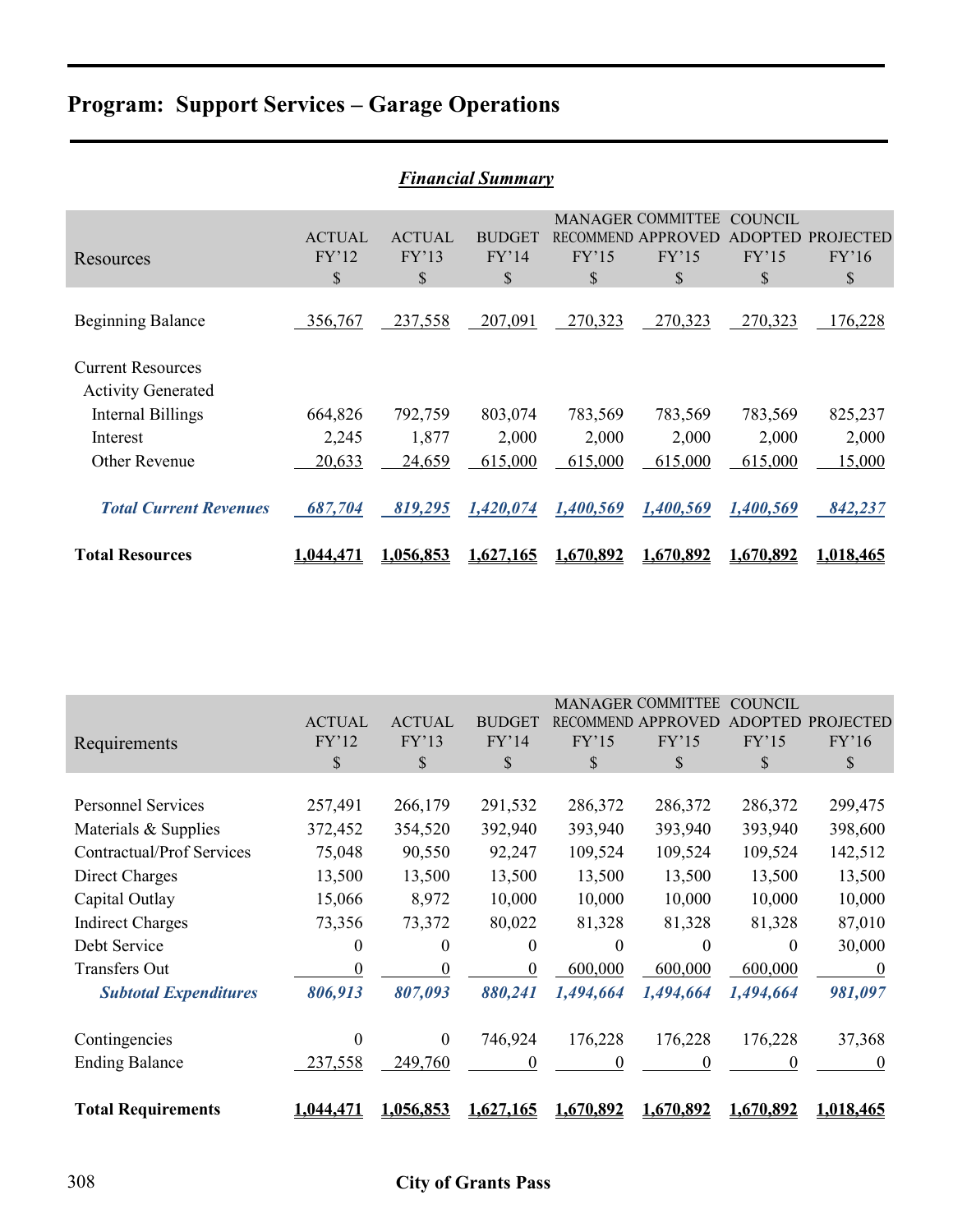| Personnel |
|-----------|
|-----------|

|                                              | <b>BUDGET</b><br>FY'12<br>$\#$ | <b>BUDGET</b><br>FY'13<br>$\#$ | <b>BUDGET</b><br>FY'14<br>$\#$ | FY'15<br>$\#$ | MANAGER COMMITTEE COUNCIL<br>FY'15<br>$\#$ | FY'15<br>$\#$ | RECOMMEND APPROVED ADOPTED PROJECTED<br>FY'16<br># |
|----------------------------------------------|--------------------------------|--------------------------------|--------------------------------|---------------|--------------------------------------------|---------------|----------------------------------------------------|
| Admin. Support Specialist                    | 1.000*                         | $1.000*$                       | $1.000*$                       | $1.000*$      | 1.000*                                     | $1.000*$      | 1.000*                                             |
| Lead Fleet Mechanic                          | 1.000                          | 1.000                          | 1.000                          | 1.000         | 1.000                                      | 1.000         | 1.000                                              |
| Mechanic                                     | 1.000                          | 1.000                          | 1.000                          | 1.000         | 1.000                                      | 1.000         | 1.000                                              |
| Department Support Technician                | $1.000*$                       | $1.000*$                       | 1.000                          | 1.000         | 1.000                                      | 1.000         | 1.000                                              |
| Subtotal                                     | 4.000                          | 4.000                          | 4.000                          | 4.000         | 4.000                                      | 4.000         | 4.000                                              |
| <b>Finance Director</b>                      |                                |                                |                                |               |                                            |               |                                                    |
| From: Finance                                | 0.000                          | 0.000                          | 0.100                          | 0.100         | 0.100                                      | 0.100         | 0.100                                              |
| Parks and Comm. Service Director             |                                |                                |                                |               |                                            |               |                                                    |
| From: Property Management                    | 0.100                          | 0.100                          | 0.000                          | 0.000         | 0.000                                      | 0.000         | 0.000                                              |
| Admin. Support Specialist                    |                                |                                |                                |               |                                            |               |                                                    |
| To: Finance                                  | 0.000                          | 0.000                          | (0.300)                        | (0.350)       | (0.350)                                    | (0.350)       | (0.350)                                            |
| To: Park Maintenance                         | (0.150)                        | (0.150)                        | 0.000                          | 0.000         | 0.000                                      | 0.000         | 0.000                                              |
| To: Property Management                      | (0.150)                        | (0.200)                        | 0.000                          | 0.000         | 0.000                                      | 0.000         | 0.000                                              |
| To: Information Technology                   | (0.100)                        | (0.050)                        | 0.000                          | 0.000         | 0.000                                      | 0.000         | 0.000                                              |
| To: Equipment Replacement                    | (0.200)                        | (0.300)                        | (0.350)                        | (0.350)       | (0.350)                                    | (0.350)       | (0.350)                                            |
| Dept. Support Technician                     |                                |                                |                                |               |                                            |               |                                                    |
| To: Finance                                  | 0.000                          | 0.000                          | (0.100)                        | (0.100)       | (0.100)                                    | (0.100)       | (0.100)                                            |
| To: Equipment Replacement                    | (0.150)                        | (0.150)                        | (0.150)                        | (0.150)       | (0.150)                                    | (0.150)       | (0.150)                                            |
| Lead Fleet Mechanic                          |                                |                                |                                |               |                                            |               |                                                    |
| To: Equipment Replacement                    | (0.100)                        | (0.100)                        | (0.100)                        | (0.100)       | (0.100)                                    | (0.100)       | (0.100)                                            |
| Mechanic                                     |                                |                                |                                |               |                                            |               |                                                    |
| To: Equipment Replacement                    | (0.100)                        | (0.100)                        | (0.100)                        | (0.100)       | (0.100)                                    | (0.100)       | (0.100)                                            |
| <b>Subtotal Distributed</b>                  | (0.850)                        | (0.950)                        | (1.000)                        | (1.050)       | (1.050)                                    | (1.050)       | (1.050)                                            |
| <b>Total Positions</b>                       | 3.150                          | 3.050                          | 3.000                          | 2.950         | 2.950                                      | 2.950         | 2.950                                              |
| <b>Total Un-Funded Positions</b>             | (0.125)                        | (0.115)                        | (0.035)                        | (0.030)       | (0.030)                                    | (0.030)       | (0.030)                                            |
| <b>Total Funded Positions</b>                | 3.025                          | 2.935                          | 2.965                          | 2.920         | 2.920                                      | 2.920         | 2.920                                              |
| *Recap of Unfunded Positions by Fiscal Year: |                                |                                |                                |               |                                            |               |                                                    |
| <b>Admin Support Specialist</b>              | 0.040                          | 0.030                          | 0.035                          | 0.030         | 0.030                                      | 0.030         | 0.030                                              |
| Department Support Technician                | 0.085                          | 0.085                          | 0.000                          | 0.000         | 0.000                                      | 0.000         | 0.000                                              |

## *Capital Outlay/By Item*

| Tools/Equipment             | 10,000         | 10,000         | 10,000        | 10,000        | 10,000         |
|-----------------------------|----------------|----------------|---------------|---------------|----------------|
| <b>Total Capital Outlay</b> | <u> 10,000</u> | <u> 10,000</u> | <u>10,000</u> | <u>10,000</u> | <u> 10,000</u> |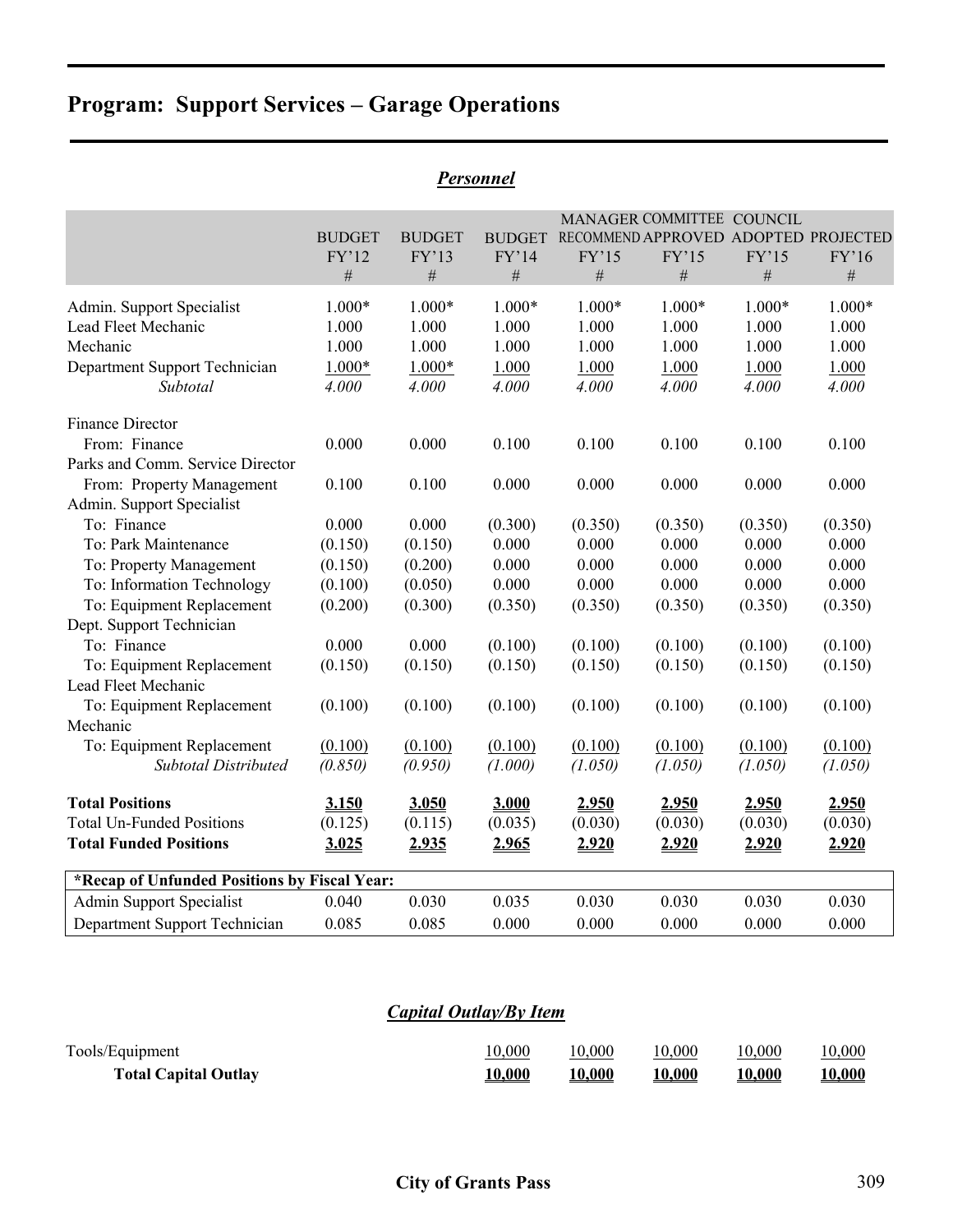### *Mission Statement:*

*"To collect and account for depreciation funds; stabilize yearly department costs and replace vehicles and equipment as they wear out."* 

#### *Services Delivered:*

This activity operates as a reserve fund which obtains replacement vehicles and equipment as they wear out. A monthly depreciation fee is collected on each department vehicle. Over the projected life of a vehicle, funds are collected and then used to replace the vehicle. Payment and account balances are kept on each vehicle. Actual replacement decisions are made after reviewing age, maintenance costs and reliability of each vehicle.

#### *Performance Measurements:*

| <b>Indicator</b>                                                      | 2011-12       |            | 2012-13       |            | 2013-14    | 2014-15    | 2015-16 |
|-----------------------------------------------------------------------|---------------|------------|---------------|------------|------------|------------|---------|
| <b>Outputs</b>                                                        | <b>Actual</b> | <b>Est</b> | <b>Actual</b> | <b>Est</b> | <b>Est</b> | <b>Est</b> | Est     |
| Number of vehicles/equipment with<br>replacement accounts in schedule | 110           | N/A        | 110           | 111        | 111        | 111        | 112     |
| <b>Effectiveness</b>                                                  | <b>Actual</b> | Goal       | <b>Actual</b> | Goal       | Goal       | Goal       | Goal    |
| Percentage of operational vehicles<br>not In replacement schedule     | 15%           | N/A        | 13%           | 12%        | 12%        | 12%        | 12%     |
| <b>Efficiency</b>                                                     | <b>Actual</b> | Goal       | <b>Actual</b> | Goal       | Goal       | Goal       | Goal    |
| Percentage of purchases made with State<br><b>Bid Contracts</b>       | 100%          | N/A        | 87%           | 76%        | 76%        | 78%        | 78%     |

#### **Equipment Replacement Performance Measures**

#### *FY'15 Anticipated Accomplishments & Corresponding Council Goal - Strategic Plan Item:*

#### **Provide Cooperative, Shared Leadership Involving Council, Staff and Community**

#### **Objective 4: Ensure efficiency and effectiveness in City operations**

• Action 4: Address the highest priority recommendations from the 2012 Fleet Performance Audit.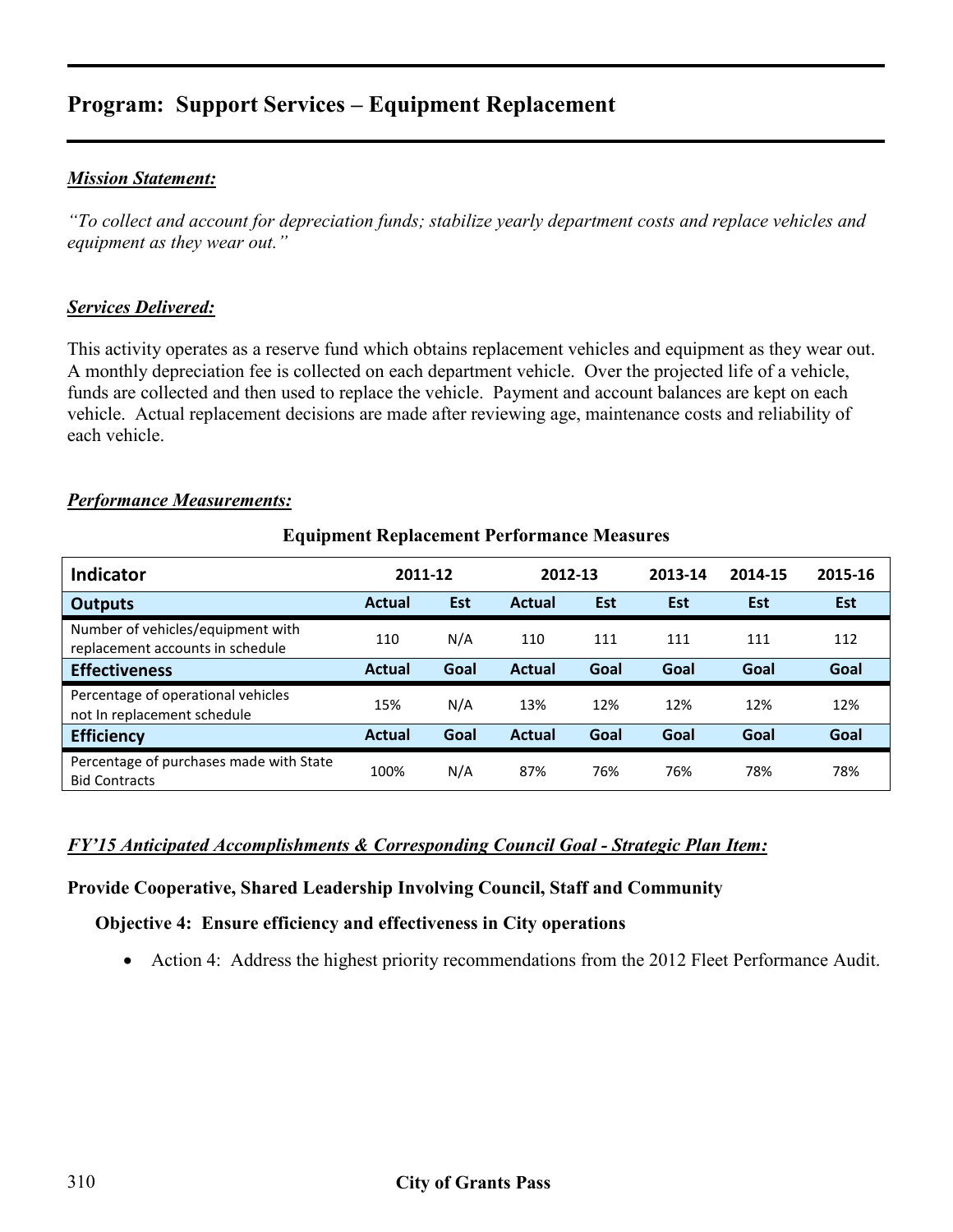## *Budget Highlights:*

The FY'15 Budget includes replacement funds for two patrol cars, one detective vehicle, a ½ ton pickup truck for Code Enforcement and one new patrol vehicle for Public Safety. Additionally, we will evaluate replacing a Hydro-Vacuum truck, a tanker truck, two compressors, one Park maintenance ATV, a wood chipper, one five yard and one ten yard dump truck and a crack sealer machine. When possible, new equipment will be purchased through the Oregon State Purchasing System. Late model used vehicles may be purchased when deemed good values.

Monthly amortization payments for most vehicles are calculated on a straight line cost reimbursement basis.

## *FY'14 Activity Review:*

During FY'14 a total of nine vehicles and ten pieces of equipment were evaluated for replacement. Three patrol cars, one detective vehicle and one motorcycle were replaced for Public Safety. One pickup was replaced for Fire and two for Public Works. Seven fleet vehicles were decommissioned and sold at auction.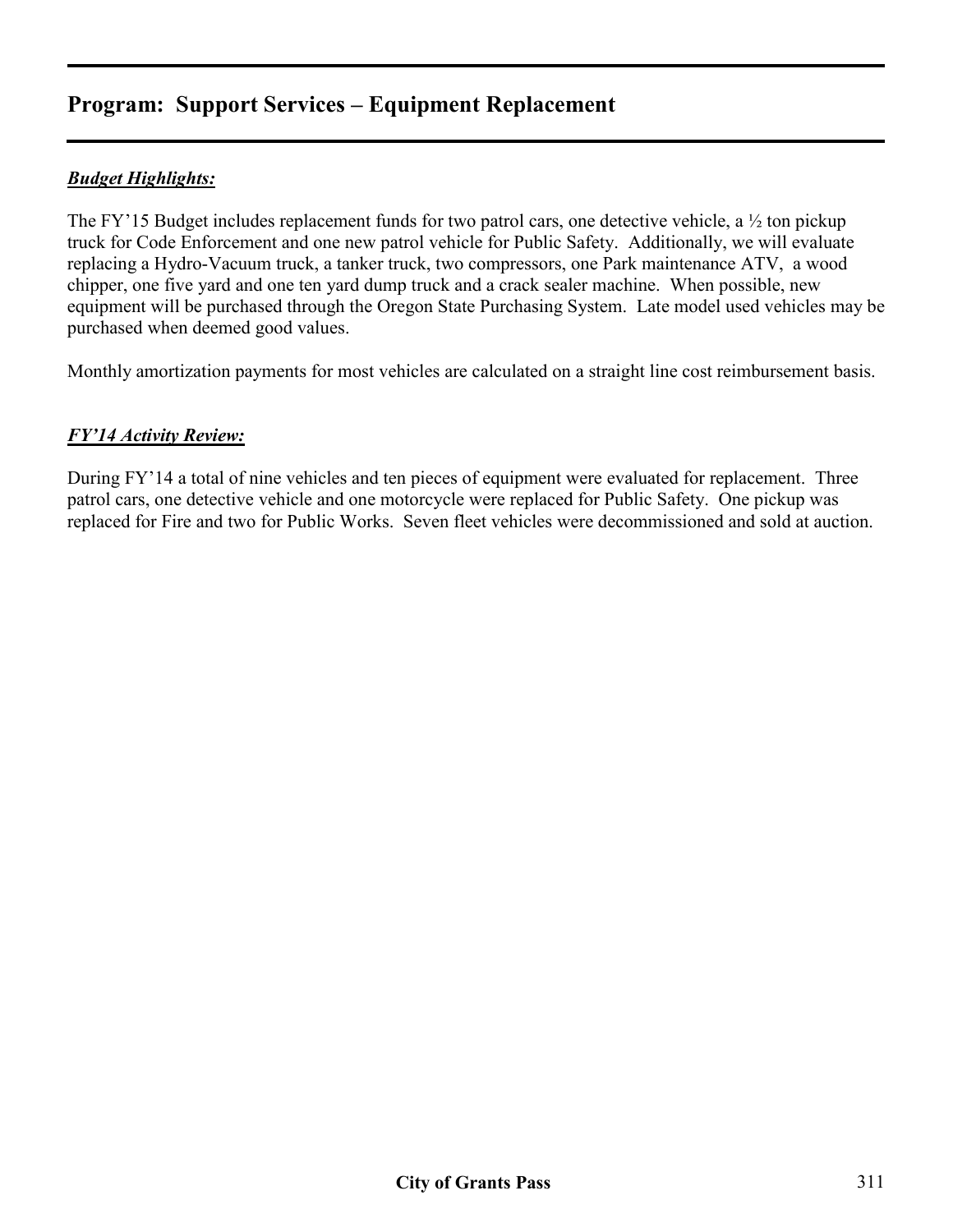| <b>Financial Summary</b>                              |                               |                               |                              |                       |                                                                                  |                      |                           |  |  |  |  |
|-------------------------------------------------------|-------------------------------|-------------------------------|------------------------------|-----------------------|----------------------------------------------------------------------------------|----------------------|---------------------------|--|--|--|--|
| Resources                                             | <b>ACTUAL</b><br>FY'12<br>\$  | <b>ACTUAL</b><br>FY'13<br>\$  | <b>BUDGET</b><br>FY'14<br>\$ | FY'15<br>$\mathbb{S}$ | MANAGER COMMITTEE COUNCIL<br>RECOMMEND APPROVED ADOPTED PROJECTED<br>FY'15<br>\$ | FY'15<br>\$          | FY'16<br>\$               |  |  |  |  |
| <b>Beginning Balance</b>                              | 3,153,262                     | 3,303,976                     | 3,165,006                    | 3,003,662             | 3,003,662                                                                        | 3,003,662            | 1,558,500                 |  |  |  |  |
| <b>Current Resources</b><br><b>Activity Generated</b> |                               |                               |                              |                       |                                                                                  |                      |                           |  |  |  |  |
| Revenue Other Agencies                                | 104,523                       | $\theta$                      | $\theta$                     | $\theta$              | $\theta$                                                                         | 0                    | $\theta$                  |  |  |  |  |
| <b>Internal Billings</b>                              | 663,701                       | 684,960                       | 684,679                      | 628,346               | 628,346                                                                          | 628,346              | 646,954                   |  |  |  |  |
| Interest                                              | 19,568                        | 19,839                        | 30,000                       | 30,000                | 30,000                                                                           | 30,000               | 26,000                    |  |  |  |  |
| <b>Transfer General Fund</b>                          | 190,000                       | $\mathbf{0}$                  | $\mathbf{0}$                 | $\boldsymbol{0}$      | 0                                                                                | 0                    | $\theta$                  |  |  |  |  |
| Transfer Wastewater Fund                              | 45,000                        | 11,102                        | $\theta$                     | $\theta$              | $\theta$                                                                         | 0                    | $\overline{0}$            |  |  |  |  |
| <b>Transfer Property Services</b>                     | $\boldsymbol{0}$              | $\boldsymbol{0}$              | 5,000                        | 0                     | $\boldsymbol{0}$                                                                 | 0                    | $\theta$                  |  |  |  |  |
| <b>Transfer TR Projects</b>                           | 10,000                        | $\theta$                      | $\boldsymbol{0}$             | $\theta$              | $\theta$                                                                         | 0                    | $\theta$                  |  |  |  |  |
| Other Revenue                                         | 33,899                        | 28,957                        | 10,000                       | 10,000                | 10,000                                                                           | 10,000               | 34,000                    |  |  |  |  |
| <b>Total Current Revenues</b>                         | 1,066,691                     | 744,858                       | 729,679                      | 668,346               | 668,346                                                                          | 668,346              | 706,954                   |  |  |  |  |
| <b>Total Resources</b>                                | 4,219,953                     | 4,048,834                     | 3,894,685                    | 3,672,008             | 3,672,008                                                                        | 3,672,008            | 2,265,454                 |  |  |  |  |
|                                                       |                               |                               |                              |                       |                                                                                  |                      |                           |  |  |  |  |
|                                                       |                               |                               |                              |                       | MANAGER COMMITTEE COUNCIL                                                        |                      |                           |  |  |  |  |
|                                                       | <b>ACTUAL</b>                 | <b>ACTUAL</b>                 | <b>BUDGET</b>                |                       | RECOMMEND APPROVED                                                               |                      | ADOPTED PROJECTED         |  |  |  |  |
| Requirements                                          | FY'12                         | FY'13                         | FY'14                        | FY'15                 | FY'15                                                                            | FY'15                | FY'16                     |  |  |  |  |
|                                                       | \$                            | \$                            | \$                           | \$                    | \$                                                                               | $\$$                 | \$                        |  |  |  |  |
| <b>Personnel Services</b>                             | 49,098                        | 63,901                        | 74,061                       | 73,187                | 73,187                                                                           | 73,187               | 75,871                    |  |  |  |  |
| Materials & Supplies                                  | $\theta$                      | 1,038                         | 1,500                        | $\theta$              | $\theta$                                                                         | $\theta$             | $\theta$                  |  |  |  |  |
| Contractual/Prof Services                             | 29,430                        | 26,724                        | 601,505                      | 601,439               | 601,439                                                                          | 601,439              | 1,560                     |  |  |  |  |
| <b>Direct Charges</b>                                 | 24,322                        | 24,322                        | 22,284                       | 23,460                | 23,460                                                                           | 23,460               | 23,460                    |  |  |  |  |
| Capital Outlay                                        | 809,013                       | 274,902                       | 1,167,000                    | 861,500               | 861,500                                                                          | 861,500              | 327,000                   |  |  |  |  |
| <b>Indirect Charges</b>                               | 4,114                         | 4,640                         | 3,974                        | 3,922                 | 3,922                                                                            | 3,922                | 4,032                     |  |  |  |  |
| Transfers Out<br><b>Subtotal Expenditures</b>         | $\boldsymbol{0}$<br>915,977   | $\boldsymbol{0}$<br>395,527   | $\overline{0}$<br>1,870,324  | 550,000<br>2,113,508  | 550,000<br>2,113,508                                                             | 550,000<br>2,113,508 | $\overline{0}$<br>431,923 |  |  |  |  |
|                                                       |                               |                               |                              |                       |                                                                                  |                      |                           |  |  |  |  |
| Contingencies<br><b>Ending Balance</b>                | $\boldsymbol{0}$<br>3,303,976 | $\boldsymbol{0}$<br>3,653,307 | 300,000<br>1,724,361         | 300,000<br>1,258,500  | 300,000<br>1,258,500                                                             | 300,000<br>1,258,500 | 300,000<br>1,533,531      |  |  |  |  |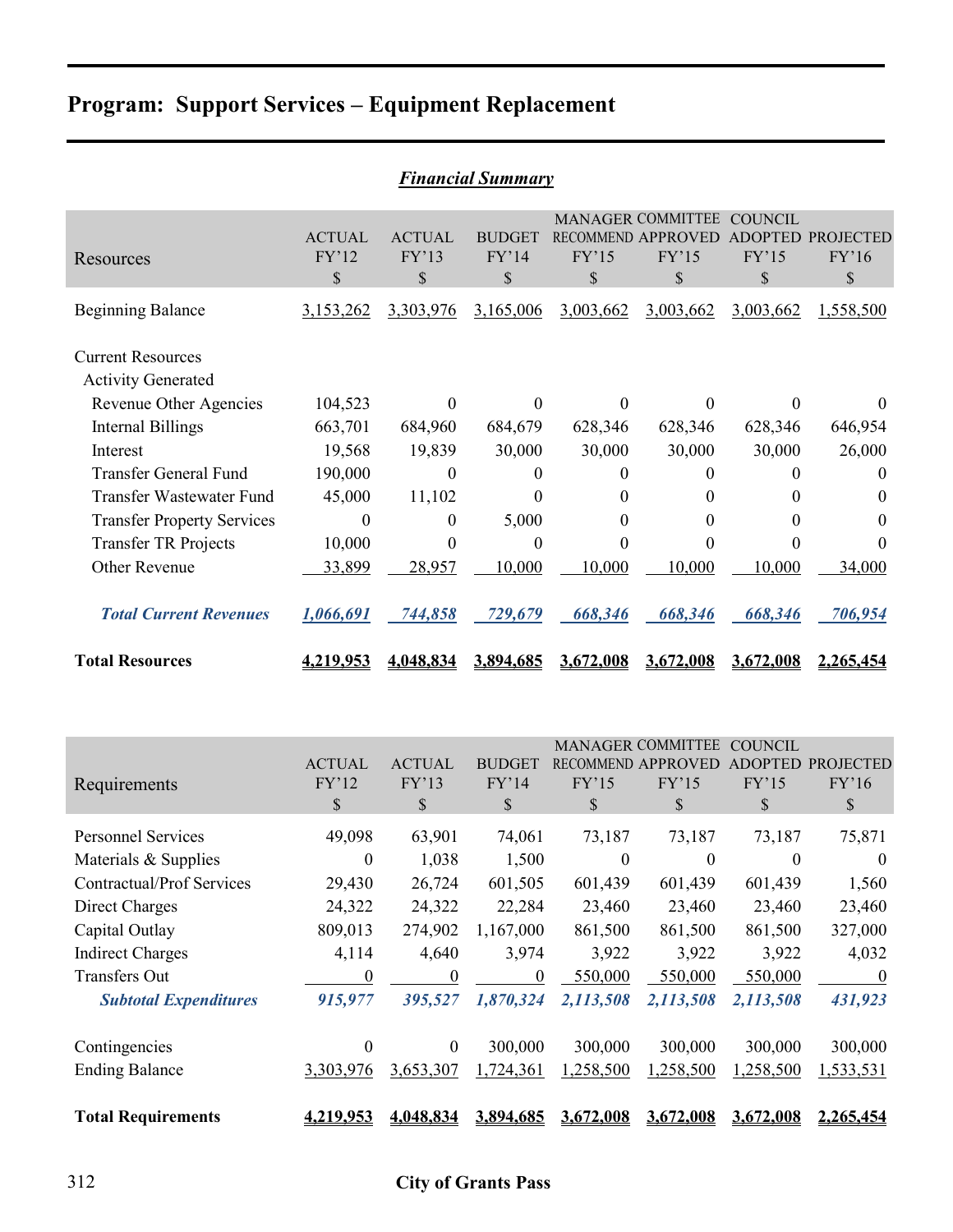| P <u>ersonnel</u> |                |                                                                |                |                |                                            |                                      |  |  |  |  |
|-------------------|----------------|----------------------------------------------------------------|----------------|----------------|--------------------------------------------|--------------------------------------|--|--|--|--|
|                   |                |                                                                |                |                | COUNCIL                                    |                                      |  |  |  |  |
| <b>BUDGET</b>     | <b>BUDGET</b>  | <b>BUDGET</b>                                                  |                |                |                                            | ADOPTED PROJECTED                    |  |  |  |  |
| FY'12             | FY'13          | FY'14                                                          | FY'15          | FY'15          | FY'15                                      | FY'16                                |  |  |  |  |
| #                 | #              | #                                                              | #              | #              | #                                          | #                                    |  |  |  |  |
|                   |                |                                                                |                |                |                                            |                                      |  |  |  |  |
| 0.000             | 0.000          | 0.050                                                          | 0.050          | 0.050          | 0.050                                      | 0.050                                |  |  |  |  |
|                   |                |                                                                |                |                |                                            |                                      |  |  |  |  |
| 0.050             | 0.050          | 0.000                                                          | 0.000          | 0.000          | 0.000                                      | 0.000                                |  |  |  |  |
|                   |                |                                                                |                |                |                                            |                                      |  |  |  |  |
| $0.150*$          | $0.150*$       | 0.150                                                          | 0.150          | 0.150          | 0.150                                      | 0.150                                |  |  |  |  |
|                   |                |                                                                |                |                |                                            |                                      |  |  |  |  |
| $0.200*$          | $0.300*$       | $0.350*$                                                       | $0.350*$       | $0.350*$       | $0.350*$                                   | $0.350*$                             |  |  |  |  |
|                   |                |                                                                |                |                |                                            |                                      |  |  |  |  |
|                   |                |                                                                |                |                |                                            | 0.100                                |  |  |  |  |
|                   |                |                                                                |                |                |                                            |                                      |  |  |  |  |
|                   |                |                                                                |                |                |                                            | 0.100                                |  |  |  |  |
| 0.600             | 0.700          | 0.750                                                          | 0.750          | 0.750          | 0.750                                      | 0.750                                |  |  |  |  |
| (0.035)           | (0.045)        | (0.035)                                                        | (0.035)        | (0.035)        | (0.035)                                    | (0.035)                              |  |  |  |  |
| 0.565             | 0.655          | 0.715                                                          | 0.715          | 0.715          | 0.715                                      | 0.715                                |  |  |  |  |
|                   |                |                                                                |                |                |                                            |                                      |  |  |  |  |
| 0.020             | 0.030          | 0.035                                                          | 0.035          | 0.035          | 0.035                                      | 0.035                                |  |  |  |  |
| 0.015             | 0.015          | 0.000                                                          | 0.000          | 0.000          | 0.000                                      | 0.000                                |  |  |  |  |
|                   | 0.100<br>0.100 | 0.100<br>0.100<br>*Recap of Unfunded Positions by Fiscal Year: | 0.100<br>0.100 | 0.100<br>0.100 | <b>MANAGER COMMITTEE</b><br>0.100<br>0.100 | RECOMMEND APPROVED<br>0.100<br>0.100 |  |  |  |  |

## *Capital Outlay/By Item*

| Wood chipper, Melter Applicator | 45,000    | 15,000   | 15,000   | 15,000  | 31,000           |
|---------------------------------|-----------|----------|----------|---------|------------------|
| <b>Heavy Industrial Trucks</b>  | 235,000   | 400,000  | 400,000  | 400,000 | $\theta$         |
| Automobiles                     | 14,000    | 8,500    | 8,500    | 8,500   | $\overline{0}$   |
| 5 yrd $\&$ 10 yrd / Dump Trucks | 169,000   | 126,000  | 126,000  | 126,000 | $\theta$         |
| Police Vehicles                 | 351,000   | 167,000  | 167,000  | 167,000 | 70,000           |
| Pick-Up Trucks                  | 30,000    | $\theta$ | $\theta$ | 0       | 77,000           |
| Fire Apparatus                  | 40,000    | 30,000   | 30,000   | 30,000  | 32,000           |
| Heavy Equipment                 | 225,000   | 85,000   | 85,000   | 85,000  | 117,000          |
| Air Compressors                 | 30,000    | 30,000   | 30,000   | 30,000  | $\theta$         |
| Vibratory Roller – Streets      | 28,000    |          | $\theta$ |         | $\boldsymbol{0}$ |
| <b>Total Capital Outlay</b>     | 1,167,000 | 861,500  | 861,500  | 861,500 | 327,000          |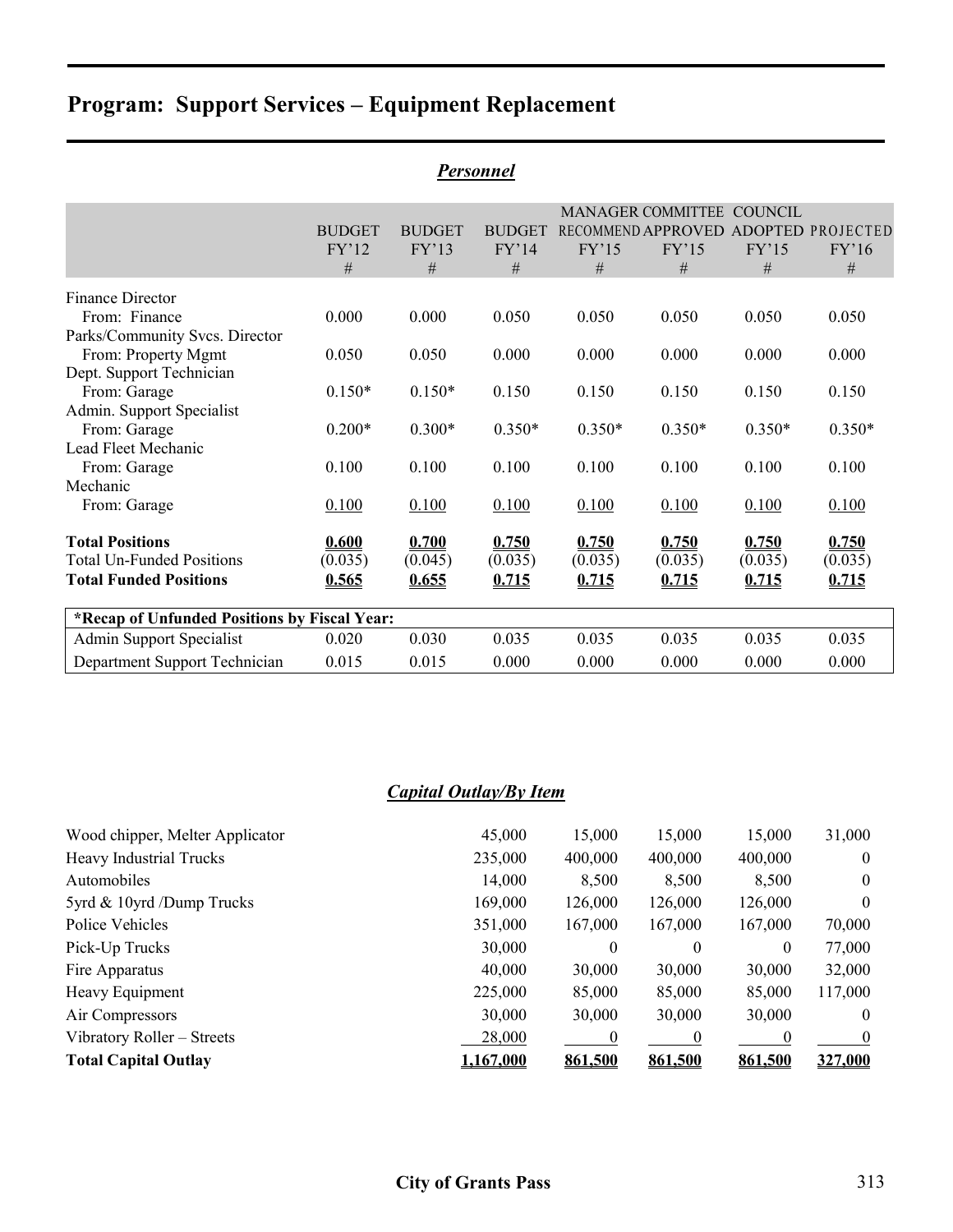### *Mission Statement:*

*"The City of Grants Pass is committed to providing a safe and healthful work environment*. *The success of this program is dependent on the commitment made by all City employees, at all levels. Leading by example will build a work environment allowing employees the opportunity to communicate their concerns and/or ideas as it relates to their safety, and the safety of others."* 

#### *Services Delivered:*

This activity administers the City's self-insurance program for workers' compensation. The operating divisions are charged based on 100% of State rates. Losses are paid directly to the claimants from this reserve. Insurance for excess coverage (individual claims in excess of \$500,000 and aggregate claims of \$1,000,000), accounts payable and administration are also paid by this activity.

#### *Performance Measurements:*

| <b>Indicator</b>                                                          | 2011-12       |            | 2012-13       |            | 2013-14    | 2014-15    | 2015-16    |
|---------------------------------------------------------------------------|---------------|------------|---------------|------------|------------|------------|------------|
| <b>Outputs</b>                                                            | <b>Actual</b> | <b>Est</b> | Actual        | <b>Est</b> | <b>Est</b> | <b>Est</b> | <b>Est</b> |
| Number of Safety Training Classes Held for<br>non-Public Safety employees | 6             | N/A        | 6             | 4          | 6          | 6          | 6          |
| <b>Effectiveness</b>                                                      | <b>Actual</b> | Goal       | Actual        | Goal       | Goal       | Goal       | Goal       |
| <b>Workers Compensation Experience</b><br>Modification                    | 0.79          | 0.70       | 0.76          | 0.70       | 0.70       | 0.70       | 0.70       |
| % of time mandatory safety training is<br>completed and documented        | 69%           | 80%        | 78.8%         | 80%        | 80%        | 80%        | 90%        |
| <b>Efficiency</b>                                                         | <b>Actual</b> | Goal       | <b>Actual</b> | Goal       | Goal       | Goal       | Goal       |
| Number of Worker Days Lost to Injury per<br>Full Time Employee (FTE)      | 0.91          | N/A        | 1.72          | 0          | 0          | 0          | 0          |

#### **Workers Compensation Performance Measures**

#### *FY'15 Anticipated Accomplishments & Corresponding Council Goal - Strategic Plan Item:*

#### **Provide Cooperative, Shared Leadership Involving Council, Staff and Community**

#### **Objective 4: Ensure efficiency and effectiveness in City operations**

• Assist Departments in the prevention of accidents and injuries, while maintaining compliance with federal, state and local governing agencies.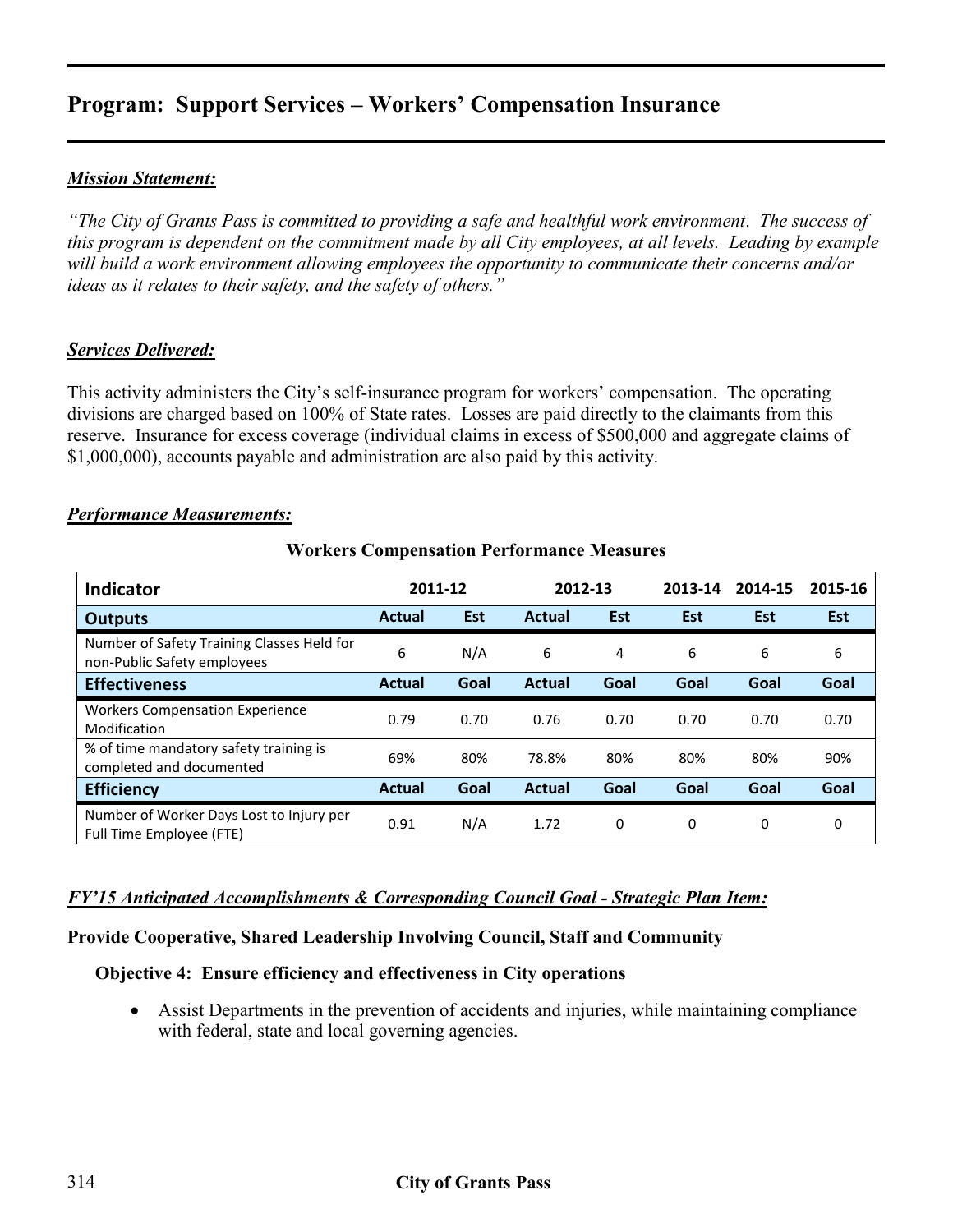## *Budget Highlights:*

Risk Management, with the assistance of the City's Safety Committee, has been able to contain losses during this budget cycle and recent budget years. In October 2010, an actuarial study was completed by Select Actuarial Services. Their report affirms the Workers' Compensation Fund is actuarially sound and has an adequately funded loss reserve account. This will enable this fund to consider a distribution credit at the end of each fiscal year; resulting in lower effective rates for departments, as long as loss history remains low.

#### *FY'14 Activity Review:*

The Safety Committee is continually working towards preventing employee injuries. In FY'13 our organization had a higher injury rate than in previous years. As a result, the Safety Committee concentrated efforts towards investigating incidents and providing training. These efforts to control and prevent losses, attend trainings and identify areas for further education have resulted in lower claims this fiscal year.

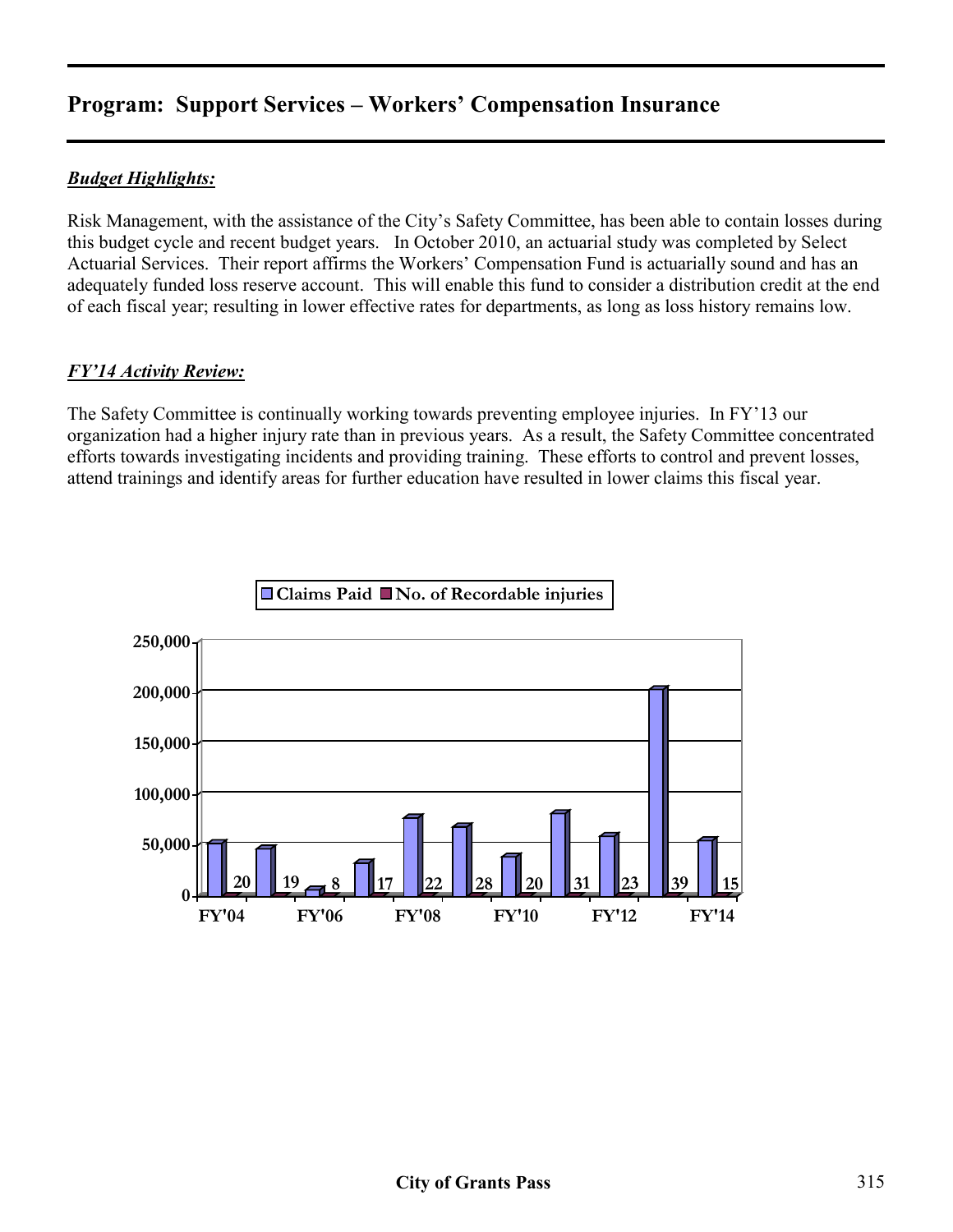|                                                                                                                | <b>Financial Summary</b>     |                              |                              |                              |                                                               |                                         |                                    |  |  |  |
|----------------------------------------------------------------------------------------------------------------|------------------------------|------------------------------|------------------------------|------------------------------|---------------------------------------------------------------|-----------------------------------------|------------------------------------|--|--|--|
| Resources                                                                                                      | <b>ACTUAL</b><br>FY'12<br>\$ | <b>ACTUAL</b><br>FY'13<br>\$ | <b>BUDGET</b><br>FY'14<br>\$ | FY'15<br>\$                  | <b>MANAGER COMMITTEE</b><br>RECOMMEND APPROVED<br>FY'15<br>\$ | COUNCIL<br><b>ADOPTED</b><br>FY'15<br>S | <b>PROJECTED</b><br>FY'16<br>\$    |  |  |  |
| <b>Beginning Balance</b>                                                                                       | 973,130                      | 905,850                      | 940,161                      | 872,344                      | 872,344                                                       | 872,344                                 | 736,872                            |  |  |  |
| <b>Current Resources</b><br><b>Activity Generated</b><br><b>Internal Billings</b><br>Interest<br>Other Revenue | 192,368<br>6,570<br>100      | 265,672<br>5,638<br>6,376    | 311,000<br>6,200<br>$\theta$ | 302,000<br>6,200<br>$\theta$ | 302,000<br>6,200<br>$\boldsymbol{0}$                          | 302,000<br>6,200<br>$\theta$            | 308,000<br>6,200<br>$\overline{0}$ |  |  |  |
| <b>Total Current Revenues</b>                                                                                  | 199,038                      | 277,686                      | 317,200                      | 308,200                      | 308,200                                                       | 308,200                                 | 314,200                            |  |  |  |
| <b>Total Resources</b>                                                                                         | <u>1,172,168</u>             | 1,183,536                    | 1,257,361                    | 1.180.544                    | 1,180,544                                                     | 1.180.544                               | 1.051.072                          |  |  |  |

| Requirements                     | <b>ACTUAL</b><br>FY'12<br>\$ | <b>ACTUAL</b><br>FY'13<br>\$ | <b>BUDGET</b><br>FY'14<br>\$ | <b>RECOMMEND</b><br>FY'15<br>\$ | <b>MANAGER COMMITTEE</b><br><b>APPROVED</b><br>FY'15<br>\$ | COUNCIL<br>ADOPTED<br>FY'15<br>\$ | <b>PROJECTED</b><br>FY'16<br>$\mathbb{S}$ |
|----------------------------------|------------------------------|------------------------------|------------------------------|---------------------------------|------------------------------------------------------------|-----------------------------------|-------------------------------------------|
| <b>Personnel Services</b>        | 27,532                       | 28,937                       | 36,068                       | 50,266                          | 50,266                                                     | 50,266                            | 53,525                                    |
| Materials & Supplies             | 5,277                        | 6,524                        | 6,200                        | 6,200                           | 6,200                                                      | 6,200                             | 6,200                                     |
| <b>Contractual/Prof Services</b> | 231,421                      | 257,878                      | 386,460                      | 386,619                         | 386,619                                                    | 386,619                           | 390,694                                   |
| Direct Charges                   | 2,088                        | 1,814                        | 512                          | 587                             | 587                                                        | 587                               | 587                                       |
| <b>Subtotal Expenditures</b>     | 266,318                      | 295,153                      | 429,240                      | 443,672                         | 443,672                                                    | 443,672                           | 451,006                                   |
| Contingencies                    | $\boldsymbol{0}$             | $\theta$                     | 500,000                      | 500,000                         | 500,000                                                    | 500,000                           | 500,000                                   |
| <b>Ending Balance</b>            | 905,850                      | 888,383                      | 328,121                      | 236,872                         | 236,872                                                    | 236,872                           | 100,066                                   |
| <b>Total Requirements</b>        | ,172,168                     | 1,183,536                    | 1,257,361                    | 1,180,544                       | 1,180,544                                                  | 1,180,544                         | 1,051,072                                 |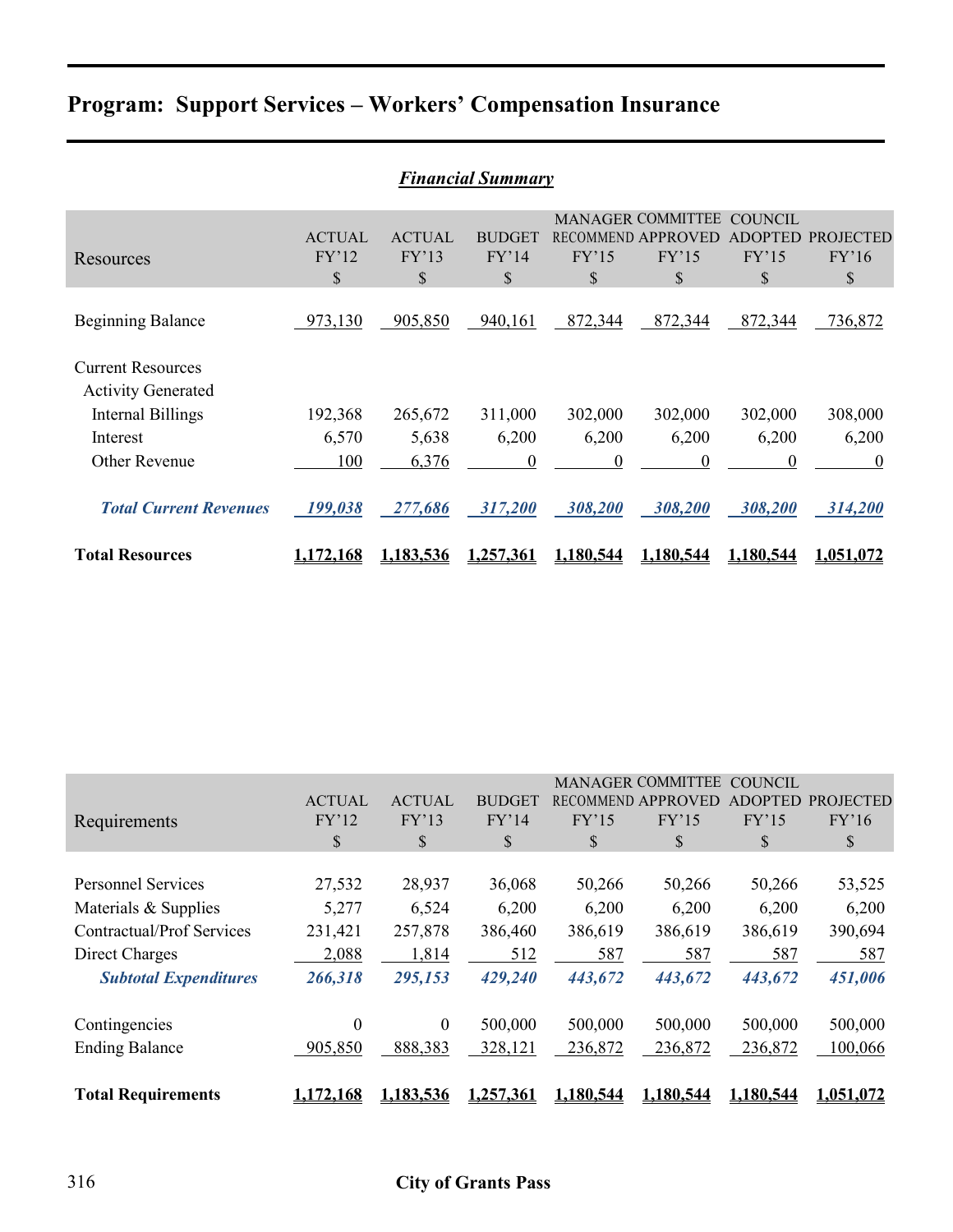|                                                                                            |               |               |               | MANAGER COMMITTEE COUNCIL            |               |           |               |
|--------------------------------------------------------------------------------------------|---------------|---------------|---------------|--------------------------------------|---------------|-----------|---------------|
|                                                                                            | <b>BUDGET</b> | <b>BUDGET</b> | <b>BUDGET</b> | RECOMMEND APPROVED ADOPTED PROJECTED |               |           |               |
|                                                                                            | FY'12<br>$\#$ | FY'13<br>$\#$ | FY'14<br>$\#$ | FY'15                                | FY'15<br>$\#$ | FY'15     | FY'16<br>$\#$ |
|                                                                                            |               |               |               | #                                    |               | $\#$      |               |
| City Attorney                                                                              |               |               |               |                                      |               |           |               |
| From: Legal Services                                                                       | $0.050**$     | $0.050**$     | $0.050**$     | $0.050**$                            | $0.050**$     | $0.050**$ | $0.050**$     |
| <b>Assistant City Attorney</b>                                                             |               |               |               |                                      |               |           |               |
| From: Legal Services                                                                       | $0.025**$     | $0.025**$     | $0.025**$     | $0.025**$                            | $0.025**$     | $0.025**$ | $0.025**$     |
| <b>Assistant City Manager</b>                                                              |               |               |               |                                      |               |           |               |
| From: Management                                                                           | 0.020         | 0.000         | 0.000         | 0.000                                | 0.000         | 0.000     | 0.000         |
| City Recorder                                                                              |               |               |               |                                      |               |           |               |
| From: Management                                                                           | 0.000         | 0.000         | 0.150         | 0.150                                | 0.150         | 0.150     | 0.150         |
| <b>Administration Coordinator</b>                                                          |               |               |               |                                      |               |           |               |
| From: Management                                                                           | 0.000         | 0.150         | 0.000         | 0.000                                | 0.000         | 0.000     | 0.000         |
| <b>HR</b> Director                                                                         |               |               |               |                                      |               |           |               |
| From: Human Resources                                                                      | 0.000         | 0.020         | 0.020         | 0.020                                | 0.020         | 0.020     | 0.020         |
| Personnel Analyst                                                                          |               |               |               |                                      |               |           |               |
| From: Human Resources                                                                      | 0.125         | 0.125         | 0.150         | 0.200                                | 0.200         | 0.200     | 0.200         |
| Office Assistant                                                                           |               |               |               |                                      |               |           |               |
| From: Management                                                                           | 0.000         | 0.000         | $0.050*$      | 0.150                                | 0.150         | 0.150     | 0.150         |
| Department Support Technician                                                              |               |               |               |                                      |               |           |               |
| From: Legal Services                                                                       | 0.106         | 0.000         | 0.000         | 0.000                                | 0.000         | 0.000     | 0.000         |
| <b>Total Positions</b>                                                                     | 0.326         | 0.370         | 0.445         | 0.595                                | 0.595         | 0.595     | 0.595         |
| <b>Total Un-Funded Positions</b>                                                           | 0.000         | 0.000         | (0.005)       | 0.000                                | 0.000         | 0.000     | 0.000         |
| <b>Total Funded Positions</b>                                                              | 0.326         | 0.370         | 0.440         | 0.595                                | 0.595         | 0.595     | 0.595         |
| * Recap of Unfunded Positions by Fiscal Year:                                              |               |               |               |                                      |               |           |               |
| Office Assistant                                                                           | 0.000         | 0.000         | 0.005         | 0.000                                | 0.000         | 0.000     | 0.000         |
| ** Note the following are funded under Contractual Services instead of Personnel Services: |               |               |               |                                      |               |           |               |
| City Attorney                                                                              | 0.050         | 0.050         | 0.050         | 0.050                                | 0.050         | 0.050     | 0.050         |
| <b>Assistant City Attorney</b>                                                             | 0.025         | 0.025         | 0.025         | 0.025                                | 0.025         | 0.025     | 0.025         |
|                                                                                            |               |               |               |                                      |               |           |               |

# *Personnel*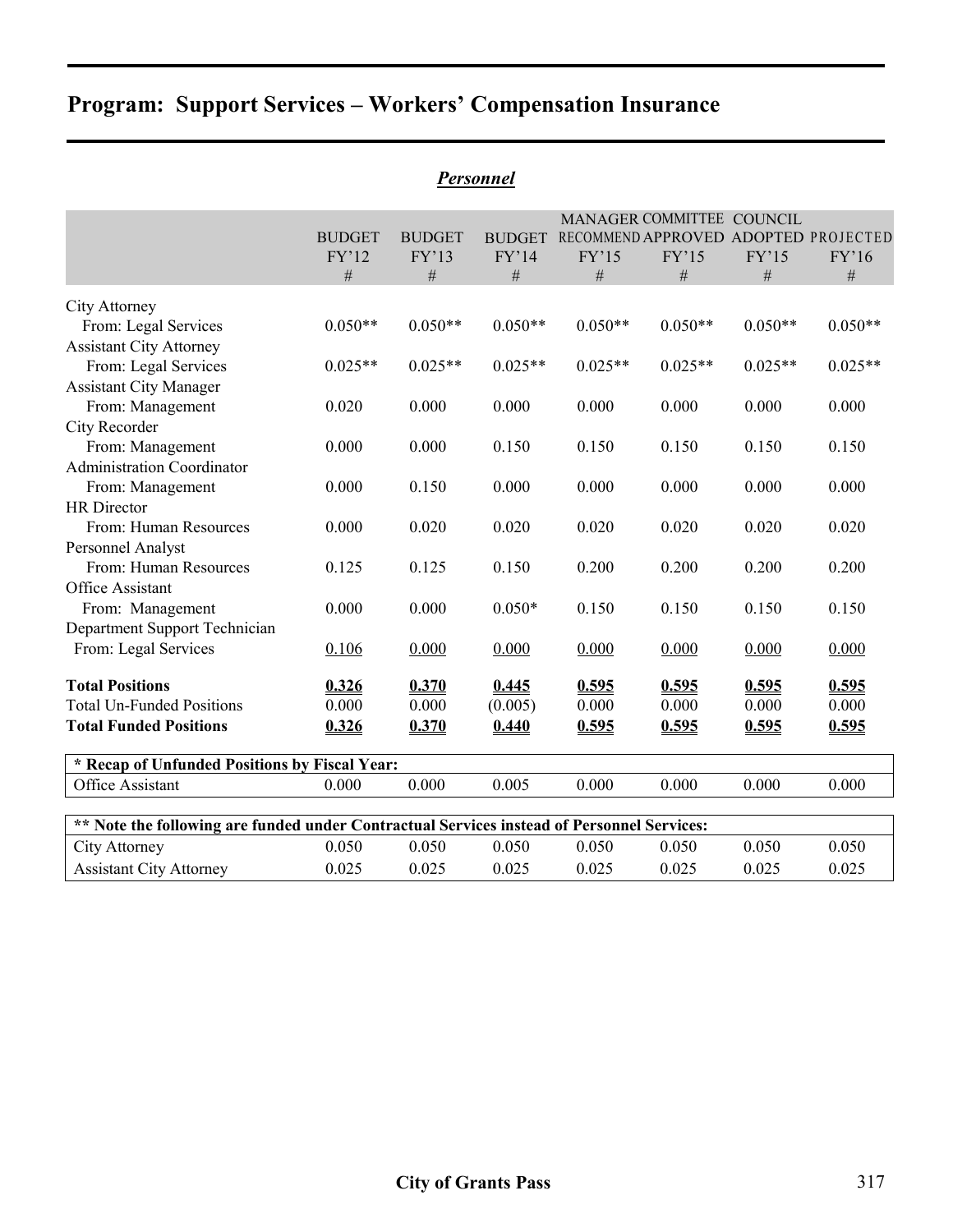### *Mission Statement:*

*"The role of Risk Management is to effectively manage the City's various liability exposures through the purchasing of cost effective insurance, coupled with the development and implementation of effective and proven loss control programs."* 

#### *Services Delivered:*

This activity accounts for general insurance, excluding workers' compensation. Charges to departments have been specifically adjusted to represent costs on a pro-rate basis using premium costs from City County Insurance Services as the primary emphasis. Costs to manage this activity have been paid from the fund balance.

#### *FY'15 Anticipated Accomplishments & Corresponding Council Goal - Strategic Plan Item:*

#### **Provide Cooperative, Shared Leadership Involving Council, Staff and Community**

#### **Objective 4: Ensure efficiency and effectiveness in City operations**

• Partner with individual departments in identifying exposures, including tort liability, damage and destruction of assets, errors and omissions, natural disasters and employee safety.

| <b>Indicator</b>                                                              | 2011-12       |            | 2012-13       |       | 2013-14 | 2014-15    | 2015-16    |
|-------------------------------------------------------------------------------|---------------|------------|---------------|-------|---------|------------|------------|
| <b>Outputs</b>                                                                | <b>Actual</b> | <b>Est</b> | <b>Actual</b> | Est   | Est     | <b>Est</b> | <b>Est</b> |
| Number of claims managed                                                      | 23            | 0          | 12            | 0     | 0       | 0          | 0          |
| At Fault Employee Vehicle & Equipment<br>Incidents                            | 1             | 0          | 0             | 0     | 0       | 0          | 0          |
| <b>Effectiveness</b>                                                          | <b>Actual</b> | Goal       | <b>Actual</b> | Goal  | Goal    | Goal       | Goal       |
| Number of bi-annual training held by City<br><b>County Insurance Services</b> | 0             | $\Omega$   | 1             | 1     | 1       | 1          | 1          |
| <b>Efficiency</b>                                                             | <b>Actual</b> | Goal       | <b>Actual</b> | Goal  | Goal    | Goal       | Goal       |
| Expenditures per City wide FTE                                                | \$354         | N/A        | \$102         | \$200 | \$200   | \$200      | \$200      |
| % of new hires receiving safety orientation                                   | 100%          | 100%       | 100%          | 100%  | 100%    | 100%       | 100%       |
| % of seasonal hires receiving safety<br>orientation                           | 63%           | 100%       | 95%           | 100%  | 100%    | 100%       | 100%       |

#### **General Insurance Performance Measures**

#### *Budget Highlights:*

The City continues to use City County Insurance Services (CIS) to ensure long-term insurance viability. CIS will not be able to provide final premium costs prior to budget preparation. However, preliminary figures from CIS are estimated to result in an overall rate increase of 26% for all lines of coverage. This increase is due to the pool's loss experience in significant employment claims.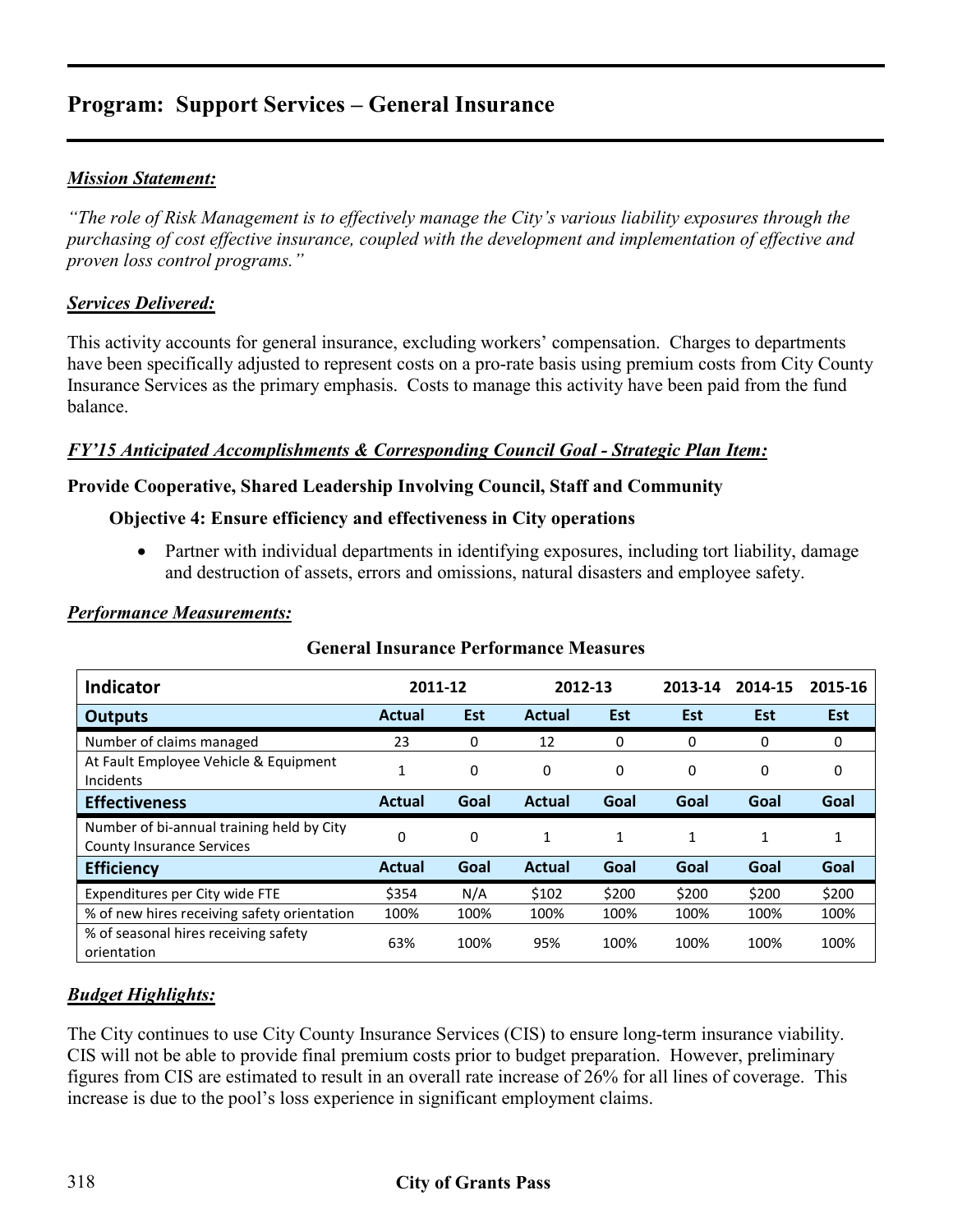

### *FY'14 Activity Review:*

During FY'14, this activity identified aggressive risk management as key in keeping the cost of coverage as low as possible. We continue to contract with a Wilson-Heirgood Risk Management Consultant to assist our entity in identifying and reducing our liability exposures. Through their advice, our entity is improving our loss experience and risk management programs through the following actions: 1) Providing risk management training for the management staff; 2) Assisting in purchasing flood insurance; 3) Providing research related to ongoing risk management and regulatory issues; 4) Establishing best practice policies.

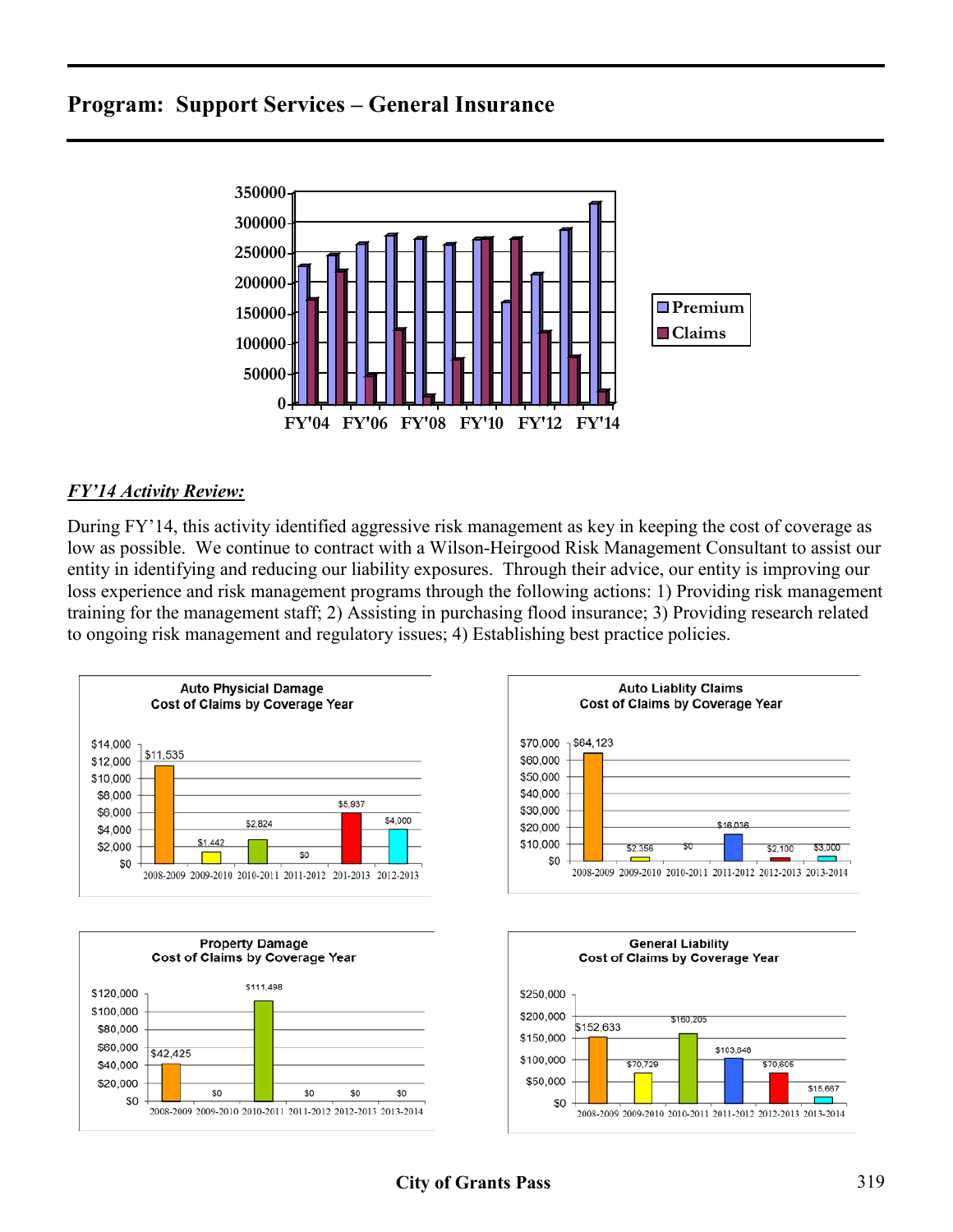|                                                       | <b>Financial Summary</b>     |                              |                                         |                                   |                                         |                                          |                                 |  |  |
|-------------------------------------------------------|------------------------------|------------------------------|-----------------------------------------|-----------------------------------|-----------------------------------------|------------------------------------------|---------------------------------|--|--|
| Resources                                             | <b>ACTUAL</b><br>FY'12<br>\$ | <b>ACTUAL</b><br>FY'13<br>\$ | <b>BUDGET</b><br>FY'14<br>$\mathcal{S}$ | RECOMMEND APPROVED<br>FY'15<br>\$ | <b>MANAGER COMMITTEE</b><br>FY'15<br>\$ | <b>COUNCIL</b><br>ADOPTED<br>FY'15<br>\$ | <b>PROJECTED</b><br>FY'16<br>\$ |  |  |
| <b>Beginning Balance</b>                              | 664,882                      | 784,930                      | 682,241                                 | 579,246                           | 579,246                                 | 579,246                                  | 408,415                         |  |  |
| <b>Current Resources</b><br><b>Activity Generated</b> |                              |                              |                                         |                                   |                                         |                                          |                                 |  |  |
| Internal Billings                                     | 394,291                      | 277,097                      | 293,530                                 | 291,409                           | 291,409                                 | 291,409                                  | 354,323                         |  |  |
| Interest                                              | 5,069                        | 3,461                        | $\boldsymbol{0}$                        | 3,500                             | 3,500                                   | 3,500                                    | 3,500                           |  |  |
| <b>Redwood Sewer District</b>                         | 1,784                        | 1,558                        | $\boldsymbol{0}$                        | $\theta$                          | $\theta$                                | $\Omega$                                 | $\theta$                        |  |  |
| Loan Repayments                                       | 785                          | 856                          | $\boldsymbol{0}$                        | 146,205                           | 146,205                                 | 146,205                                  | $\theta$                        |  |  |
| Other Revenue                                         | 15,298                       | $\boldsymbol{0}$             | $\overline{0}$                          | 7,500                             | 7,500                                   | 7,500                                    | $\boldsymbol{0}$                |  |  |
| <b>Total Current Revenues</b>                         | 417,227                      | 282,972                      | 293,530                                 | 448,614                           | 448,614                                 | 448,614                                  | 357,823                         |  |  |
| <b>Total Resources</b>                                | <u>1.082.109</u>             | 1.067.902                    |                                         | 1.027.860                         | 1.027.860                               | 1.027.860                                | <u>766,238</u>                  |  |  |

| <b>Financial Summary</b> |  |
|--------------------------|--|
|                          |  |

|                                  | <b>MANAGER COMMITTEE</b><br><b>COUNCIL</b> |                  |                |           |                    |                |                  |
|----------------------------------|--------------------------------------------|------------------|----------------|-----------|--------------------|----------------|------------------|
|                                  | <b>ACTUAL</b>                              | <b>ACTUAL</b>    | <b>BUDGET</b>  |           | RECOMMEND APPROVED | <b>ADOPTED</b> | <b>PROJECTED</b> |
| Requirements                     | FY'12                                      | FY'13            | FY'14          | FY'15     | FY'15              | FY'15          | FY'16            |
|                                  | \$                                         | \$               | \$             | \$        | S                  | S              | S                |
|                                  |                                            |                  |                |           |                    |                |                  |
| <b>Personnel Services</b>        | 8,553                                      | 21,127           | 18,946         | 20,216    | 20,216             | 20,216         | 22,045           |
| Materials & Supplies             | $\boldsymbol{0}$                           | 678              | 200            | 10,200    | 10,200             | 10,200         | 200              |
| <b>Contractual/Prof Services</b> | 286,538                                    | 376,841          | 542,910        | 588,280   | 588,280            | 588,280        | 588,560          |
| Direct Charges                   | 2,088                                      | 1,814            | 670            | 749       | 749                | 749            | 749              |
| <b>Subtotal Expenditures</b>     | 297,179                                    | 400,460          | 562,726        | 619,445   | 619,445            | 619,445        | 611,554          |
| Contingencies                    | $\boldsymbol{0}$                           | $\boldsymbol{0}$ | 413,045        | 408,415   | 408,415            | 408,415        | 154,684          |
| <b>Ending Balance</b>            | 784,930                                    | 667,442          | $\theta$       | 0         | $\theta$           | 0              | $\theta$         |
|                                  |                                            |                  |                |           |                    |                |                  |
| <b>Total Requirements</b>        | 1,082,109                                  | 1,067,902        | <u>975,771</u> | 1,027,860 | 1,027,860          | 1,027,860      | 766,238          |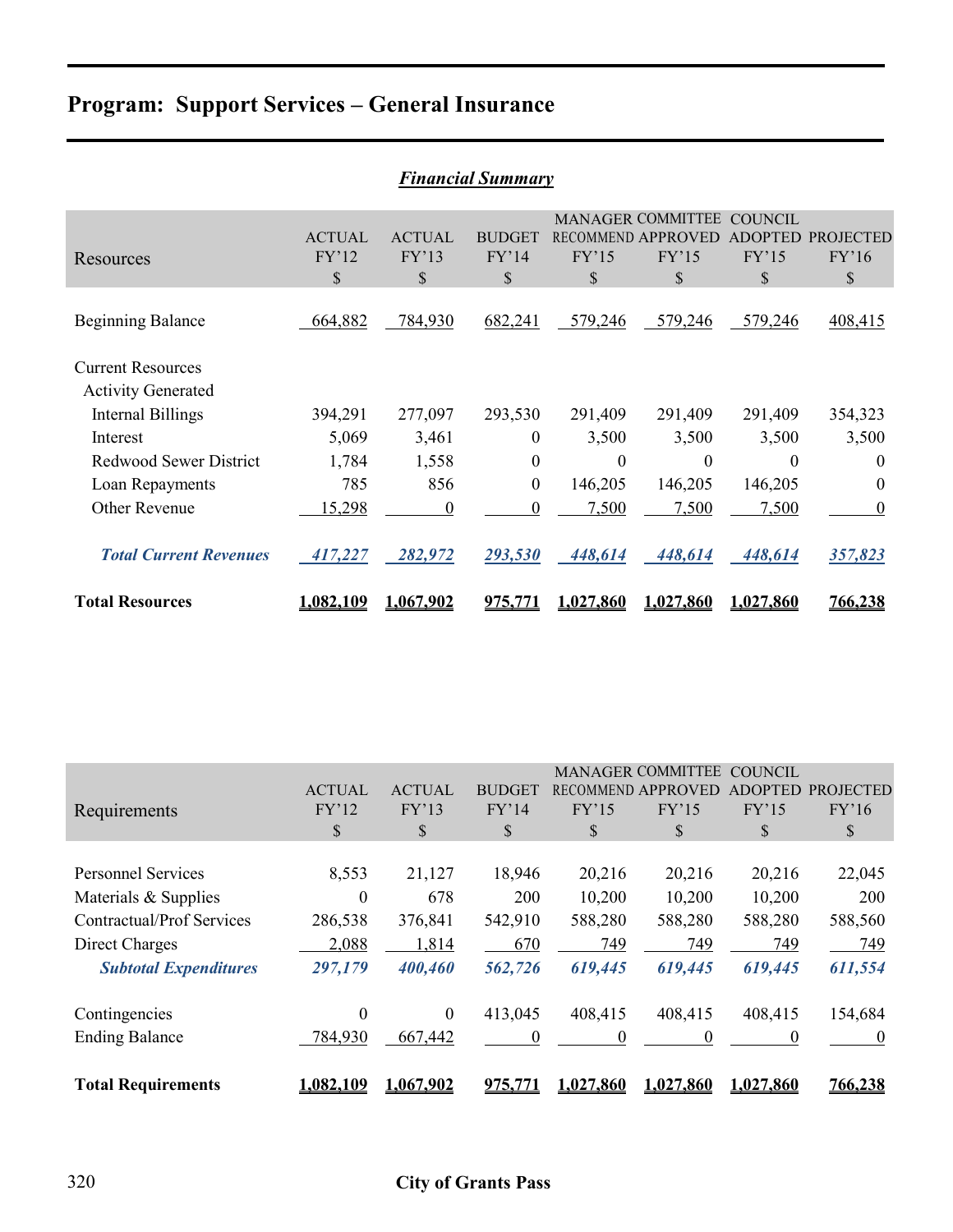|                                                                                           |               |               |               |          | <b>MANAGER COMMITTEE</b> | <b>COUNCIL</b> |                                      |
|-------------------------------------------------------------------------------------------|---------------|---------------|---------------|----------|--------------------------|----------------|--------------------------------------|
|                                                                                           | <b>BUDGET</b> | <b>BUDGET</b> | <b>BUDGET</b> |          |                          |                | RECOMMEND APPROVED ADOPTED PROJECTED |
|                                                                                           | FY'12         | FY'13         | FY'14         | FY'15    | FY'15                    | FY'15          | FY'16                                |
|                                                                                           | #             | #             | #             | #        | #                        | $\#$           | #                                    |
| City Attorney                                                                             |               |               |               |          |                          |                |                                      |
| From: Legal Services                                                                      | $0.100*$      | $0.100*$      | $0.100*$      | $0.100*$ | $0.100*$                 | $0.100*$       | $0.100*$                             |
| <b>Assistant City Attorney</b>                                                            |               |               |               |          |                          |                |                                      |
| From: Legal Services                                                                      | $0.050*$      | $0.050*$      | $0.050*$      | $0.050*$ | $0.050*$                 | $0.050*$       | $0.050*$                             |
| City Recorder                                                                             |               |               |               |          |                          |                |                                      |
| From: Management                                                                          | 0.000         | 0.000         | 0.000         | 0.200    | 0.200                    | 0.200          | 0.200                                |
| <b>Administration Coordinator</b>                                                         |               |               |               |          |                          |                |                                      |
| From: Management                                                                          | 0.000         | 0.150         | 0.150         | 0.000    | 0.000                    | 0.000          | 0.000                                |
| Office Assistant II                                                                       |               |               |               |          |                          |                |                                      |
| From: Legal Services                                                                      | 0.000         | 0.000         | 0.000         | 0.000    | 0.000                    | 0.000          | 0.000                                |
| Department Support Tech                                                                   |               |               |               |          |                          |                |                                      |
| From: Legal Services                                                                      | 0.289         | 0.000         | 0.000         | 0.000    | 0.000                    | 0.000          | 0.000                                |
| Office Assistant II                                                                       |               |               |               |          |                          |                |                                      |
| From: Mgmt. Services                                                                      | 0.050         | 0.050         | 0.050         | 0.000    | 0.000                    | 0.000          | 0.000                                |
| <b>Total Positions</b>                                                                    | 0.489         | 0.350         | 0.350         | 0.350    | 0.350                    | 0.350          | 0.350                                |
| * Note the following are funded under Contractual Services instead of Personnel Services: |               |               |               |          |                          |                |                                      |
| City Attorney                                                                             | 0.100         | 0.100         | 0.100         | 0.100    | 0.100                    | 0.100          | 0.100                                |
| <b>Assistant City Attorney</b>                                                            | 0.050         | 0.050         | 0.050         | 0.050    | 0.050                    | 0.050          | 0.050                                |

### *Personnel*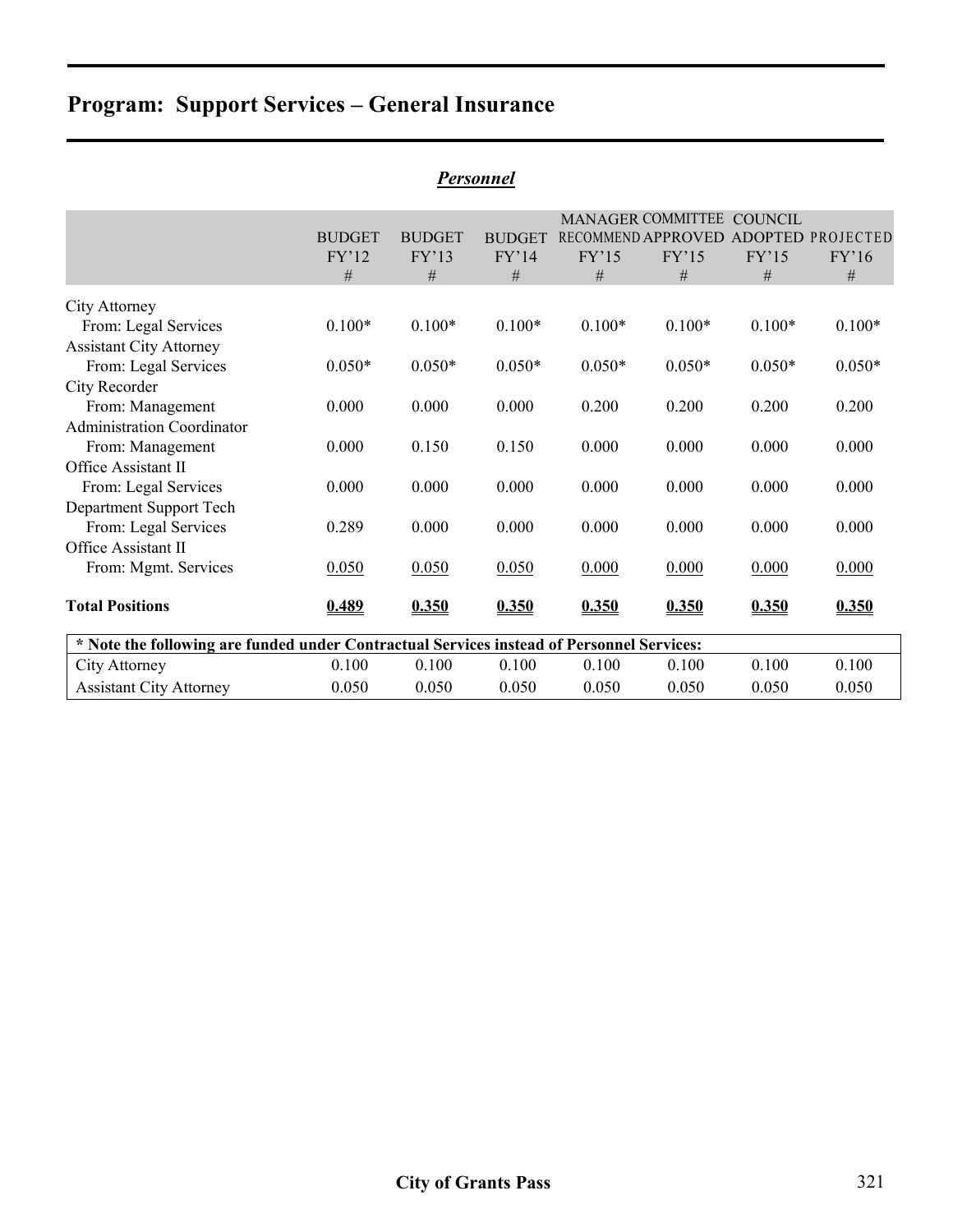# **Program: Support Services – Benefits Administration**

### *Mission Statement:*

*"This fund is overseen by the Human Resources Department where our mission statement is 'to work strategically with all City Departments to provide equitable administration of policies and procedures'. The City strives to minimize the escalating costs of employee health benefits while offering a benefit package that attracts the best performing employee and encourages a healthy workforce*."

#### *Services Delivered:*

This activity accounts for health insurance and PERS collections and payments.

#### *FY'15 Anticipated Accomplishments & Corresponding Council Goal - Strategic Plan Item:*

#### **Provide Cooperative, Shared Leadership Involving Council, Staff and Community**

#### **Objective 4: Ensure efficiency and effectiveness in City operations**

- A Health Insurance Committee comprised of two employees from each of the bargaining groups and non-bargaining groups, formed in 2002, will reconvene in the fall of 2014 to assist in the evaluation of and availability of a health package with tolerable cost increases. In conjunction with this endeavor, a health care package will be renegotiated for calendar year 2015, as the existing contract expires December 31, 2014.
- Programs to encourage the wellness of our employees will continue to be introduced by the Wellness Committee which is made of representatives from most City departments.

| Dvhvilo Tamhhhod agon 1 vrtvi manče Breadal ob |               |      |               |       |         |         |            |
|------------------------------------------------|---------------|------|---------------|-------|---------|---------|------------|
| <b>Indicator</b>                               | 2011-12       |      | 2012-13       |       | 2013-14 | 2014-15 | 2015-16    |
| <b>Outputs</b>                                 | <b>Actual</b> | Est  | <b>Actual</b> | Est   | Est     | Est     | <b>Est</b> |
| Number of insurance meetings held              | 2             | 3    | 4             | 3     | 3       | 3       | 3          |
| Number of Wellness Committee meetings<br>held  | n/a           | n/a  | 4             | 6     | 6       | 6       | 6          |
| <b>Effectiveness</b>                           | Actual        | Goal | <b>Actual</b> | Goal  | Goal    | Goal    | Goal       |
| Insurance renewal rate %                       | .36%          | <10% | 6.86%         | < 10% | < 10%   | < 10%   | < 10%      |
| <b>Efficiency</b>                              | Actual        | Goal | <b>Actual</b> | Goal  | Goal    | Goal    | Goal       |
| Wellness program expenditures per FTE          | \$16          | \$25 | \$24          | \$25  | \$25    | \$25    | \$25       |

**Benefits Administration Performance Measures**

#### *Performance Measurements:*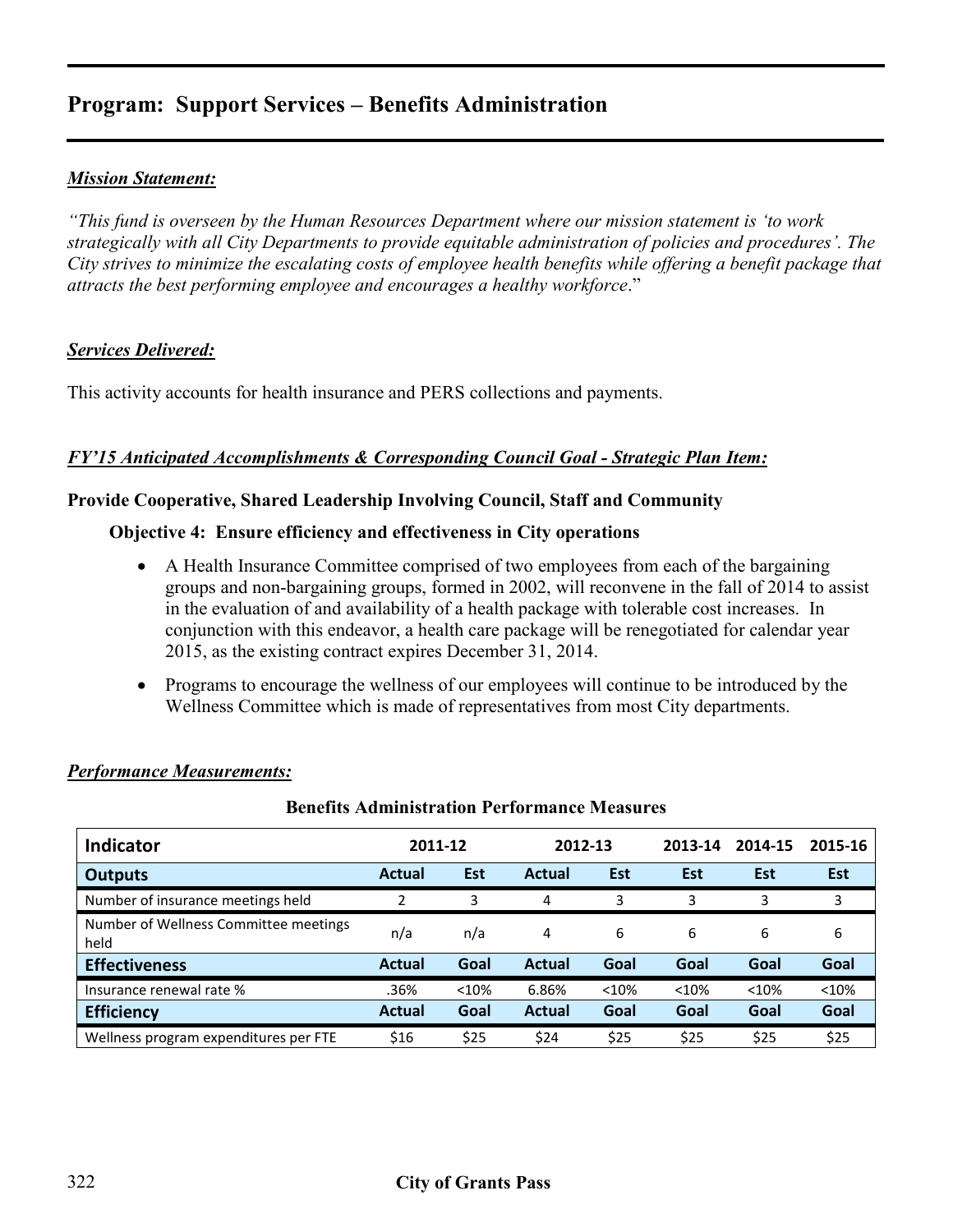# **Program: Support Services – Benefits Administration**

## *Budget Highlights:*

The monthly billing to departments for a Self-Health fund was reduced in FY'12 to \$15 per employee. This change has proven to be sufficient funding and will continue for FY'15. The Health Insurance fund budgets for the Fitness Reimbursement, Employee Assistance, and Wellness Programs. This fund has built up a balance to be used for a Wellness Program, for which a Wellness Committee has been formed. A line item was included in the FY'15 budget to cover the expense of a Wellness Newsletter.

### *FY'14 Activity Review:*

The Health Insurance Committee reconvened and worked with our Agent of Record reviewing proposals and options from several providers. There was some concern that premium rates would escalate due to the high experience rate of the City and the impacts of the Affordable Care Act. With the change in plan options last year to higher deductible plans and competitive negotiations by our Agent of Record, the City was able to remain with our carrier PacificSource with only an 8.50% increase. The PacificSource Dental premium did not increase for 2014, while Willamette Dental had a 3.09% increase.

The Health Reimbursement Account (HRA), introduced as an option in 2007, continues to be offered. Approximately 90% of the employees covered by PacificSource have chosen this option. Including the employees in the Teamsters union, a high percentage of the City's employees are now participating in an HRA/VEBA account and are taking control of their health expenses, which a high deductible/HRA option encourages.

Another very successful Benefit Fair was held in the fall of 2013. It included wellness testing and flu shots. Benefit representatives were onsite to answer employee questions. The Wellness Committee contributed to the Benefits Fair. The Wellness Committee again organized a Healthy Living Fair, after the success of the fair in 2013. Vendors in the health industry within our Community participate and employees are again able to do wellness testing. The Wellness Committee continues to actively look for ways to encourage a healthy lifestyle for our employees.